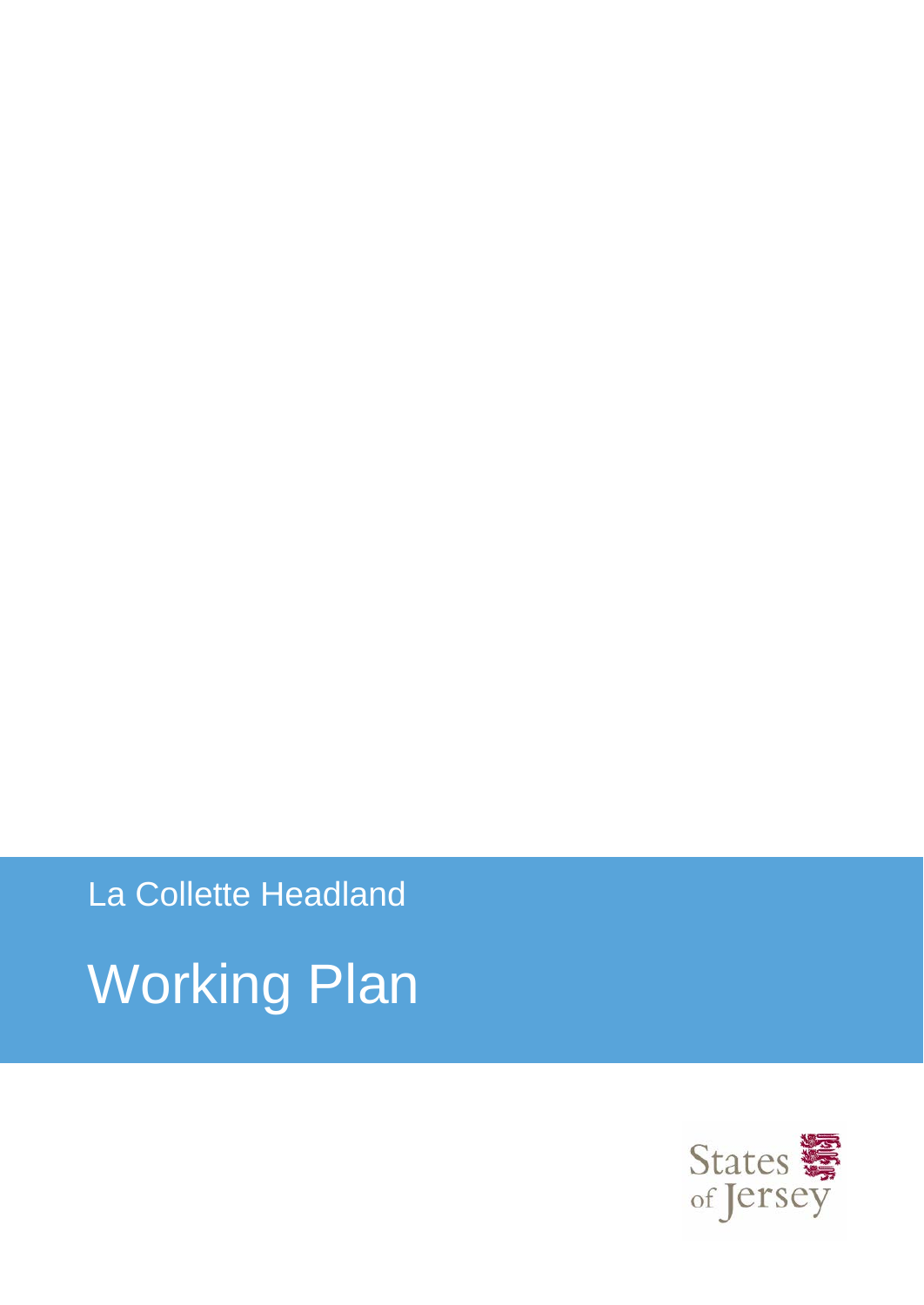### **Contents**

| WP 0 Site incident plan and contacts                                         | 3                                                         |
|------------------------------------------------------------------------------|-----------------------------------------------------------|
| 0.1 Key site information                                                     | 3                                                         |
| 0.2 Emergency contact details                                                | 3                                                         |
| 0.3 Site operator contact details - Transport and Technical Services La      |                                                           |
| Collette                                                                     | 3                                                         |
| 0.4 Incident Procedures                                                      | 4                                                         |
| <b>WP 1 Introduction</b>                                                     | $\overline{7}$                                            |
| 1.1 Site background                                                          | $\overline{7}$                                            |
| 1.2 Purpose of Working Plan                                                  | $\overline{7}$                                            |
| WP 2 Control of licensed operations                                          | 9                                                         |
| 2.1 Hours of operation                                                       | $\mathcal{G}% _{M_{1},M_{2}}^{\alpha,\beta}(\mathcal{A})$ |
| 2.2 Notice board                                                             | $\mathcal G$                                              |
| 2.3 Facility staffing                                                        | $\hbox{g}$                                                |
| 2.4 Waste operations                                                         | 10                                                        |
| 2.5 Waste types and quantities                                               | 12                                                        |
| 2.6 Hazardous waste                                                          | 13                                                        |
| 2.7 Excluded wastes                                                          | 13                                                        |
| 2.8 Prior notification given to the Department of Environment                | 13                                                        |
| WP 3 Waste containment                                                       | 14                                                        |
| 3.1 General                                                                  | 14                                                        |
| 3.2 Site surfacing                                                           | 14                                                        |
| 3.3 Drainage                                                                 | 14                                                        |
| 3.4 Bunded containment<br>3.5 Waste containment maintenance schedule         | 14<br>15                                                  |
| 3.6 Site layout                                                              | 15                                                        |
| WP 4 Site operations                                                         | 17                                                        |
| 4.1 Staffing and management                                                  | 17                                                        |
| 4.2 Incident management and health & safety                                  | 18                                                        |
| 4.3 Waste acceptance procedures - Weighbridge Office General                 | 18                                                        |
| 4.4 Waste acceptance procedures - States of Jersey inputs                    | 20                                                        |
| 4.5 Non-conforming wastes - States of Jersey input                           | 21                                                        |
| 4.6 Non-conforming wastes                                                    | 21                                                        |
| 4.7 Quarantine procedures                                                    | 21                                                        |
| 4.8 Placement of EfW & animal incinerator bottom ash                         | 22                                                        |
| 4.9 Placement of EfW air pollution control residue (inc clinical incinerator |                                                           |
| APC and IBA)                                                                 | 23                                                        |
| 4.10Disposal of street sweepings (Bannelais and Gully Waste)                 | 23                                                        |
| 4.11 Leachate management - operations                                        | 24                                                        |
| 4.12 Placement of licensed asbestos waste                                    | 24                                                        |
| 4.13 Placement of unlicensed asbestos waste                                  | 25                                                        |
| 4.14 Placement of scrap metal from EfW                                       | 25                                                        |
| 4.15 Placement of one-off wastes<br>4.16General                              | 25                                                        |
|                                                                              | 25                                                        |
| WP 5 Environmental management                                                | 26                                                        |
| 5.1 General                                                                  | 26                                                        |
| 5.2 Drainage system<br>5.3 Breakdowns and spillages                          | 26<br>26                                                  |
| 5.4 Site inspection and maintenance                                          | 26                                                        |
|                                                                              |                                                           |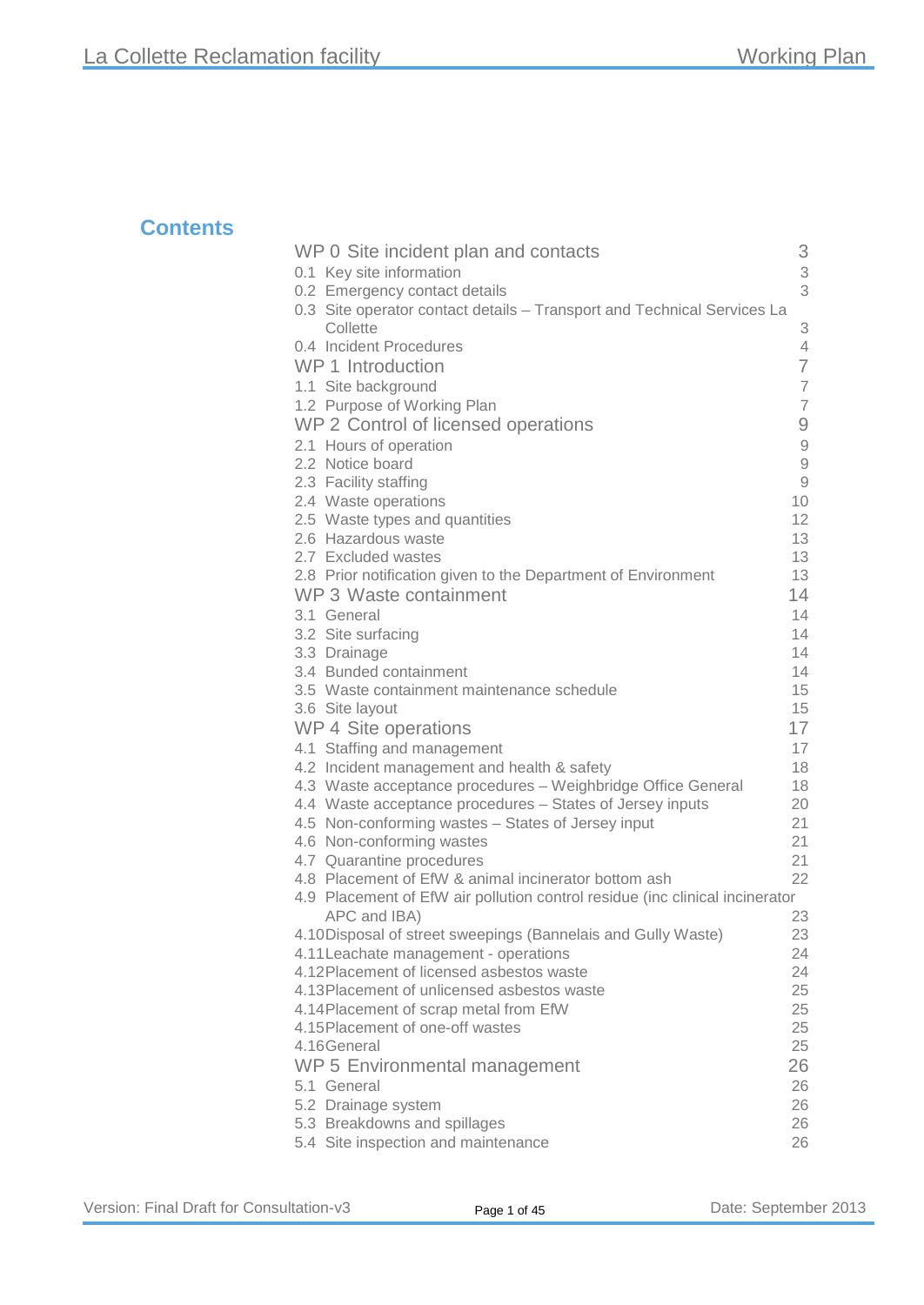| 26<br>27 |
|----------|
| 28       |
| 28       |
| 28       |
| 28       |
| 29       |
| 29       |
| 29       |
| 30       |
|          |

### **Tables**

| Table 2.1 - Competent Persons                          | <sup>9</sup> |
|--------------------------------------------------------|--------------|
| Table 2.2 – Waste Operations                           | 11           |
| Table 3.1 – Waste containment maintenance schedule     | 15           |
| Table 3.2 – Waste containment remedial action schedule | 15           |

### **Appendices**

|                       | Appendix A Risk assessment                           | 31 |
|-----------------------|------------------------------------------------------|----|
|                       | Appendix B Site inspection form                      | 38 |
|                       | Appendix C Sniff test form                           | 39 |
|                       | Appendix D Site safety rules                         | 41 |
|                       | Appendix E Operational Water Quality Monitoring Plan | 42 |
| Appendix F Site Plans |                                                      | 43 |
|                       | Appendix G Waste Types                               | 44 |
|                       |                                                      |    |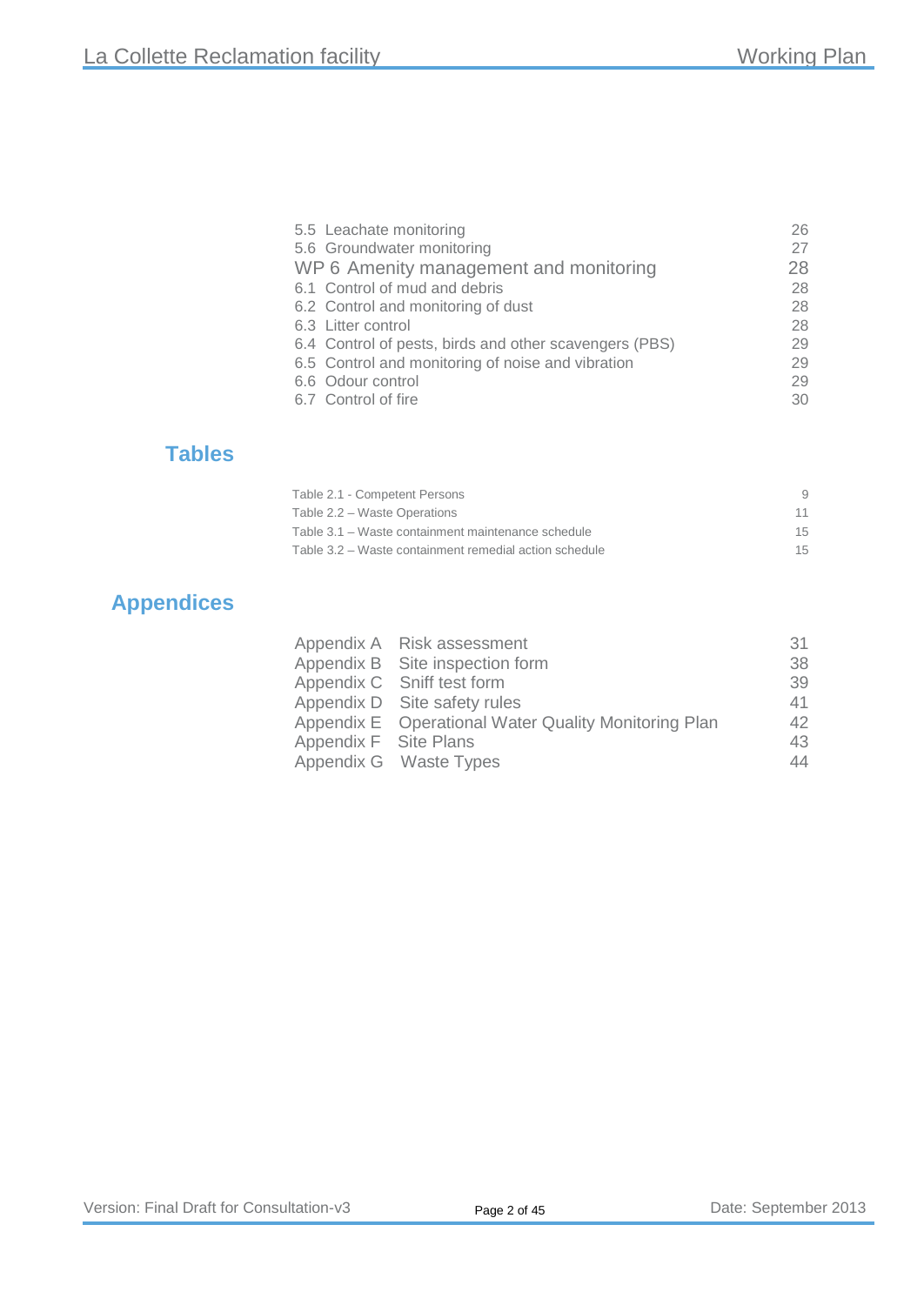# <span id="page-3-0"></span>WP 0 Site incident plan and contacts

#### **0.1 Key site information**

| <b>Key Information</b>                 | <b>Response</b>                                                                                                                                                                                                                                                                    |
|----------------------------------------|------------------------------------------------------------------------------------------------------------------------------------------------------------------------------------------------------------------------------------------------------------------------------------|
| Name of Site                           | La Collette Reclamation Site                                                                                                                                                                                                                                                       |
| Type of Site                           | Multifunctional waste management facility including<br>recycling of wastes and landfilling of wastes                                                                                                                                                                               |
| Address                                | La Collette Reclamation Site<br><b>St Helier</b><br>JE2 3NX                                                                                                                                                                                                                        |
| Telephone                              | 01534 448351                                                                                                                                                                                                                                                                       |
| La Collette Reclamation<br><b>Site</b> | Reference to 'site' or 'La Collette Reclamation site' in this<br>working plan means the site defined by the current version<br>of drawing in Appendix F                                                                                                                            |
| <b>Directions</b>                      | The site is only accessible by road from La Route du<br>Veule, La Route du Veule is accessible via South Hill from<br>the A16 or A4. Access to the La Collette Reclamation site<br>is from La Route du Veule via private road. The private<br>road also leads to the EfW facility. |
| Water                                  | Mains water available:                                                                                                                                                                                                                                                             |
|                                        | 1x hydrant outside of La Collette Reclamation main Gate.<br>1x mains take off point in office compound.                                                                                                                                                                            |
| Date of Plan                           | September 2013                                                                                                                                                                                                                                                                     |
| <b>Review Date</b>                     | September 2014                                                                                                                                                                                                                                                                     |
| Approved by                            | [insert when approved]                                                                                                                                                                                                                                                             |
| Date                                   | [insert when approved]                                                                                                                                                                                                                                                             |

#### **0.2 Emergency contact details**

| <b>Contact</b>                   | <b>Telephone Contact Details</b> |
|----------------------------------|----------------------------------|
| <b>Emergency Services</b>        | 999 or 112                       |
| Local Police (Non<br>Emergency)  | Jersey Police - 01534 612612     |
| Department of the<br>Environment | 01534 445508                     |
| <b>Pollution Hotline</b>         | 01534 709535                     |

#### **0.3 Site operator contact details – Transport and Technical Services La Collette Contact Telephone Contact Details**

| wuniaut                                                                | <b>I GIGDITUITE CONTACT DETAILS</b>  |
|------------------------------------------------------------------------|--------------------------------------|
| Office Hours                                                           | 01534 448557 or 01534 448351         |
| (Monday - Thursday<br>7:30am - 4.15pm<br>Friday $7.30$ am $-12.00$ pm) |                                      |
| Out of Hours                                                           | Emergency Contact: Tel: 01534 725351 |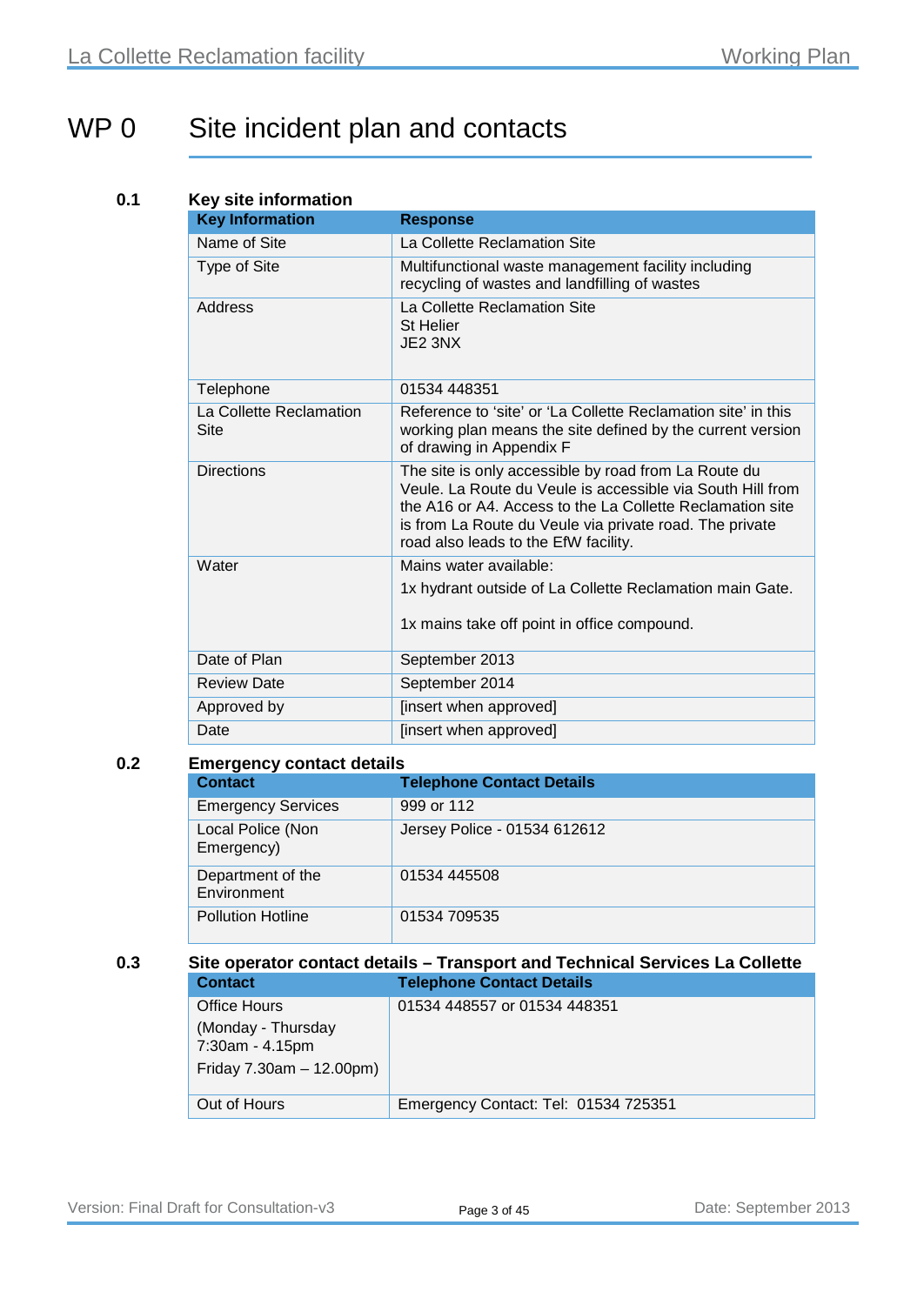| <b>Incident Type</b>                                        | <b>Likely Consequences</b>                                                                                           | <b>Action Required</b>                                                                                                                                                                                                                                                                                                                                                                                                                                                                                                                                                                                                                                                                                                                                                                                                                                                                                                                                                                                                                                                                                                                                      |
|-------------------------------------------------------------|----------------------------------------------------------------------------------------------------------------------|-------------------------------------------------------------------------------------------------------------------------------------------------------------------------------------------------------------------------------------------------------------------------------------------------------------------------------------------------------------------------------------------------------------------------------------------------------------------------------------------------------------------------------------------------------------------------------------------------------------------------------------------------------------------------------------------------------------------------------------------------------------------------------------------------------------------------------------------------------------------------------------------------------------------------------------------------------------------------------------------------------------------------------------------------------------------------------------------------------------------------------------------------------------|
| <b>Fuel Spillage During</b><br>Refuelling (Mobile<br>plant) | Contamination of the<br>Facility Surface.<br>Contamination of<br>surface water run off.<br>Contamination of<br>Waste | Cease refuelling and return pump<br>Ξ<br>nozzle to drip tray.<br>Using the spill kit with mobile fuel<br>$\blacksquare$<br>bowser or spill kit adjacent to<br>refuelling station, use granules<br>and matting to soak up the<br>spillage. Work from the outside of<br>the spillage inwards.<br>DO NOT wash away with water<br>٠<br>or detergent.<br>Once spillage is absorbed<br>Ξ<br>remove granules and matting to a<br>sealed container.<br>Where waste has been<br>Ξ<br>contaminated by the spill this<br>shall be isolated and removed to<br>a sealed container with any used<br>granules and/or matting.<br>Where the spillage has occurred<br>Ξ<br>on an unsealed surface, once the<br>surface spillage has been<br>collected, a portion of the<br>contaminated surface should be<br>removed to a sealed container<br>along with any used granules<br>and/or matting.<br>Make arrangements for the<br>٠<br>correct disposal of the spent<br>absorbent materials /<br>contaminated waste /<br>contaminated surfacing.<br>Make arrangements to restock<br>٠<br>absorbent materials.<br>Repair any unsealed surfacing.<br>Record incident in Site Diary |

#### <span id="page-4-0"></span>**0.4 Incident Procedures**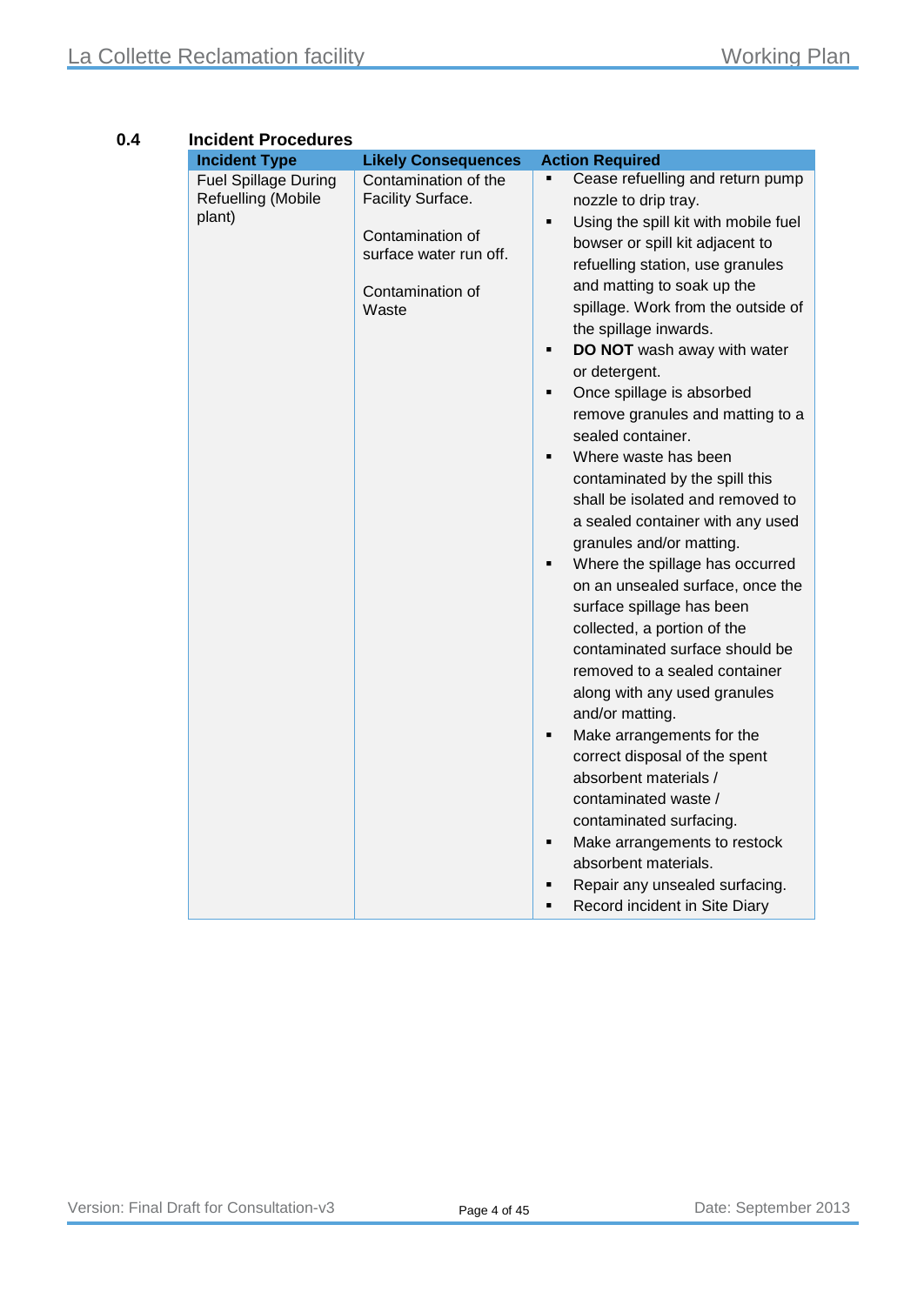| <b>Incident Type</b><br>Block off drainage system.<br>Release of<br>Contamination of the<br>Ξ<br>Facility Surface.<br>Lubricating or<br>Using the on-site spill kit, use<br>Ξ<br><b>Hydraulic Oil during</b><br>granules and matting from the<br>Plant Maintenance or<br>Contamination of the<br>appropriate spill kit to soak up the<br>Plant Breakdown<br>normal run off.<br>spillage. Work from the outside of<br>(skip loader, mobile<br>the spillage inwards.<br>Contamination of<br>plant).<br>DO NOT wash away with water<br>٠<br>Waste<br>or detergent.<br>Spillage of Wastes<br>Once spillage is absorbed<br>٠<br>(oils, lead acid,<br>remove granules, matting etc to a<br>chemicals etc)<br>sealed container.<br>For lead acid use lead acid<br>٠<br>battery spill kit.<br>For chemicals use chemical spill<br>٠<br>kit.<br>Where other waste has been<br>contaminated by the spill this<br>shall be isolated and removed to<br>a sealed container.<br>Make arrangements for the<br>٠<br>correct disposal of the spent<br>absorbent materials /<br>contaminated wastes.<br>Where the spillage has occurred<br>٠<br>on an unsealed surface, once the |
|----------------------------------------------------------------------------------------------------------------------------------------------------------------------------------------------------------------------------------------------------------------------------------------------------------------------------------------------------------------------------------------------------------------------------------------------------------------------------------------------------------------------------------------------------------------------------------------------------------------------------------------------------------------------------------------------------------------------------------------------------------------------------------------------------------------------------------------------------------------------------------------------------------------------------------------------------------------------------------------------------------------------------------------------------------------------------------------------------------------------------------------------------------------|
|                                                                                                                                                                                                                                                                                                                                                                                                                                                                                                                                                                                                                                                                                                                                                                                                                                                                                                                                                                                                                                                                                                                                                                |
|                                                                                                                                                                                                                                                                                                                                                                                                                                                                                                                                                                                                                                                                                                                                                                                                                                                                                                                                                                                                                                                                                                                                                                |
|                                                                                                                                                                                                                                                                                                                                                                                                                                                                                                                                                                                                                                                                                                                                                                                                                                                                                                                                                                                                                                                                                                                                                                |
|                                                                                                                                                                                                                                                                                                                                                                                                                                                                                                                                                                                                                                                                                                                                                                                                                                                                                                                                                                                                                                                                                                                                                                |
|                                                                                                                                                                                                                                                                                                                                                                                                                                                                                                                                                                                                                                                                                                                                                                                                                                                                                                                                                                                                                                                                                                                                                                |
|                                                                                                                                                                                                                                                                                                                                                                                                                                                                                                                                                                                                                                                                                                                                                                                                                                                                                                                                                                                                                                                                                                                                                                |
|                                                                                                                                                                                                                                                                                                                                                                                                                                                                                                                                                                                                                                                                                                                                                                                                                                                                                                                                                                                                                                                                                                                                                                |
|                                                                                                                                                                                                                                                                                                                                                                                                                                                                                                                                                                                                                                                                                                                                                                                                                                                                                                                                                                                                                                                                                                                                                                |
|                                                                                                                                                                                                                                                                                                                                                                                                                                                                                                                                                                                                                                                                                                                                                                                                                                                                                                                                                                                                                                                                                                                                                                |
|                                                                                                                                                                                                                                                                                                                                                                                                                                                                                                                                                                                                                                                                                                                                                                                                                                                                                                                                                                                                                                                                                                                                                                |
|                                                                                                                                                                                                                                                                                                                                                                                                                                                                                                                                                                                                                                                                                                                                                                                                                                                                                                                                                                                                                                                                                                                                                                |
|                                                                                                                                                                                                                                                                                                                                                                                                                                                                                                                                                                                                                                                                                                                                                                                                                                                                                                                                                                                                                                                                                                                                                                |
|                                                                                                                                                                                                                                                                                                                                                                                                                                                                                                                                                                                                                                                                                                                                                                                                                                                                                                                                                                                                                                                                                                                                                                |
|                                                                                                                                                                                                                                                                                                                                                                                                                                                                                                                                                                                                                                                                                                                                                                                                                                                                                                                                                                                                                                                                                                                                                                |
|                                                                                                                                                                                                                                                                                                                                                                                                                                                                                                                                                                                                                                                                                                                                                                                                                                                                                                                                                                                                                                                                                                                                                                |
|                                                                                                                                                                                                                                                                                                                                                                                                                                                                                                                                                                                                                                                                                                                                                                                                                                                                                                                                                                                                                                                                                                                                                                |
|                                                                                                                                                                                                                                                                                                                                                                                                                                                                                                                                                                                                                                                                                                                                                                                                                                                                                                                                                                                                                                                                                                                                                                |
|                                                                                                                                                                                                                                                                                                                                                                                                                                                                                                                                                                                                                                                                                                                                                                                                                                                                                                                                                                                                                                                                                                                                                                |
|                                                                                                                                                                                                                                                                                                                                                                                                                                                                                                                                                                                                                                                                                                                                                                                                                                                                                                                                                                                                                                                                                                                                                                |
|                                                                                                                                                                                                                                                                                                                                                                                                                                                                                                                                                                                                                                                                                                                                                                                                                                                                                                                                                                                                                                                                                                                                                                |
|                                                                                                                                                                                                                                                                                                                                                                                                                                                                                                                                                                                                                                                                                                                                                                                                                                                                                                                                                                                                                                                                                                                                                                |
|                                                                                                                                                                                                                                                                                                                                                                                                                                                                                                                                                                                                                                                                                                                                                                                                                                                                                                                                                                                                                                                                                                                                                                |
|                                                                                                                                                                                                                                                                                                                                                                                                                                                                                                                                                                                                                                                                                                                                                                                                                                                                                                                                                                                                                                                                                                                                                                |
|                                                                                                                                                                                                                                                                                                                                                                                                                                                                                                                                                                                                                                                                                                                                                                                                                                                                                                                                                                                                                                                                                                                                                                |
|                                                                                                                                                                                                                                                                                                                                                                                                                                                                                                                                                                                                                                                                                                                                                                                                                                                                                                                                                                                                                                                                                                                                                                |
| surface spillage has been                                                                                                                                                                                                                                                                                                                                                                                                                                                                                                                                                                                                                                                                                                                                                                                                                                                                                                                                                                                                                                                                                                                                      |
| collected, a portion of the                                                                                                                                                                                                                                                                                                                                                                                                                                                                                                                                                                                                                                                                                                                                                                                                                                                                                                                                                                                                                                                                                                                                    |
| contaminated surface should be                                                                                                                                                                                                                                                                                                                                                                                                                                                                                                                                                                                                                                                                                                                                                                                                                                                                                                                                                                                                                                                                                                                                 |
| removed to a sealed container                                                                                                                                                                                                                                                                                                                                                                                                                                                                                                                                                                                                                                                                                                                                                                                                                                                                                                                                                                                                                                                                                                                                  |
| with any used granules and/or                                                                                                                                                                                                                                                                                                                                                                                                                                                                                                                                                                                                                                                                                                                                                                                                                                                                                                                                                                                                                                                                                                                                  |
| matting.                                                                                                                                                                                                                                                                                                                                                                                                                                                                                                                                                                                                                                                                                                                                                                                                                                                                                                                                                                                                                                                                                                                                                       |
| Make arrangements to restock                                                                                                                                                                                                                                                                                                                                                                                                                                                                                                                                                                                                                                                                                                                                                                                                                                                                                                                                                                                                                                                                                                                                   |
| absorbent materials.                                                                                                                                                                                                                                                                                                                                                                                                                                                                                                                                                                                                                                                                                                                                                                                                                                                                                                                                                                                                                                                                                                                                           |
| Repair any unsealed surfacing.<br>Е                                                                                                                                                                                                                                                                                                                                                                                                                                                                                                                                                                                                                                                                                                                                                                                                                                                                                                                                                                                                                                                                                                                            |
| Record incident in Site Diary<br>٠                                                                                                                                                                                                                                                                                                                                                                                                                                                                                                                                                                                                                                                                                                                                                                                                                                                                                                                                                                                                                                                                                                                             |
| Implement the requirements of<br><b>Reduction in Pollution</b><br>Damage to<br>٠                                                                                                                                                                                                                                                                                                                                                                                                                                                                                                                                                                                                                                                                                                                                                                                                                                                                                                                                                                                                                                                                               |
| <b>Control Effectiveness.</b><br>Engineered<br>Management System Section 3.5                                                                                                                                                                                                                                                                                                                                                                                                                                                                                                                                                                                                                                                                                                                                                                                                                                                                                                                                                                                                                                                                                   |
| Containment<br>Where the strike has led to a<br>٠                                                                                                                                                                                                                                                                                                                                                                                                                                                                                                                                                                                                                                                                                                                                                                                                                                                                                                                                                                                                                                                                                                              |
| (Surfacing, drainage,<br>breach of the containment that                                                                                                                                                                                                                                                                                                                                                                                                                                                                                                                                                                                                                                                                                                                                                                                                                                                                                                                                                                                                                                                                                                        |
| lagoons or<br>allows release of materials or run-                                                                                                                                                                                                                                                                                                                                                                                                                                                                                                                                                                                                                                                                                                                                                                                                                                                                                                                                                                                                                                                                                                              |
| containers, waste<br>off beyond the facility<br>disposal cells)                                                                                                                                                                                                                                                                                                                                                                                                                                                                                                                                                                                                                                                                                                                                                                                                                                                                                                                                                                                                                                                                                                |
| boundary/engineered cell the<br>due to vehicle strike,                                                                                                                                                                                                                                                                                                                                                                                                                                                                                                                                                                                                                                                                                                                                                                                                                                                                                                                                                                                                                                                                                                         |
| land settlement,<br>temporary measures outlined in                                                                                                                                                                                                                                                                                                                                                                                                                                                                                                                                                                                                                                                                                                                                                                                                                                                                                                                                                                                                                                                                                                             |
| waste intrusion etc.<br>3.5 should be constructed to                                                                                                                                                                                                                                                                                                                                                                                                                                                                                                                                                                                                                                                                                                                                                                                                                                                                                                                                                                                                                                                                                                           |
| prevent or minimise that release                                                                                                                                                                                                                                                                                                                                                                                                                                                                                                                                                                                                                                                                                                                                                                                                                                                                                                                                                                                                                                                                                                                               |
| until full repairs can be                                                                                                                                                                                                                                                                                                                                                                                                                                                                                                                                                                                                                                                                                                                                                                                                                                                                                                                                                                                                                                                                                                                                      |
| undertaken.                                                                                                                                                                                                                                                                                                                                                                                                                                                                                                                                                                                                                                                                                                                                                                                                                                                                                                                                                                                                                                                                                                                                                    |
| Record incident in Site Diary.<br>٠                                                                                                                                                                                                                                                                                                                                                                                                                                                                                                                                                                                                                                                                                                                                                                                                                                                                                                                                                                                                                                                                                                                            |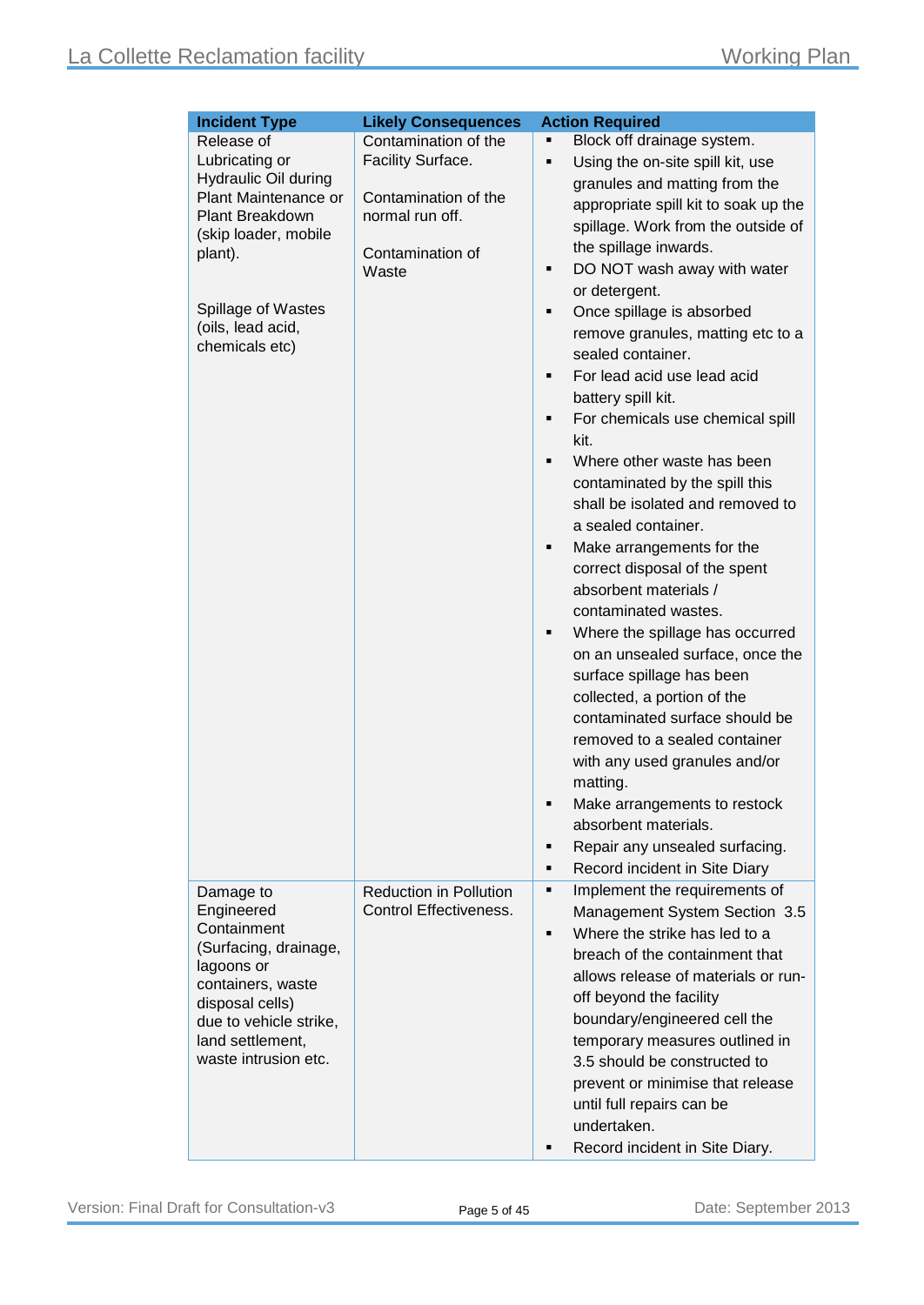| <b>Incident Type</b>                                                                                       | <b>Likely Consequences</b>                                                                            | <b>Action Required</b>                                                                                                                                                                                                                                                                                                                                                                                                                                                                                                                                                                                                                  |
|------------------------------------------------------------------------------------------------------------|-------------------------------------------------------------------------------------------------------|-----------------------------------------------------------------------------------------------------------------------------------------------------------------------------------------------------------------------------------------------------------------------------------------------------------------------------------------------------------------------------------------------------------------------------------------------------------------------------------------------------------------------------------------------------------------------------------------------------------------------------------------|
| Fire                                                                                                       | Atmospheric Pollution.<br>Engineering Damage.<br><b>Polluted Fire Water</b><br>Run-off from Facility. | If the scale of fire warrants<br>attendance by the Fire Brigade<br>call them immediately. Use the<br>address data in this section.<br>Contact the Department of the<br>٠<br>Environment.<br>Refer to Section 6.7.<br>Ξ<br>If safe to do so isolate the fire.<br>If safe to do so fight fire using on-<br>٠<br>site fire fighting equipment.<br>Where possible the facility<br>engineered containment system<br>should be used to trap fire<br>fighting water and allow for<br>recirculation of water (any<br>lagoons etc).                                                                                                              |
| APC dumpy bag split<br>or dropped within La<br><b>Collette Reclamation</b><br>Site but not in APC<br>cell. |                                                                                                       | Area should be cordoned off.<br>п<br>If the bag is still intact but<br>Ξ<br>damaged (split etc), bag should<br>be repaired using shrink wrap<br>film. Shrink wrap film should<br>wound tightly around the bag to<br>constrain the damaged bag.<br>Once wrapped sufficiently, the<br>damaged bag should be carefully<br>transported to the currently active<br>APC cell.<br>Consideration should be given<br>Ξ<br>the type of plant used to transport<br>the repaired bag so as to support<br>it.<br>DO NOT damp APC down due to<br>potential exothermic reaction.<br>Loose APC should be carefully<br>collected with a shovel and spade |
| APC dumpy bag split<br>or dropped within<br>APC cell.                                                      |                                                                                                       | If a bag is dropped in the location<br>٠<br>of final placement and damaged<br>(split etc) it should be left as is.<br>Other intact dumpy bags should<br>be placed tightly around the<br>damaged bag.<br>If a bag is dropped and becomes<br>damaged but is not in its final<br>resting place the procedure<br>above for bags dropped outside<br>of the APC cell should be<br>followed.                                                                                                                                                                                                                                                   |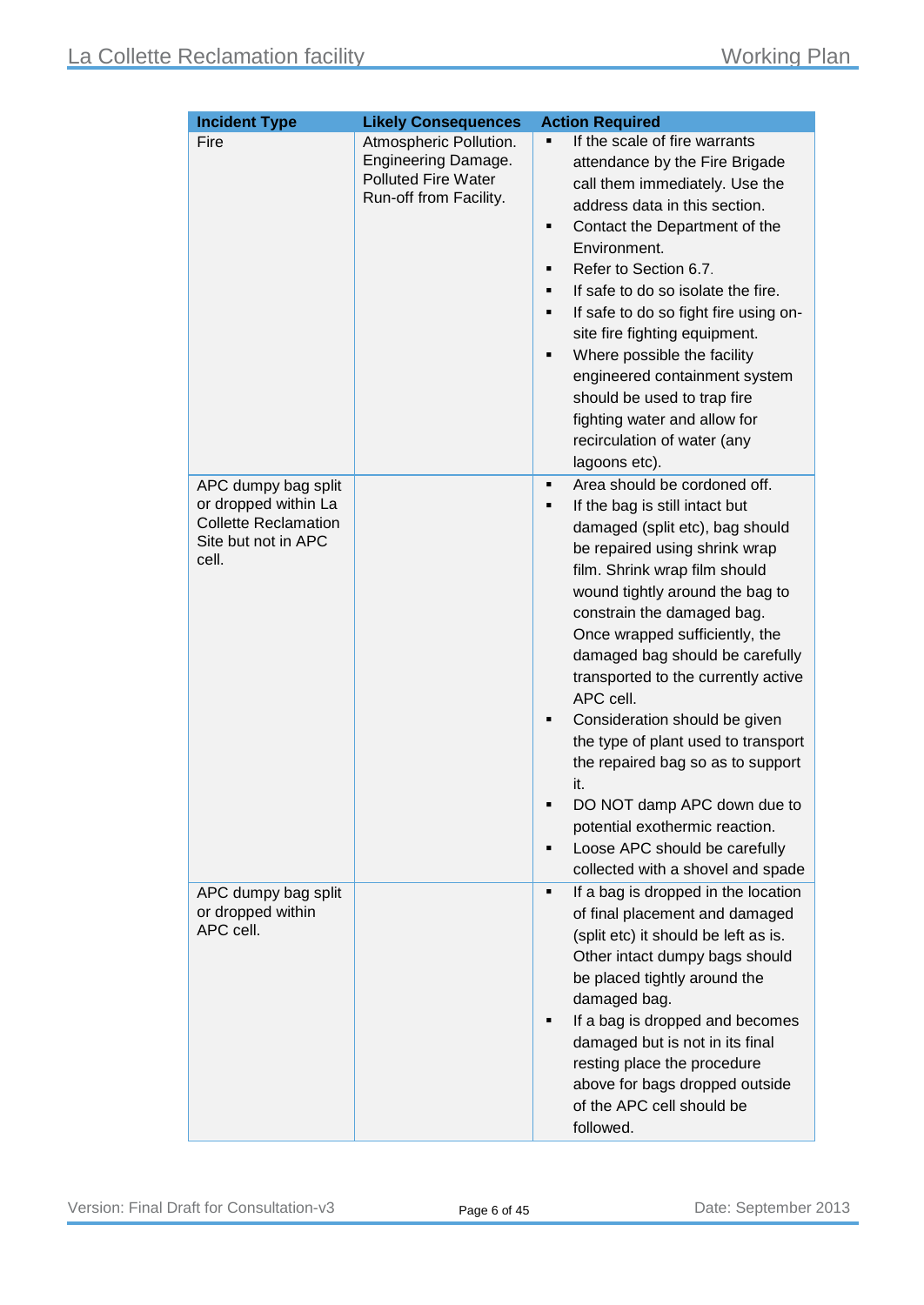## WP 1 Introduction

#### **1.1 Site background**

- 1.1.1 The La Collette Headland is located within the main La Collette Reclamation Site which also includes an inert waste processing facility, an inert waste landfilling operation and a green waste composting facility. The Headland is principally designed to provide a final disposal facility for the deposit of residues produced by the incineration of waste at the new Energy from Waste (EfW) plant at La Collette. The Headland will be built up over time through an arrangement of newly constructed engineered containment cells designed to accommodate these EfW residues. The Headland will also provide disposal space for a number of other wastes in smaller quantities including asbestos wastes and asbestos contaminated wastes and temporary storage of wastes awaiting treatment at La Collette EfW. The Headland address is:
	- La Collette Reclamation Site St Helier JE2 3NX
- 1.1.2 The Site is provided and operated by Transport and Technical Services (TTS), a department of the States of Jersey, for internal States use to manage key Island waste streams. The Site is not a publicly accessible facility.
- 1.1.3 The Site is being formed through the creation of discrete engineered containment cells. The cells are designed to contain wastes to be deposited within them in order to prevent pollution of the environment beyond the cells.
- 1.1.4 Wastes may be deposited by commercial users at the discretion of TTS.
- 1.1.5 The Site also includes the operation of La Collette Reclamation Site weighbridge station. The weighbridge station is used for all waste operations taking place at La Collette reclamation site.
- 1.1.6 A defined list of wastes is permitted to be received for disposal at the Reclamation facility by the Waste Management Licence (WML), including wastes with hazardous properties.

#### **1.2 Purpose of Working Plan**

- 1.2.1 This Working Plan (WP) sets out how the Operator (TTS) will meet the conditions of the WML issued by the Department of Environment that permits specific waste operations to be undertaken.
- 1.2.2 This Working Plan will describe how those operations are undertaken including the control measures to be employed. The combination of the WML and the WP are designed to sufficiently control the receipt, storage, treatment and disposal of waste in a manner so as not to:
	- > Cause pollution of the environment;
	- > Cause harm to human health; or
	- > Cause serious detriment to the amenity of the locality.
- 1.2.3 The operation practices and mitigation measures described in this WP are based on a risk assessment for the licensed operations. The risk assessment is contained within [Appendix A.](#page-31-0)
- 1.2.4 The WP does not include details on the management of Health & Safety for members of staff nor users, as this is outside of the remit of the WML system. Site rules are however included in Appendix C for reference.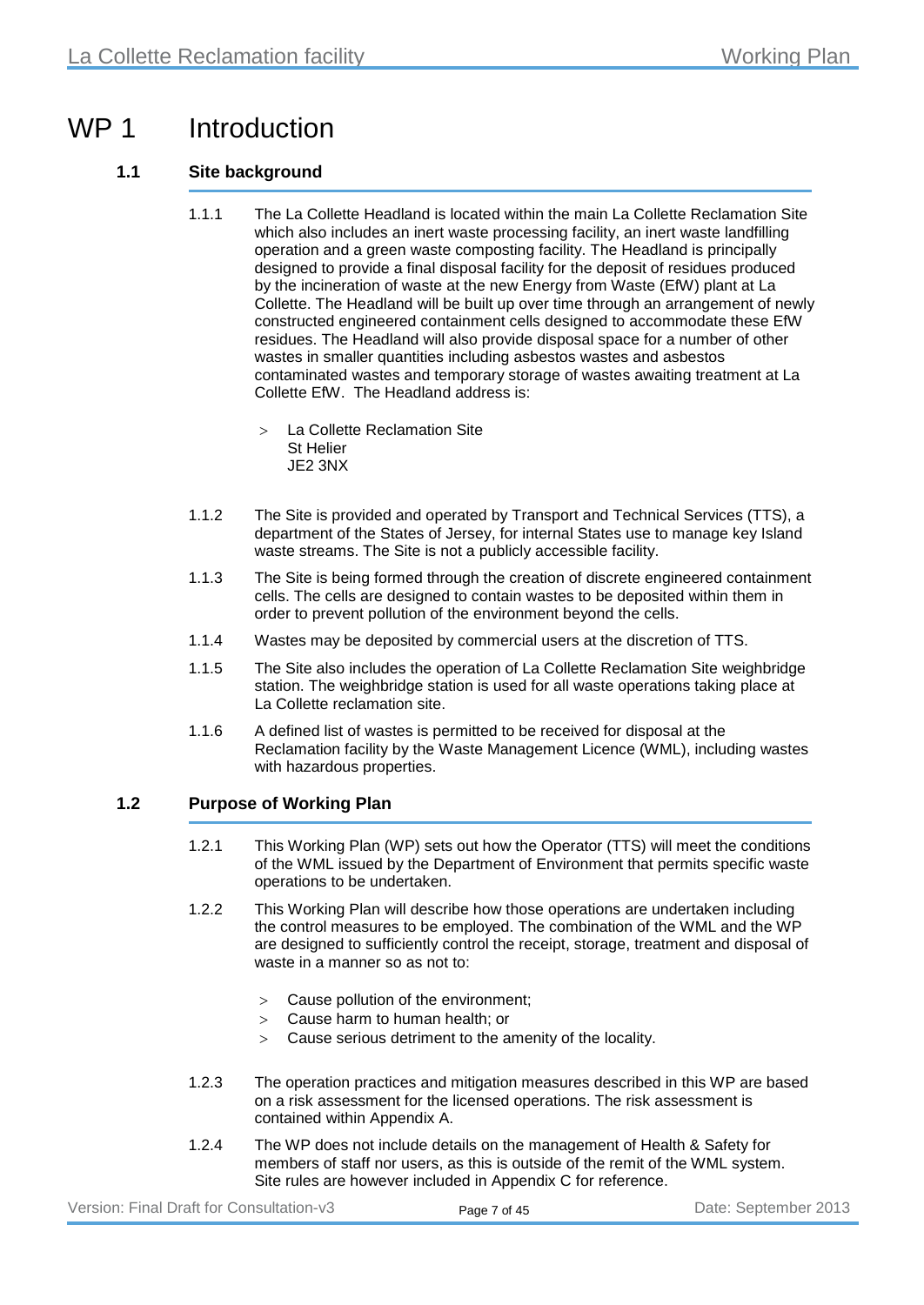1.2.5 This WP will also include a section that relates to the operation of La Collette weighbridge station as the station provides control and service for other La Collette waste operations (green waste composting, inert recycling) as well as the Headland filling operations.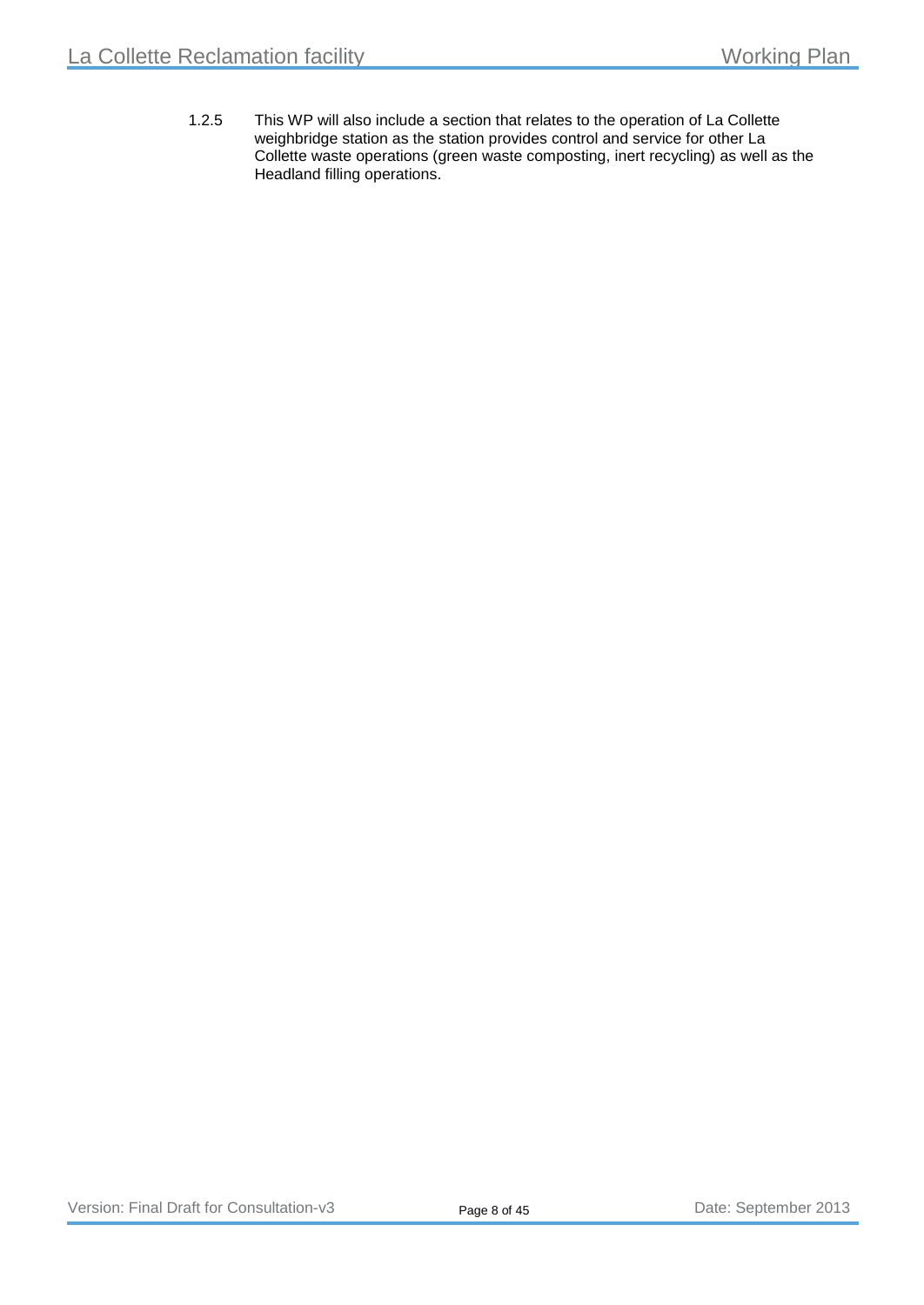# WP 2 Control of licensed operations

#### **2.1 Hours of operation**

2.1.1 The Headland is open for the reception and deposit of waste at the following times:

> Internal States use and Commercial:

| Monday to Thursday | $07:30 - 16:15$ hrs |
|--------------------|---------------------|
| Friday             | $07:30 - 16:15$ hrs |
| Saturday           | $07:30 - 12:00$ hrs |

2.1.2 The site is not open on public or bank holidays.

#### **2.2 Notice board**

- 2.2.1 A notice board easily readable in daylight and night time hours from outside the site entrance (near weighbridge) and display the following information:
	- > Site name and address;
	- > Waste Management Licence Number and holder name;
	- > Emergency contact name and telephone number of licence holder;
	- > A statement that the site is Licensed by the Department of Environment;
	- $>$  The days and hours when the site is open to receive waste and when that waste can be treated, handled and disposed;
	- > A statement that access is to authorized persons only including a notice in respect; and
	- > A statement that La Collette Reclamation site is protected by CCTV.

#### **2.3 Facility staffing**

<span id="page-9-0"></span>2.3.1 The WML requires that the Operator shall manage and operate the site using sufficient competent persons and resources. [Table 2.1](#page-9-0) lists the site personal and details their role and responsibility.

#### **Table 2.1 - Competent Persons**

| <b>Position</b> | <b>Role and Responsibility</b>                                                                                                               |
|-----------------|----------------------------------------------------------------------------------------------------------------------------------------------|
| Site Manager    | Overall responsibility to manage the site<br>$\bullet$<br>in compliance with the WML                                                         |
|                 | To ensure that the reporting required by<br>$\bullet$<br>the WML is correctly completed and<br>submitted to the Department of<br>Environment |
|                 | To ensure that all site staff are fully<br>$\bullet$<br>conversant with the content and reasons<br>for the WML and this WP                   |
|                 | To maintain the facility Site Diary<br>$\bullet$                                                                                             |
| Site Chargehand | To manage site 'on the ground'<br>$\bullet$                                                                                                  |
|                 | To ensure that all site staff are fully<br>conversant with the content and reasons<br>for the WML and this WP                                |
|                 |                                                                                                                                              |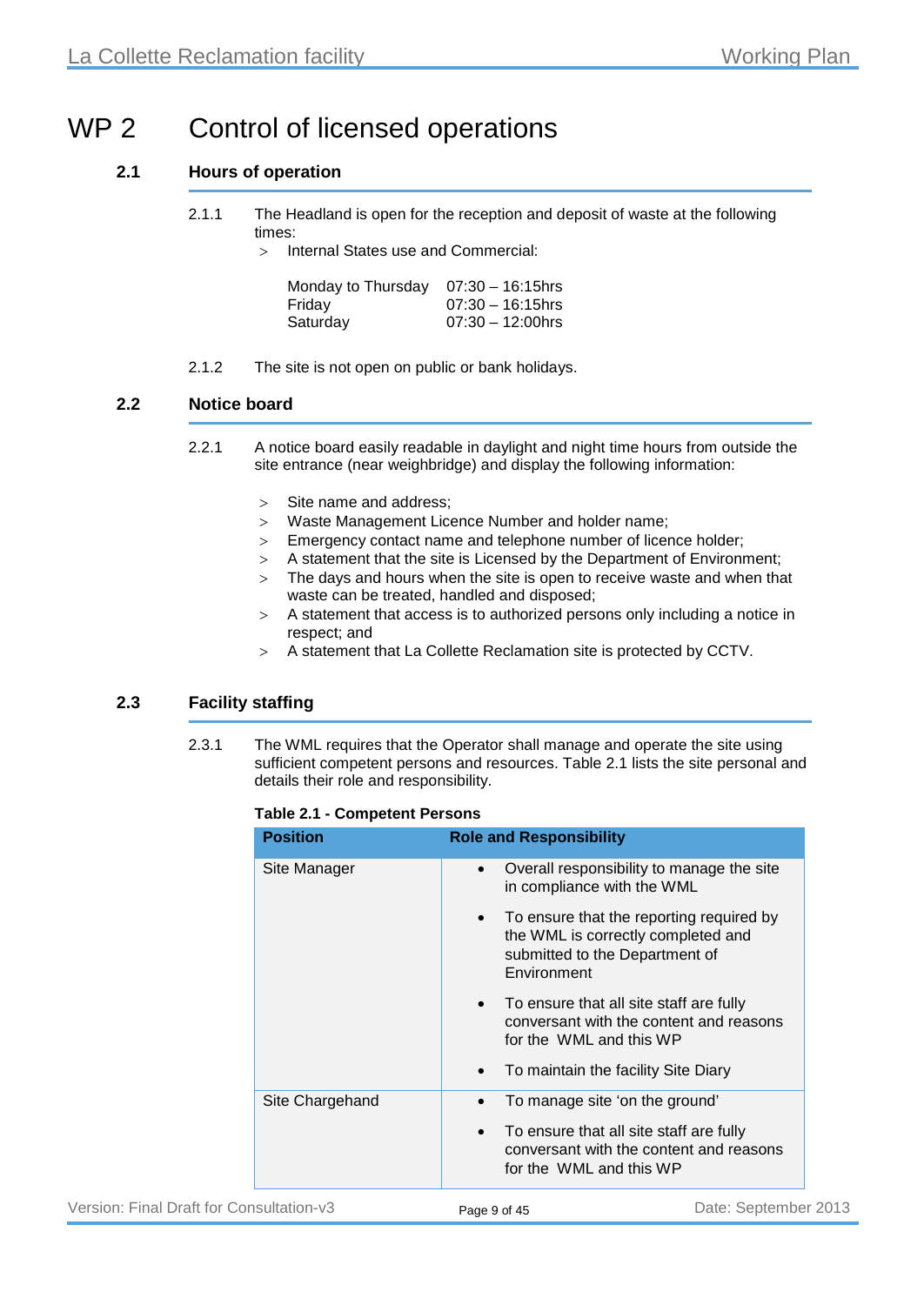| <b>Position</b>               | <b>Role and Responsibility</b>                                                                                                                |
|-------------------------------|-----------------------------------------------------------------------------------------------------------------------------------------------|
|                               | To undertake facility inspections<br>$\bullet$                                                                                                |
| Site Weighbridge<br>Operative | To operate the site weighbridge<br>$\bullet$                                                                                                  |
|                               | To ensure weighbridge records are<br>accurate in terms of the required data<br>required by the WML                                            |
| <b>Site Operatives</b>        | To direct placement of wastes in cells.                                                                                                       |
|                               | Directing commercial deposits                                                                                                                 |
|                               | To operate mobile plant to assist with the<br>placement of wastes                                                                             |
|                               | To undertake general housekeeping<br>$\bullet$<br>including litter picking                                                                    |
|                               | To report any issues that could lead to<br>$\bullet$<br>pollution, harm to human health or<br>nuisance to the site foreman or Site<br>Manager |

- 2.3.2 Assessment of technical competence and the on-going maintenance of technical competence are to be managed through the employment specification for each role and the selection of employees against that specification. Formal training during employment is designed to maintain competence during employment and to correct any deficiencies or gaps in competence.
- 2.3.3 Technical competence in relation to the undertaking of waste management operations is specifically designed to enable those undertaking those operations to do so without:
	- > Causing pollution of the environment;
	- > Causing harm to human health; or
	- > Causing serious detriment to the amenity of the locality.
- 2.3.4 TTS will maintain records of training undertaken by its site personnel and the details of that training. TTS will make these records available for inspection by authorised officers of Department of Environment.

#### **2.4 Waste operations**

2.4.1 The operations permitted to be undertaken are those specified in the current Waste Management Licence.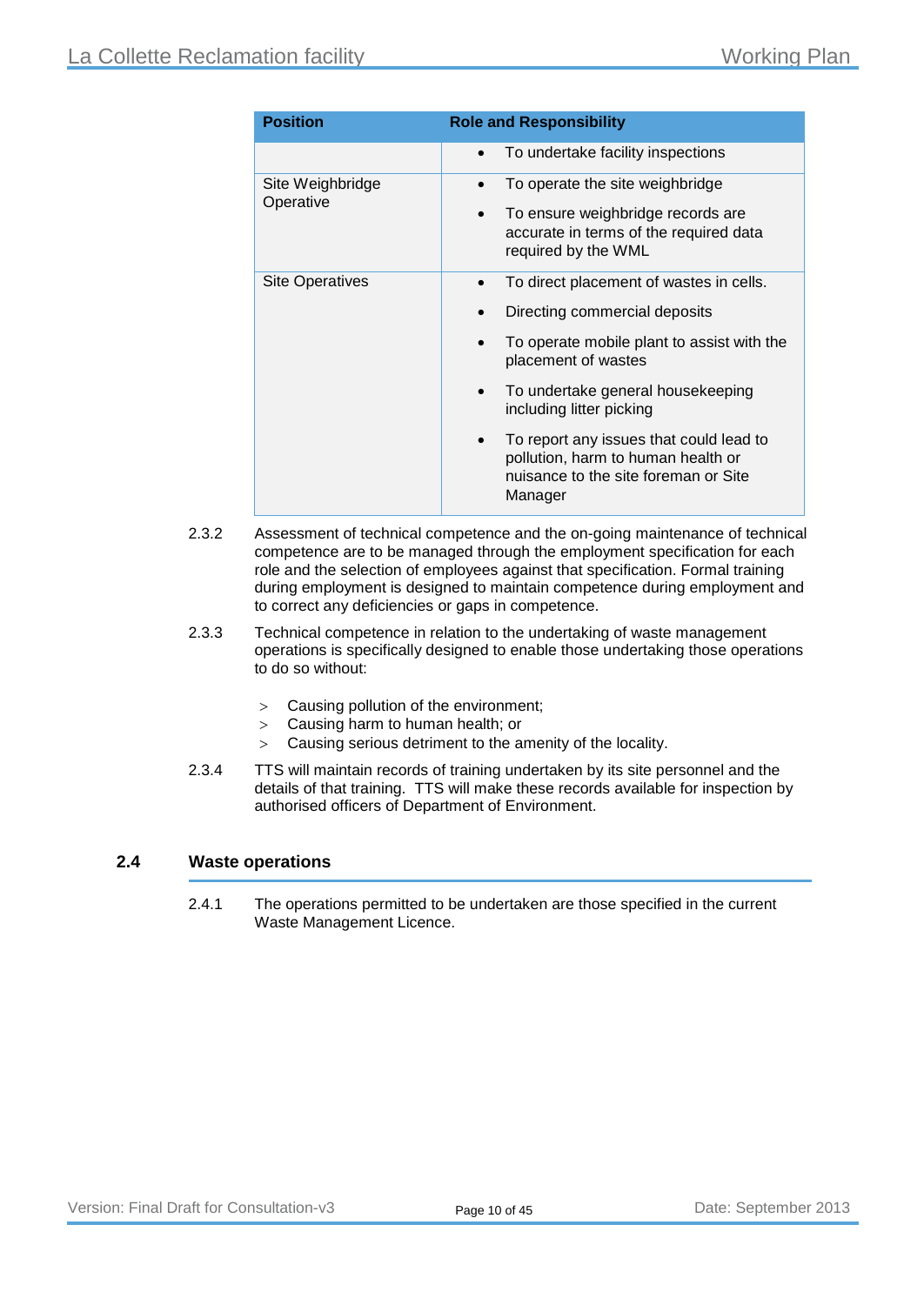| <b>Description of activities</b>                    | <b>Limits of activities</b>                                                                                                                                                                     |
|-----------------------------------------------------|-------------------------------------------------------------------------------------------------------------------------------------------------------------------------------------------------|
| Landfill for the disposal of<br>hazardous waste     | Receipt, handling, storage and disposal of<br>wastes, consisting of the types and<br>quantities specified in current Waste<br>Management Licence, as an integral part of<br>land filling.       |
| Landfill for the disposal of<br>non-hazardous waste | Receipt, handling, storage and disposal of<br>Inert wastes, consisting of the types and<br>quantities specified in current Waste<br>Management Licence, as an integral part of<br>land filling. |
| <b>Temporary Storage of Waste</b>                   | Receipt, handling and storage of wastes,<br>consisting of the types and quantities<br>specified in current waste Licence, pending<br>final treatment at La Collette EFW.                        |
| Soil remediation                                    | Receipt, handling, storage and disposal of<br>wastes, consisting of the types and<br>quantities specified in current Waste<br>Management Licence, as an integral part of<br>soil remediation.   |

#### **Table 2.2 – Waste Operations**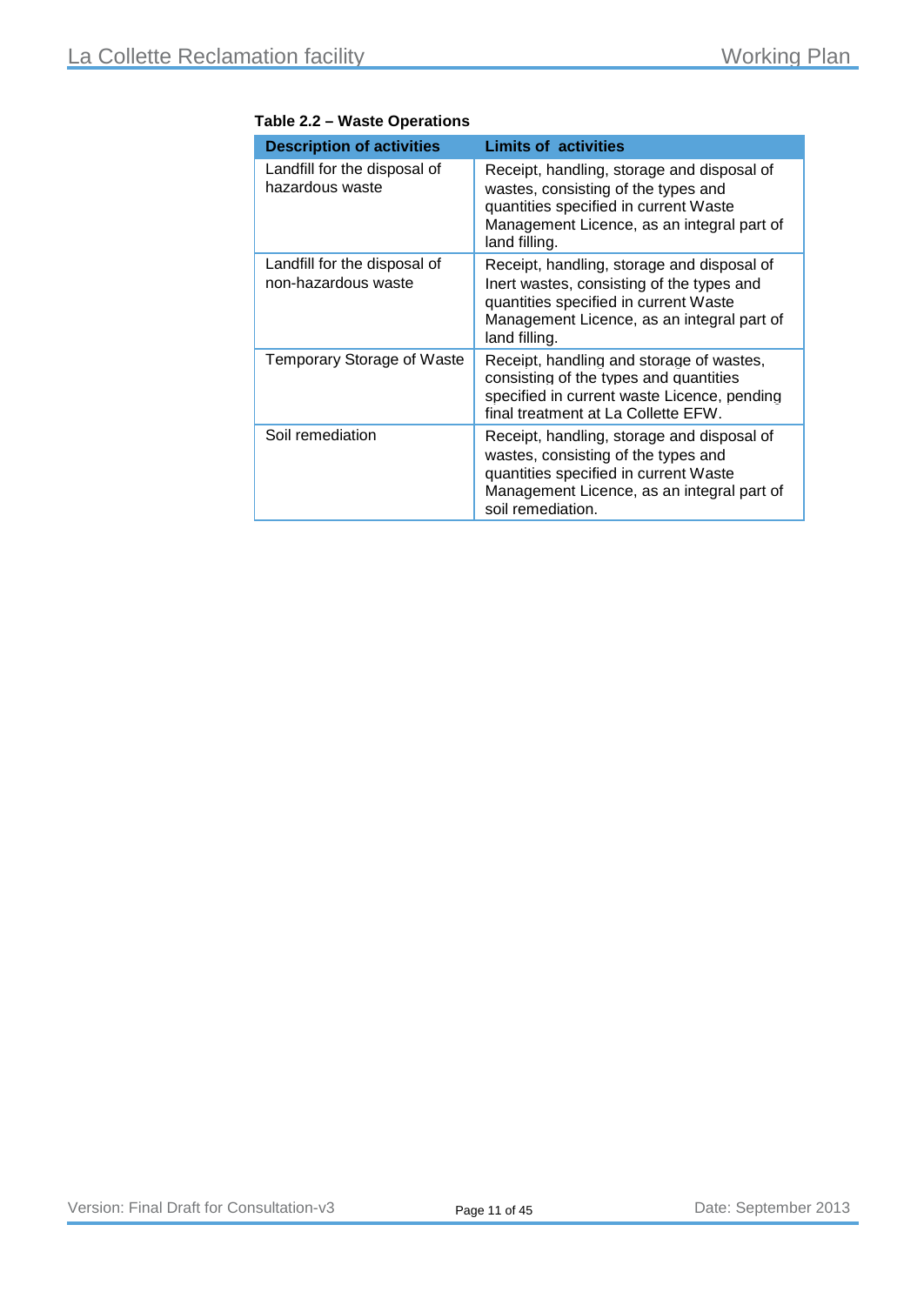| <b>Associated activities -</b>                                                                                                                                                                                                                                             |                                                                                                                                                                                                                                                                                                                                                                                          |
|----------------------------------------------------------------------------------------------------------------------------------------------------------------------------------------------------------------------------------------------------------------------------|------------------------------------------------------------------------------------------------------------------------------------------------------------------------------------------------------------------------------------------------------------------------------------------------------------------------------------------------------------------------------------------|
| <b>Description of activities</b>                                                                                                                                                                                                                                           | <b>Limits of activities</b>                                                                                                                                                                                                                                                                                                                                                              |
| D15: Storage pending any of<br>the operations numbered D1<br>to D <sub>14</sub>                                                                                                                                                                                            | There shall be no treatment of EfW residues<br>waste apart from baling and wrapping.                                                                                                                                                                                                                                                                                                     |
| D14: Repackaging prior to<br>submission to any of the<br>operations numbered D1 to<br>13<br>D9: Physio-chemical<br>treatment not specified<br>elsewhere in Annex II A<br>which results in final                                                                            | Waste stored on a temporary basis pending<br>consignment to the EfW shall only be stored<br>in an engineered lined EfW residue cell.<br>Waste stored on a temporary basis shall not<br>be stored in cells already being used for the<br>disposal of EfW residues unless it is baled<br>and wrapped.                                                                                      |
| compounds or mixtures<br>which are discarded by<br>means of any of the<br>operations numbered D1 to                                                                                                                                                                        | Loose shredded waste can only be placed in<br>a lined cell that has been protected by a<br>300mm layer of suitable material.                                                                                                                                                                                                                                                             |
| D8 and D10 to D12                                                                                                                                                                                                                                                          | Shredded waste from the EfW that contains a<br>putrescible waste fraction can only be stored<br>in or on an uncapped ash/IBA cell.                                                                                                                                                                                                                                                       |
|                                                                                                                                                                                                                                                                            | Shredded waste from the EfW that contains a<br>putrescible waste fraction must be baled and<br>wrapped in plastic if it is to be stored off site.<br>Baling must be undertaken on a completed<br>but uncapped ash/IBA cell. Not more than<br>150 tonnes of unbaled waste shall be stored<br>at the baler location. Baling must be<br>undertaken within 24hrs of receipt of the<br>waste. |
| R13: Storage of wastes<br>pending any of the<br>operations numbered R1 to<br>R12 (excluding<br>temporary storage, pending<br>collection, on the site<br>where it is produced)<br>R3: Recycling / reclamation<br>of organic substances<br>which are not used as<br>solvents | Soil remediation must be undertaken on top<br>of an engineered lined cell.                                                                                                                                                                                                                                                                                                               |
| R5: Recycling / reclamation<br>of other inorganic<br>materials                                                                                                                                                                                                             |                                                                                                                                                                                                                                                                                                                                                                                          |
| Water discharges to<br>controlled waters                                                                                                                                                                                                                                   | Discharge of uncontaminated landfill site<br>drainage to lagoons via land drains or<br>soakaway.                                                                                                                                                                                                                                                                                         |
| Storage of leachate                                                                                                                                                                                                                                                        | Temporary storage of leachate only collected<br>from leachate wells prior to tankering offsite.                                                                                                                                                                                                                                                                                          |

#### **2.5 Waste types and quantities**

2.5.1 The primary activities which will take place at the lined cell facilities are the reception and placement of EfW residues. Other wastes are managed by the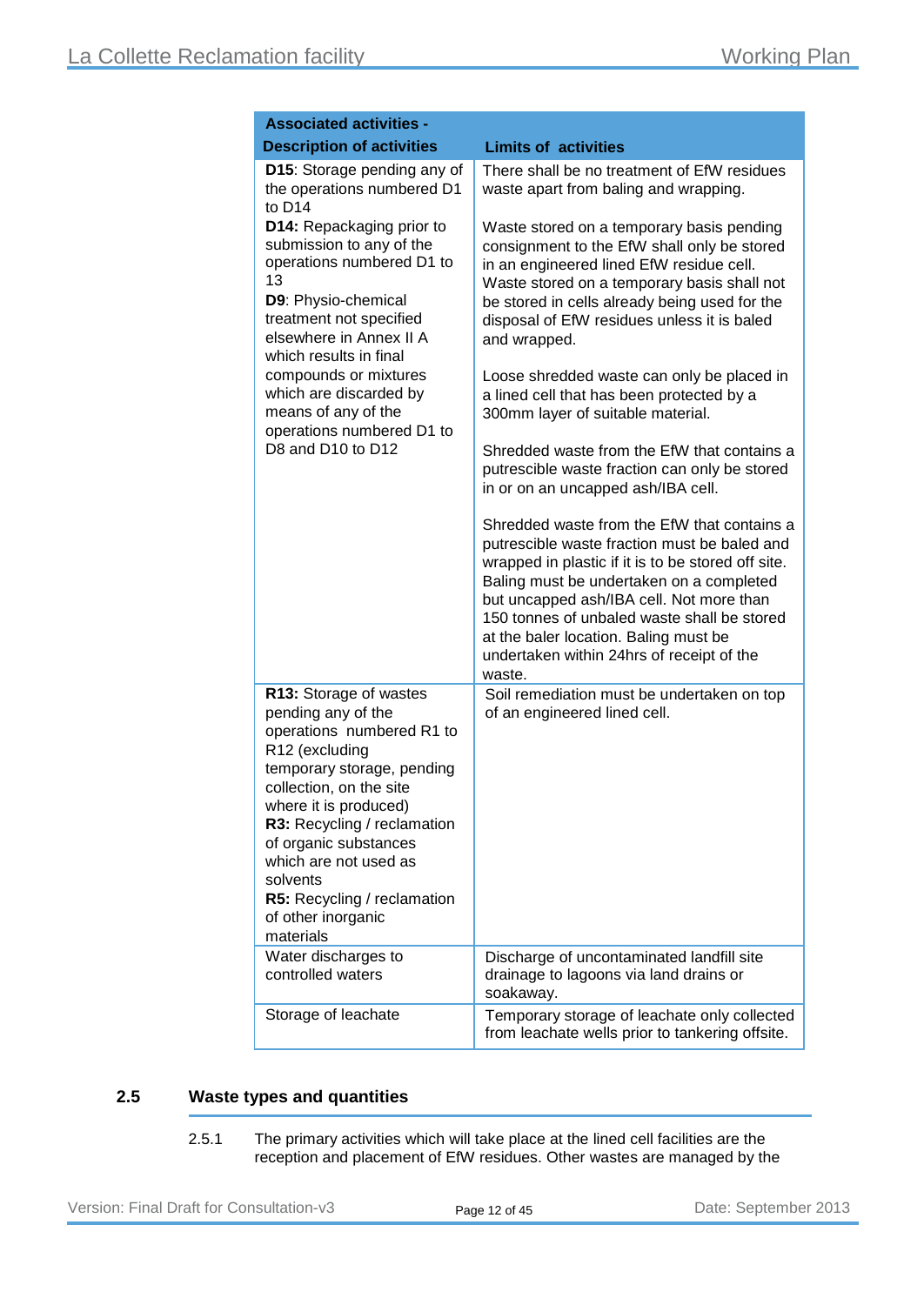Headland operations. The permitted wastes, annual quantities and site quantities for the facility are those currently permitted and listed within [Appendix G.](#page-42-0)

#### **2.6 Hazardous waste**

- 2.6.1 The hazardous wastes which will be accepted at the facility are those listed within [Appendix G.](#page-42-0)
- 2.6.2 No hazardous waste will be treated at the facility without notification to the Department of Environment.

#### **2.7 Excluded wastes**

- 2.7.1 The following waste types will not be accepted at the site:
	- > Wastes that are solely in a form which is either sludge or liquid.

#### **2.8 Prior Notification given to the Department of Environment**

- 2.8.1 The following waste types will not be accepted at the site unless TTS has agreed a disposal plan with the waste producer and has notified the Waste Regulator at the Department of Environment:
	- > Contaminated soils (hydrocarbons, heavy metals) for bio-remediation
	- > Fire damaged demolition wastes;
	- > Other inert wastes that exceed the CLEA limits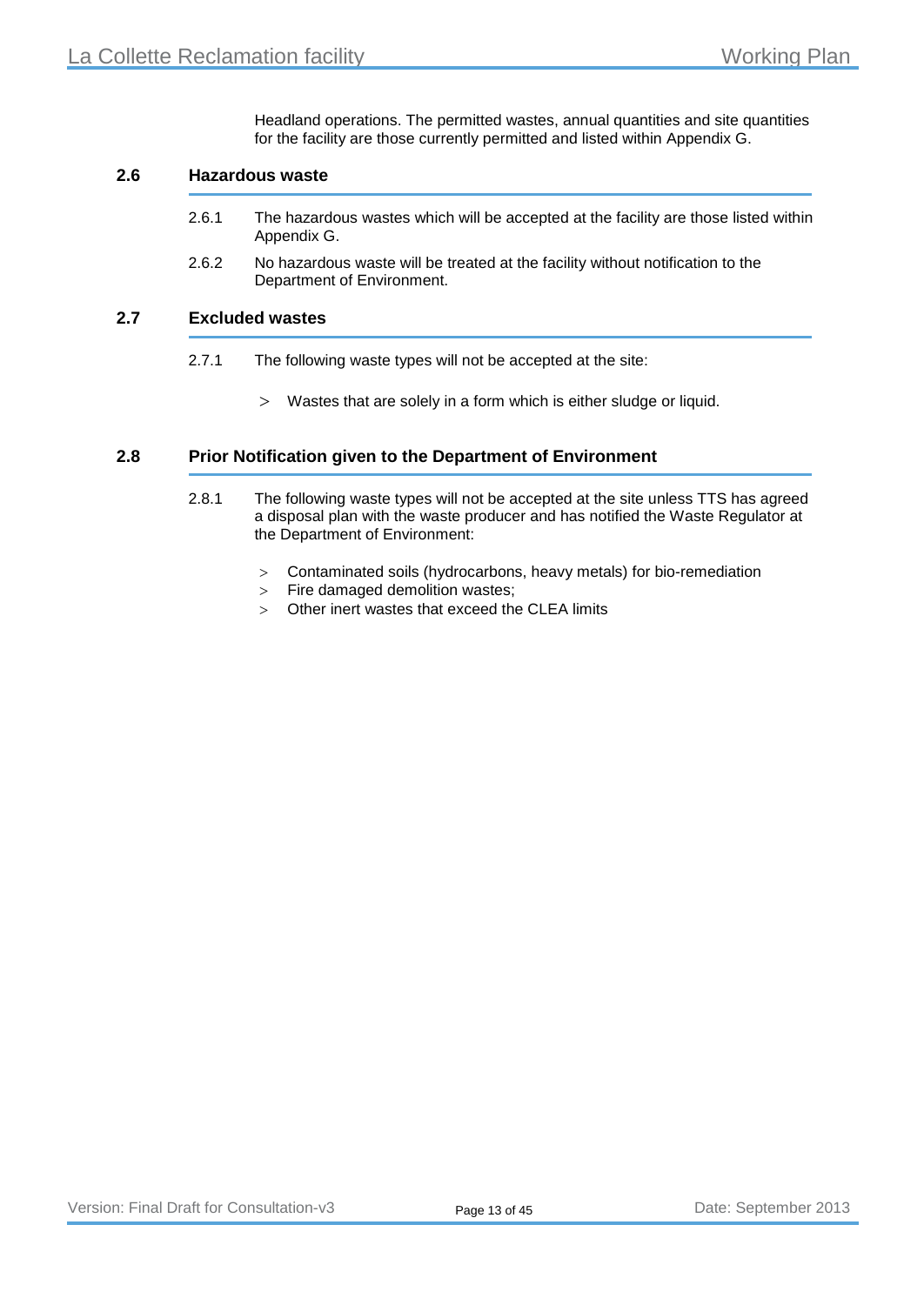## WP 3 Waste containment

#### **3.1 General**

- 3.1.1 The primary mitigation measure to prevent pollution of the environment is one of containment. The principal containment measure is the use of appropriately engineered cells which incorporate impermeable liner systems which act a barrier between wastes and the ground under the site and principally to break any hydraulic connectivity between the deposited waste mass and the environment beyond.
- 3.1.2 The engineered cells have a drainage structure within them including wells to allow liquids that have collected in the cell to be removed if required for separate disposal.
- 3.1.3 Site surface drainage from outside of waste containment cells and therefore uncontaminated by waste is managed through a series of drainage channels to the lagoons or to soakways.
- 3.1.4 Secondary mitigation consists of further containment though the use of specialist waste containers and bins where appropriate including the bagging of APC residues, each designed to contain a specific waste type.

#### **3.2 Site surfacing**

- 3.2.1 All operational areas not used for the placement of wastes within the site will be engineered with hardstanding for ease of plant movement. Drainage for the site is described in WP [3.3](#page-14-0) below.
- 3.2.2 Non inert Wastes will only be stored or placed on impermeable hard standing.
- 3.2.3 The site layout is provided in Drawing 003 contained in [Appendix F.](#page-41-0)

#### <span id="page-14-0"></span>**3.3 Drainage**

- 3.3.1 Drainage is managed in a co-ordinated manner across the entire La Collette reclamation site.
- 3.3.2 The general arrangements of the overall site drainage system/flows are shown in Drawing numbers 10448/02 Surface water Drainage & 100448/04 Site Offices and Facilities.
- 3.3.3 Surface water principally from site roads (including run-off from site outside of waste cells) will pass into a perimeter drainage trench which will also provide silt filtration before discharge at the lagoons or via soakways.

#### **3.4 Bunded containment**

- 3.4.1 All sealed lagoons for the temporary storage of leachate extracted from engineered cells will be appropriately constructed including appropriate CQA procedures to demonstrate correct construction. Lagoons will have appropriate freeboard for the designed capacity. Lagoons are regulatory monitored (records of monitoring kept). Monitoring is intensified following periods of heavy rain.
- 3.4.2 All permanent facilities located above ground for the bulk storage of oils, fuels or chemicals will be sited on impervious bases and bunded (including integral bunds) to contain 110% by volume of the stored substance. They will be constructed and operated in accordance with the guidelines set down in the Environment Agencies' Pollution Prevention Guidelines for Above Ground Storage Tanks (PPG 2) in lieu of specific Jersey guidance.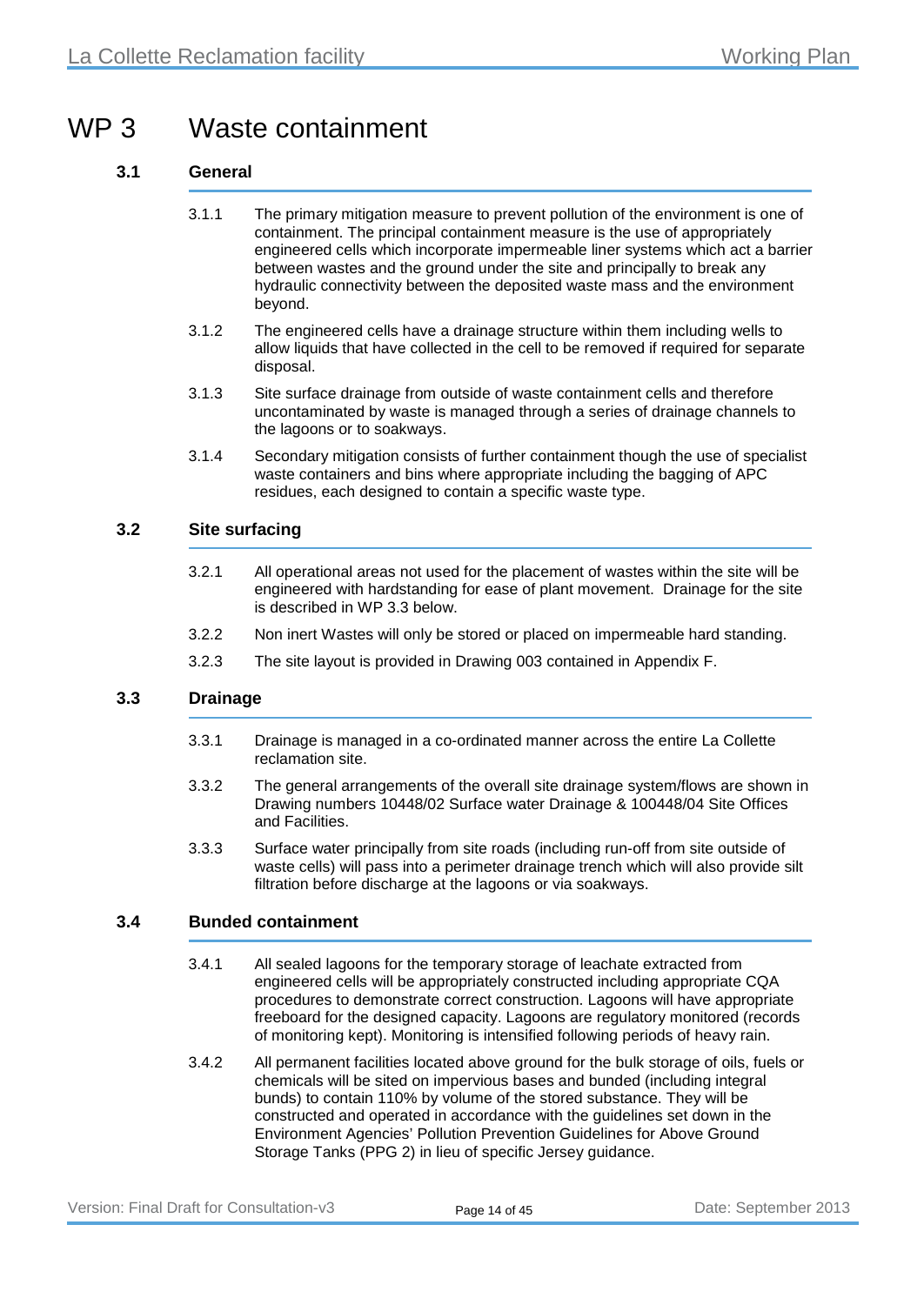3.4.3 Storage of potential polluting materials required for plant maintenance such as antifreezes, greases, oils etc will be kept in a locked and sealed container such as a Chemsafe and will be placed on drip trays. These materials will generally also be stored in a lockable shipping container (or similar) of good condition.

#### <span id="page-15-0"></span>**3.5 Waste containment maintenance schedule**

<span id="page-15-1"></span>3.5.1 The specific detail of the containment systems and their maintenance is described in [Table 3.1.](#page-15-1)

| Table 3.1 – Waste containment maintenance schedule |  |  |  |
|----------------------------------------------------|--|--|--|
|----------------------------------------------------|--|--|--|

| <b>Action</b>                                          | <b>Frequency</b>                                  |
|--------------------------------------------------------|---------------------------------------------------|
| Routine visual inspection of engineered<br>containment | Each day the facility is in<br>use.               |
| Visual inspection of suspected damage                  | As soon practicable<br>after suspicion is raised. |
| Examples of possible damage evidence:                  |                                                   |

- Damage of the cell structure may be caused by a large hard object being pushed into the cell wall.
- Settlement or other movement visible in the cell walls.
- Mobile plant or other vehicles running into the cell walls, especially mobile plant equipped with forks.
- <span id="page-15-2"></span>3.5.2 Where damage or degradation is discovered by means of visual inspection, repairs will be carried out in accordance with the timescale outlined in [Table 3.2](#page-15-2)

#### **Table 3.2 – Waste containment remedial action schedule**

| Level of damage or degradation                                                                                                    | <b>Repair within</b>                                                                                                                                                                        |
|-----------------------------------------------------------------------------------------------------------------------------------|---------------------------------------------------------------------------------------------------------------------------------------------------------------------------------------------|
| Damage or degradation identified but not<br>considered to effect the protection afforded by<br>the engineered containment system. | One Week                                                                                                                                                                                    |
| Damage or degradation identified considered<br>likely to effect the protection afforded by the<br>engineered containment system.  | Temporary repair /<br>cordoned off by the end<br>of the working day<br>following identification.<br>Permanent repair within<br>7 working days (subject<br>to materials being<br>available). |

#### **3.6 Site layout**

- 3.6.1 The site layout is shown on Drawing 003 and is contained in [Appendix F.](#page-41-0)
- 3.6.2 The site layout will change over time due to the build-up of the headland. The general layout arrangement drawing will be kept up to date.
- 3.6.3 The Reclamation facility requires prior notification to be given to the Department of Environment for any new cell design to be used or where a new cell is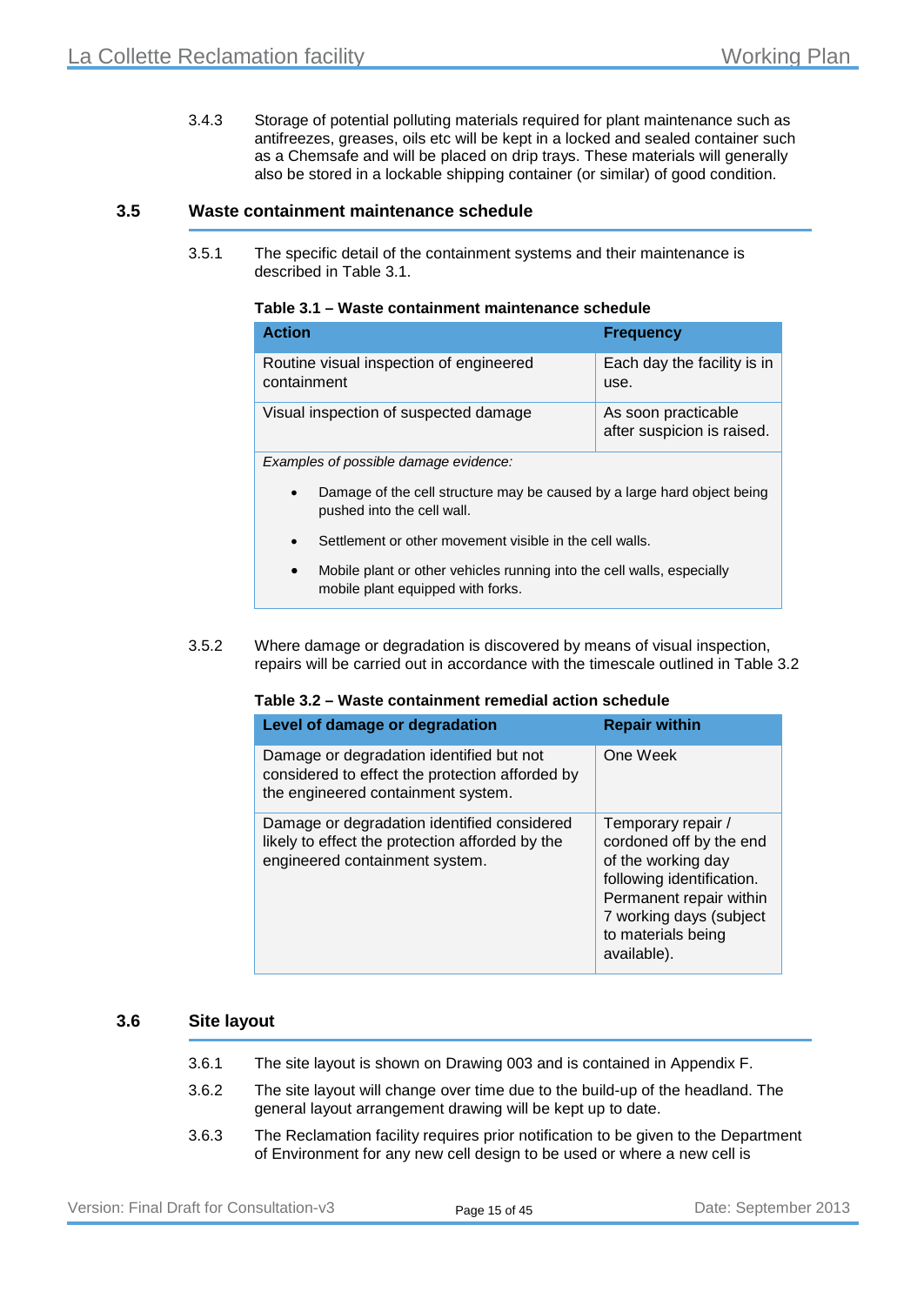proposed that uses an existing cell design, prior notification of the proposed location to be recorded.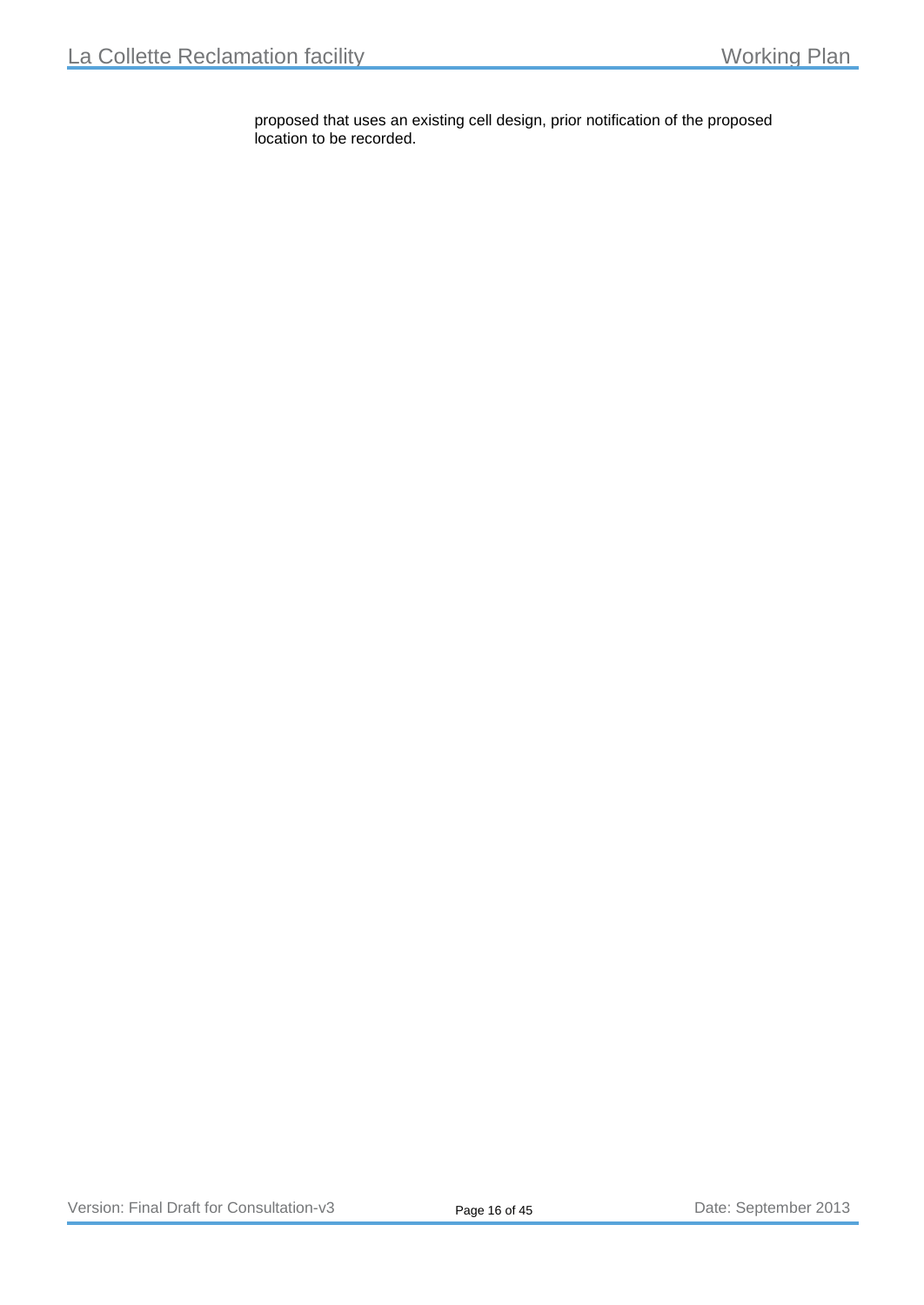# WP 4 Site operations

#### **4.1 Staffing and management**

| <b>Position</b>                          | For daily operation the following staffing levels will pertain:<br><b>Role and Responsibility</b>                                                |
|------------------------------------------|--------------------------------------------------------------------------------------------------------------------------------------------------|
| Site Manager                             | Overall responsibility to manage the site<br>$\bullet$<br>in compliance with the WML                                                             |
|                                          | To ensure that the reporting required by<br>$\bullet$<br>the WML is correctly completed and<br>submitted to the Department of the<br>Environment |
|                                          | To ensure that all site staff are fully<br>$\bullet$<br>conversant with the content and reasons<br>for the WML and this WP                       |
|                                          | To maintain the facility Site Diary<br>$\bullet$                                                                                                 |
| Site Chargehand or                       | To manage site 'on the ground'<br>$\bullet$                                                                                                      |
| senior Operative                         | To ensure that all site staff are fully<br>conversant with the content and reasons<br>for the WML and this WP                                    |
|                                          | To undertake facility inspections<br>$\bullet$                                                                                                   |
| Site Weighbridge                         | To operate the site weighbridge                                                                                                                  |
| Operative                                | To ensure weighbridge records are<br>accurate in terms of the required data<br>required by the WML                                               |
| <b>Site Operatives</b>                   | To direct placement of wastes in cells.<br>$\bullet$                                                                                             |
| (Nominated contractor<br>as appropriate) | Directing commercial deposits to the<br>appropriate unloading points                                                                             |
|                                          | To operate mobile plant to assist with the<br>$\bullet$<br>placement of wastes                                                                   |
|                                          | To undertake general housekeeping<br>$\bullet$<br>including litter picking                                                                       |
|                                          | To report any issues that could lead to<br>$\bullet$<br>pollution, harm to human health or<br>nuisance to the site Chargehand or Site<br>Manager |

- 4.1.2 There will be a minimum staffing level on site during facility operation of:
	- > One technically competent person (at least contactable by telephone and on Island); and
	- > Two operatives.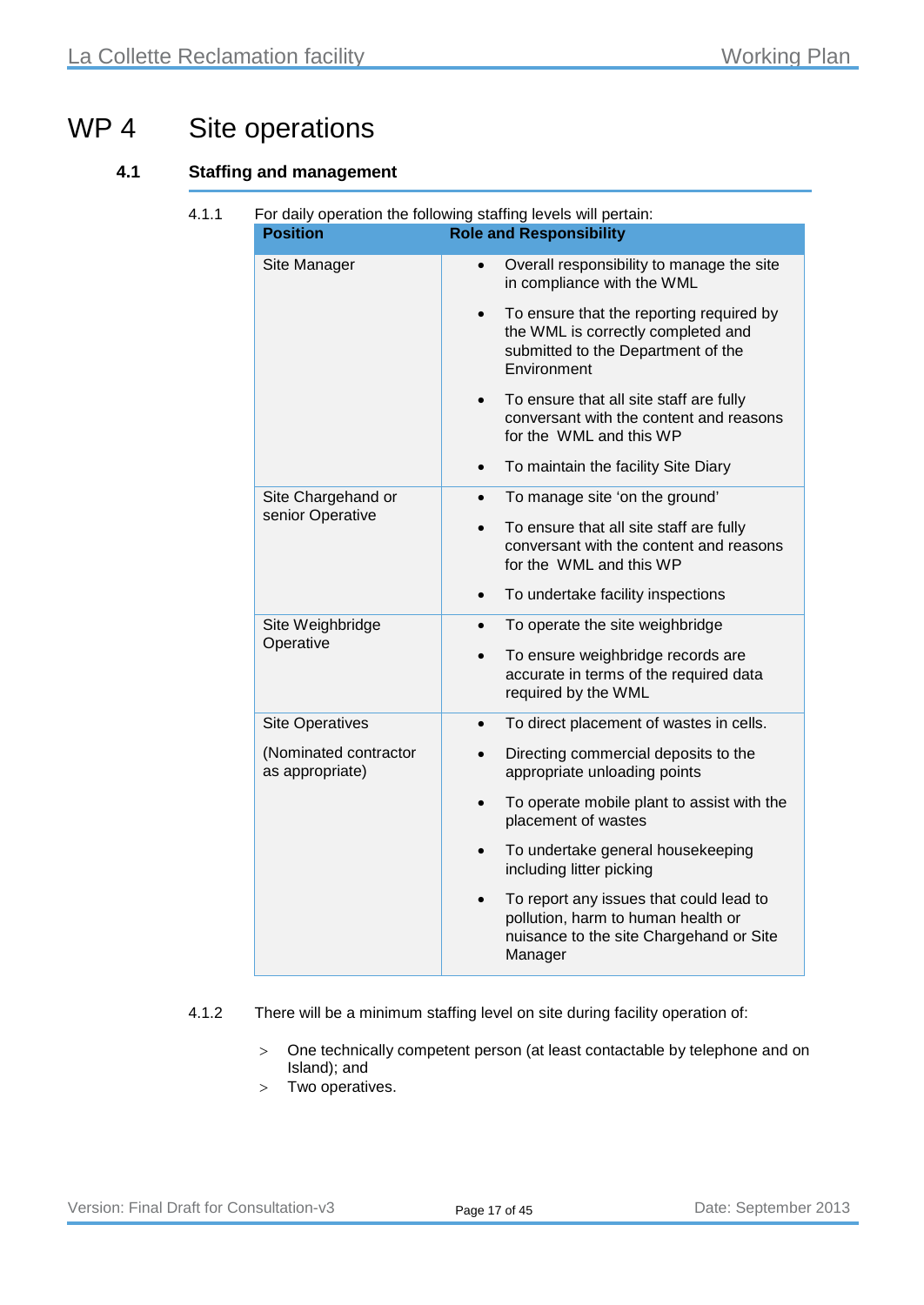#### **4.2 Incident management and health & safety**

- 4.2.1 All operations on site will be carried out in accordance with the relevant legislative requirements. Site safety rules are attached to this working plan within Appendix C which will be available to site visitors.
- 4.2.2 An Incident Plan containing basic information and procedures relating to the site is contained within Section [WP 0.](#page-3-0)

#### **4.3 Waste acceptance criteria and procedures – Weighbridge Office General**

- 4.3.1 La Collette weighbridge station controls all waste related traffic into and out of the Reclamation site. The key responsibility of the weighbridge is to record the details of incoming wastes and direct the consignee to the appropriate part of the Reclamation site.
- 4.3.2 The waste acceptance criteria (WAC) used at La Collette Reclamation site is currently based on the previous Environment Agency Food and Rural Affairs (DEFRA) soil guideline Values, which were introduced in the UK in 2002 called the Contaminated Land Exposure Assessment (CLEA) guidance limits. The soil guidance lists potential pollutants to the environment, such as metals, hydrocarbons and organics. It is the intention of the site management to work closely with the Environment Department's Waste Regulators, various contractors and TTS customers to carry out trials in order to introduce a more relevant set of "Jersey" specific leachable standards (based on current European best practice) that will continue to protect the marine environment. The site management will continue to give guidance to all employees, contractors and to relevant third parties regarding waste materials that are acceptable to the site. TTS will also be carrying out spot checks and sampling some of the incoming loads of inert waste to ensure compliance with the Waste Acceptance Criteria.

#### *Inputs from suspected or contaminated sites*

- 4.3.2 As part of the Island Planning consent system, sites where contamination is suspected or confirmed as a relevant issue for a particular development, in relation to excavated materials and where consent has been granted, the following will take place before acceptance of any material to the disposal sites:
	- > Conditions will be placed on a developer to inform the receiver of the waste as to the nature of the contamination the developer is intending to consign, and the estimated quantities of the material to be transferred. The developer must receive prior written approval to consign the waste before transportation to any site;
	- Where the receiving site is La Collette Reclamation site and approval to receive the waste has been agreed by the site manager, the developer will be required to alert the Weighbridge Office when each load arrives at site
- 4.3.3 It is understood that generally the main source of contamination likely in soils / excavations will be asbestos and/or hydrocarbon contamination.

#### *Asbestos contaminated waste*

4.3.4 Asbestos contaminated waste will be directed to the appropriate dedicated asbestos disposal facility. Asbestos containing wastes are controlled through a separate Working Plan. Sections [4.14](#page-24-0) & [4.15](#page-25-0) refers.

#### *Hydrocarbon contaminated waste*

4.3.5 If hydro carbon contaminated wastes are accepted on to the Reclamation Site, either with prior approval or where materials have been quarantined from other operations, the contaminated excavation wastes will be placed on top of a lined cell within the Reclamation site until remediation has been completed.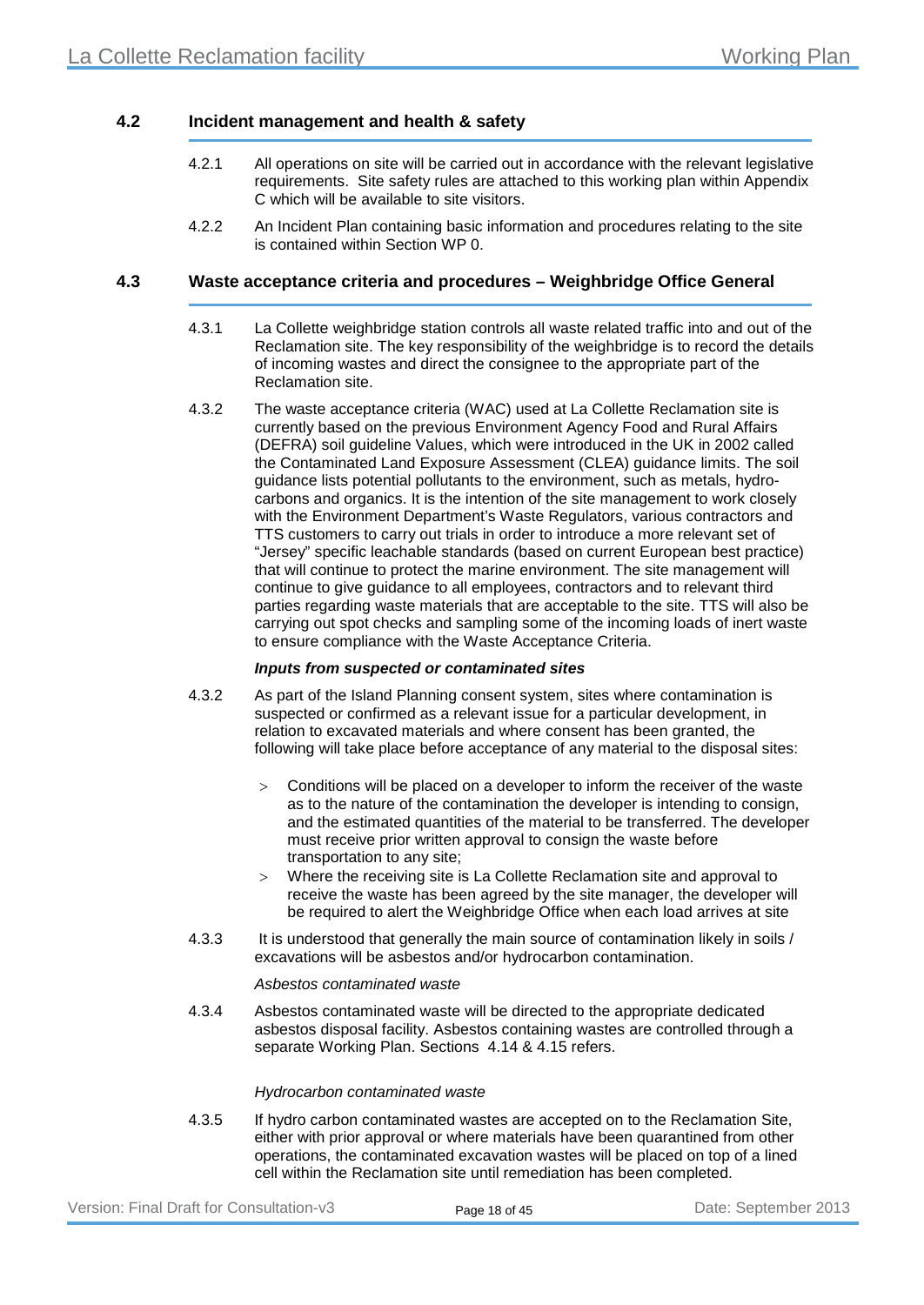4.3.6 A 3rd party material testing specialist will be procured to take representative samples of the material, even where previous testing information accompanies the load. The results of the testing will be used to determine the appropriate management disposal options.

#### *CDEW recycling site*

- 4.3.7 This section is included to provide an overview of the interactions within La Collette operations. All materials delivered the CDEW operation must comply with the Reclamation sites waste acceptance criteria. The site is covered by a separate Working Plan. The CDEW operation also includes the infilling of La Collette Reclamation site with inert wastes.
- 4.3.8 Unless loads are obviously destined for the:
	- > EfW residue cells;
	- > Green Waste Composting facility;
	- $>$  Bannelais or other organic containing<sup>[1](#page-19-0)</sup> processing areas;
	- > known contaminated excavation materials; or
	- > one-off oddities such as fire damaged building materials.

then generally it is assumed that the input is destined for the CDEW recycling operation managed by TTS's Contractor.

- 4.3.9 Each load destined for the CDEW Recycling site will be categorised by the TTS weighbridge operator, based on information provided by the consignee and also from a visual inspection using the weighbridge CCTV system.
- 4.3.10 Each load will be categorised as follows based on the approximate percentage of recyclable materials in each load:
	- > '**Green load**' Category 1 = 80% or greater of recyclable waste
	- > '**Amber load**' Category 2 = Between 80% and 20% recyclable waste
	- > '**Red load**' Category 3 = Less than 20% recyclable waste

Category 1 (80/20 Recyclable): Segregated loads containing greater than 80% of recyclable aggregates. Mainly comprising rock and CDEW, to include concrete, clay bricks, weathered asphalt, mortar and plaster.

Category 2 (20/80 Recyclable): Partially segregated loads containing less than 80% but greater than 20% of recyclable aggregates. Comprising rock and CDEW as described in Category 1 with permissible contamination to include clays, soils and aggregate fines.

Category 3 (0/20 Recyclable): Non-segregated loads containing inert materials with less than 20% of recyclable aggregates.

- 4.3.11 Where a non-segregated load is designated as Category 3 **'Red Load'** and is deemed to be less than 20% recyclable by virtue of its physical contamination with non-recyclable waste materials (such as wood or metal), consideration will be given by the inspection zone operative in the CDEW Recycling reception zone as to whether the load carrier can segregate the load by hand in order to render it suitable for re-categorisation and processing.
- 4.3.12 If this hand-sorting option is offered and the load carrier agrees to undertake the exercise, the load will be directed to the designated sorting area within the inspection zone. Once the load has been cleansed of its physical contaminants and the inspection zone operative has confirmed it is suitable for further processing, it will then be directed to the relevant reception zone.
- 4.3.13 The inspection zone operative will inform both the weighbridge operator and the reception zone operative of the re-categorisation before the load is tipped.

-

<span id="page-19-0"></span>

| Version: Final Draft for Consultation-v3 | Page 19 of 45 | Date: September 2013 |
|------------------------------------------|---------------|----------------------|
|                                          |               |                      |

<sup>&</sup>lt;sup>1</sup> Jersey Legal French Agricultural term for road sweepings – organic in nature and used for fertiliser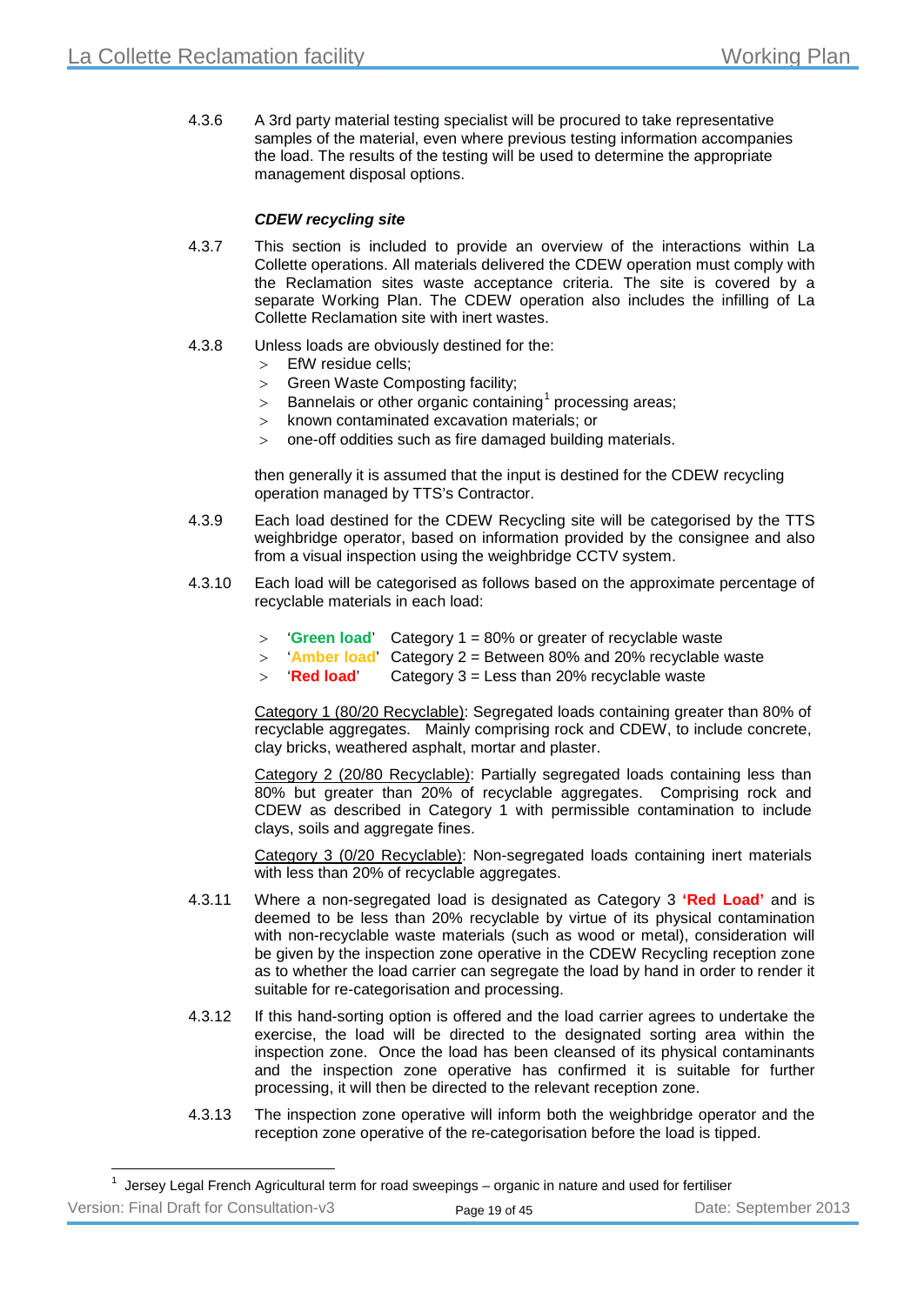#### *Unusual loads*

4.3.14 CDEW Recycling operatives will also undertake basic visual and olfactory (sniff) tests on all loads and in particular for Category 3 'Red Loads'. CDEW operators will look for anything that looks odd or unusual or has an odd odour such as a strong diesel or chemical smell. Any loads that appear to be unusual will be isolated for further investigation. In the case of Category 3 'Red Loads' these will be isolated away from the tipping zone. For other category loads or Category 3 that have been taken to the tipping head that are indentified as being suspicious, then they will be isolated in-situ following the quarantine procedures. Isolated loads will not be processed or pushed over the tipping head until they have been fully investigated and cleared.

#### *CDEW working plan*

4.3.15 CDEW operations are subject to a separate Working Plan maintained by TTS's CDEW operations contractor. The CDEW Working Plan also manages the control of wastes to be tipped into the infilling operations.

#### **4.4 Waste acceptance procedures – States of Jersey inputs**

- 4.4.1 The site management will give guidance to all employees and to all relevant third parties regarding waste types and the WAC standards that are acceptable on the site.
- 4.4.2 The weighbridge station is used for all waste operations at La Collette and manages all wastes entering the facility, including those wastes that are destined to be disposed of within the engineered and lined containment cells.
- 4.4.3 The majority of wastes that are deposited in the engineered containment cells will be associated with the La Collette EfW ash or from smaller inputs from other TTS waste management operations. In the main these inputs will be consistent both in nature and texture with other materials within the cell, it will also be ensured that any deposited material will be of a composition that is suitable for the safe containment within the facility and that the haulier is a licenced haulier.
- 4.4.4 When a load arrives at the site the site manager or nominated employee (or contractor as appropriate), will inspect the load for conformity in relation to both the stated description of the material, (or on the consignment note where appropriate) and to ensure that the waste is permissible under the Licence.
- 4.4.5 All vehicles using the facility will stop on the incoming weighbridge, where a visual inspection will be carried out (using CCTV). If the load is covered, the site weighbridge operator will enquire as to the waste type via the intercom system before directing the vehicle into the site facility, the site operatives will direct the vehicle to the appropriate unloading point or in to an appropriate cell.
- 4.4.6 All vehicles where tare weight details are not held by the weighbridge system will be weighed upon entering and leaving the site.
- 4.4.7 For Incinerator Bottom Ash (IBA) and Air Pollution Control (APC) residues, from the La Collette EfW only, a transfer note per load will not be required. At the start of each year an annual transfer note will be generated by TTS one for the IBA and one for the APC, each of which contains all the pertinent descriptive information. It must include an approximate quantity to be delivered by the end of the year. A copy of each note is to be kept:
	- > At The EfW
	- > At the La Collette weighbridge office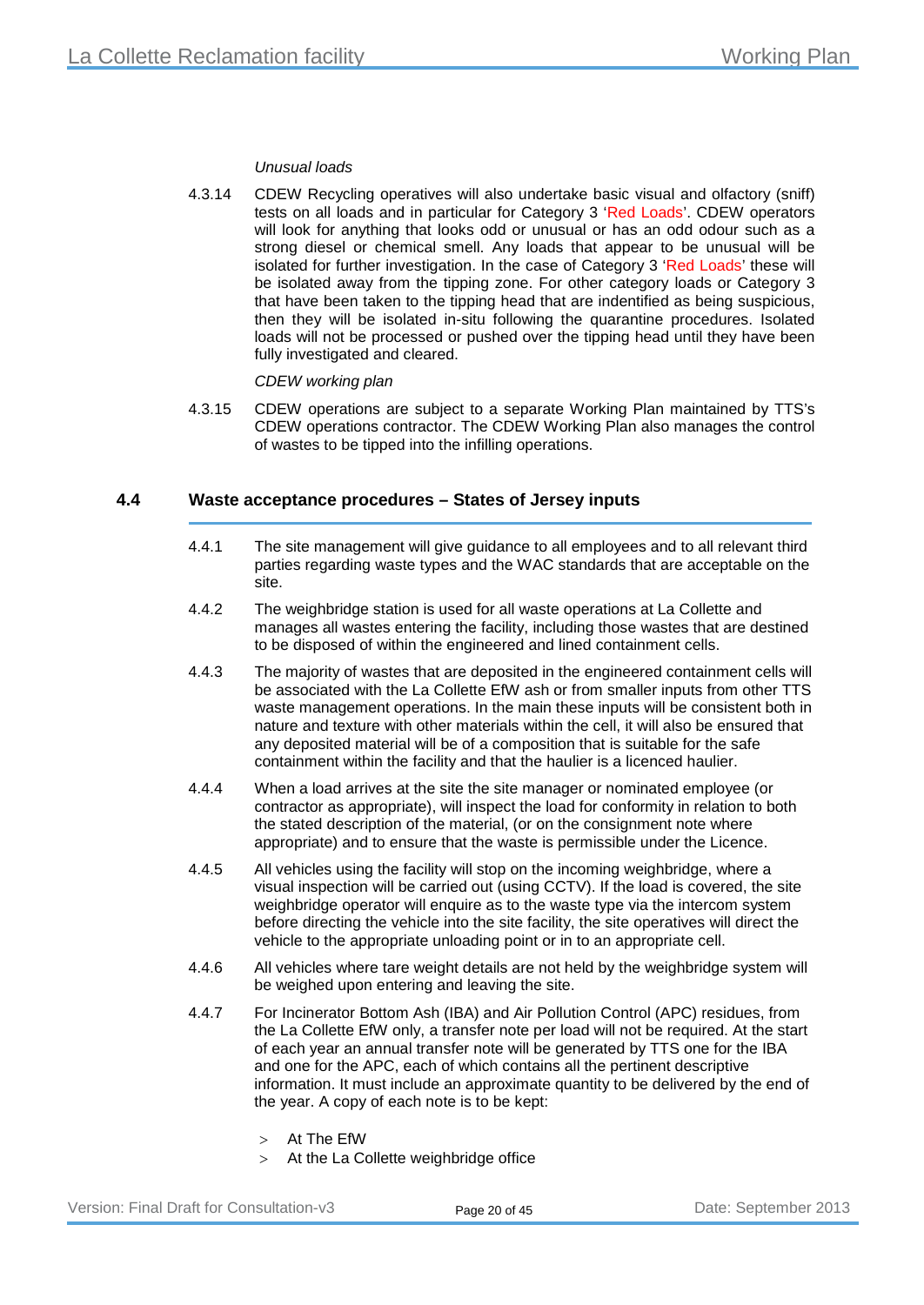The weighbridge will then establish and maintain an annual record of each delivery consigned from the EfW to La Collette Reclamation facility recording:

- > The delivery vehicle details;
- > The gross delivery weight on arrival;
- > The net weight of the waste (via the out weighbridge); and
- > A running total of waste accepted in kg.
- 4.4.8 For other TTS inputs such as street cleaning residues (Bannelais and gully waste), bottom ash and APC from the Clinical Waste Incinerator, or bottom ash from the animal waste incinerator and shredded bulky waste, then separate records will be made.
- 4.4.9 Traffic management of the site is by a one way system through the weighbridge complex then via a haul road to the active reclamation facilities or cells.

#### **4.5 Non-conforming wastes – States of Jersey input**

- 4.5.1 If it is found through visual inspection that the incoming load has items of contamination which do not meet the Licence conditions or does not meet the description given by the deliverer, the vehicle or load will be quarantined pending further investigation or rejection.
- 4.5.2 Where possible the waste delivery or consignment note/record will be amended detailing a more specific description. In either case only waste that is permitted by the Licence will be accepted at the site. Section [4.6](#page-21-0) provides further information.

#### <span id="page-21-0"></span>**4.6 Non-conforming wastes**

- 4.6.1 Due to the nature of the majority of the non-confirming waste to be deposited at the Reclamation facility coming from a single source (EfW), and being under the control of TTS and being consistent in nature (residues), or having been subject to prior assessment and checking (shredded bulky waste), it is not considered that non-conforming waste will present a common issue as it may at a more general commercial waste facility. However, should non-conforming wastes be identified upon deposit of a load, the site manager will follow the process below in this instance:
	- $>$  If it is safe to do so, the waste will be removed to a quarantine area within the site or where it is not safe to move the non-conforming waste an exclusion area will be set up in-situ;
	- > Asbestos and asbestos-containing wastes will be left in-situ. They will be damped down by spray with a hose and covered over with suitably heavyduty polythene sheeting before being clearly marked. Arrangements will be made with the La Collette Asbestos Facility operated by TTS to remove the waste as soon as possible.
	- > The Licence holder and or waste producer (for commercial inputs) will decide upon the course of action and details will be entered in the site diary; and
	- > The Department for Environment will be notified where appropriate.
- 4.6.2 All instances of non-conforming waste will be recorded in the Site Diary and, where possible, these records will include information relating to the haulier that deposited the non-conforming wastes.

#### **4.7 Quarantine procedures**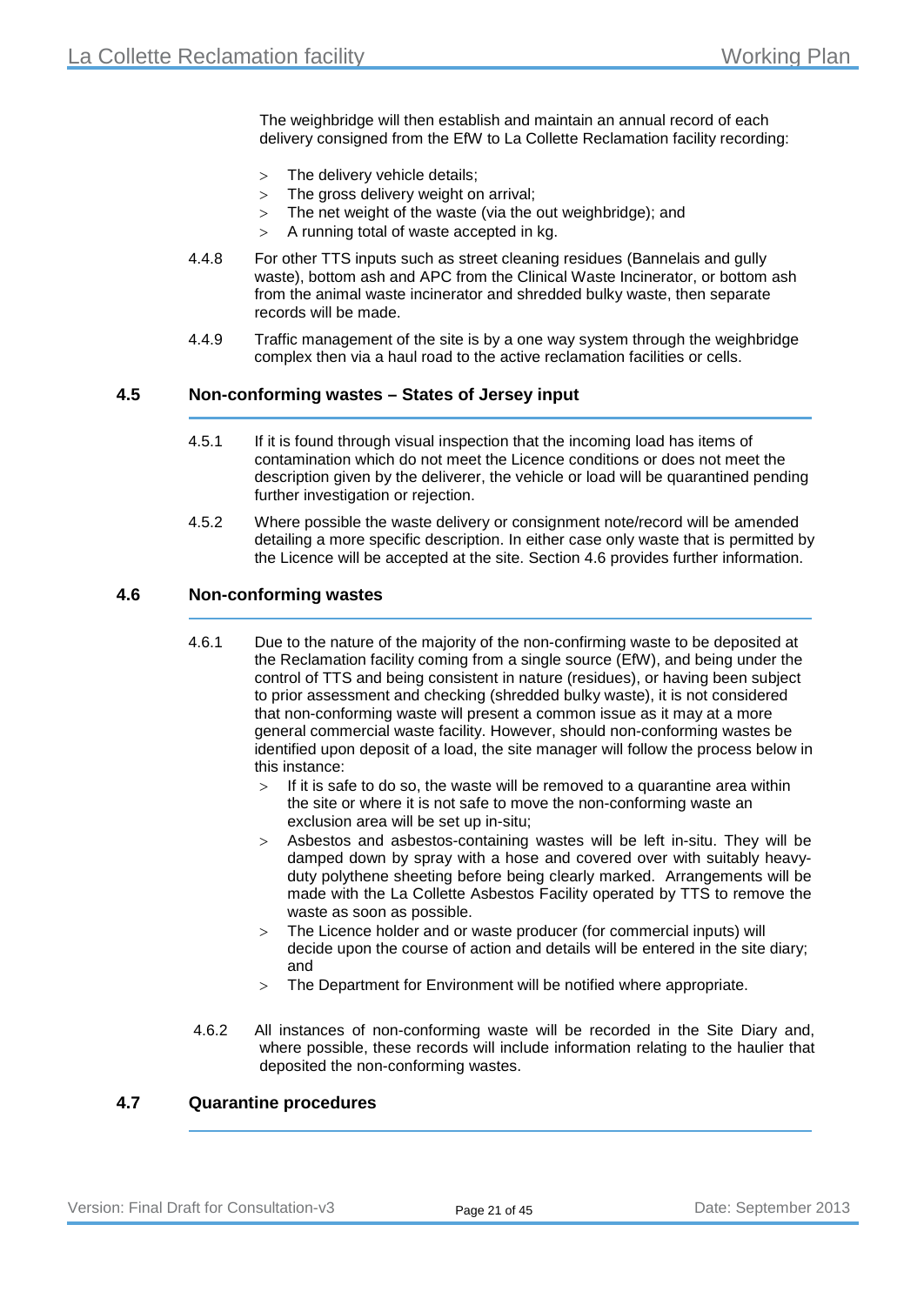- 4.7.1 Within all reclamation facility operation configurations, a clearly defined quarantine area will be established. The quarantine area should, where possible, be located on a TTS-managed and contained surface.
- 4.7.2 The quarantine zone will be clearly marked and access limited to only those operatives authorised to enter and/or undertake work within this area. This area, including the receiving of materials to be quarantined, is to be managed by TTS.
- 4.7.3 Where contaminated materials cannot safely be moved, they will be isolated insitu using moveable plastic barriers or another other suitable cordon system. TTS foreman and/or site manager will be informed. A course of action will then be determined with TTS in order to safely manage the quarantined waste.
- 4.7.4 As detailed above, asbestos and asbestos-containing wastes will be left in-situ. They will be damped down by spraying with a hose and covered over with heavyduty polythene sheeting and clearly marked. Arrangements will then be made with the La Collette Asbestos facility operated by TTS to remove the waste to the appropriate facility as soon as possible
- 4.7.5 All instances of non-conforming waste that has been quarantined will be recorded in the Site Diary and details of actions taken will be included in the record.

#### **4.8 Placement of EfW & animal incinerator bottom ash**

- 4.8.1 A clear and up to date plan of the facility will be maintained by TTS with copies being placed in the Weighbridge Station and submitted to the Department of Environment on request.
- 4.8.2 Incinerator bottom ash (IBA) is collected from the EfW plant and the animal incinerator, and transported by tipper bodied vehicles.
- 4.8.3 The EfW IBA can be moist following quenching in order to cool the IBA on exit from the EfW plant.
- 4.8.4 Each transporting tipper once navigating the La Collette weighbridge complex will be directed via the designated road route to the current active IBA disposal cell. The tipper will enter the cell via the access ramp and then move to the current tipping area within the cell.
- 4.8.5 For new cells where there first layer of waste is being placed tippers will access the tipping zone by using an internal cell roadway. The internal road way will be formed from 300mm of consolidated granular material or from reusable aluminium trackway. This internal haul road is required to protect the basal cell engineering from traversing vehicles. The full specification for the internal haul road along with the cell access ramp is contained within the construction drawings and specification for each cell. Refer to [Appendix E](#page-40-0) for cell construction detail.
- 4.8.6 The driver will empty the tipper, depositing the IBA within the cell. It is expected that they will be approximately ten, 5 tonnes loads of EfW IBA per day. IBA from the animal incinerator will arrive in much smaller quantities and sporadically.
- 4.8.7 By the end of each working day mobile plant (360º with a bucket or equivalent) will be used to spread and compact the IBA into consolidated fill areas. This will be undertaken to create a consolidated area to minimise the incidence of IBA being scoured from the cell and generating a potential dust nuisance and to maximise the space within the particular cell in use. The options for daily cover will be kept under review. The two options available are:
	- $>$  OPTION A As a further measure and in addition to the IBA being consolidated into fill areas after each day of tipping, a continuous layer of sand will be spread and compacted onto the IBA at the end of each day as further protection from IBA being scoured by the wind.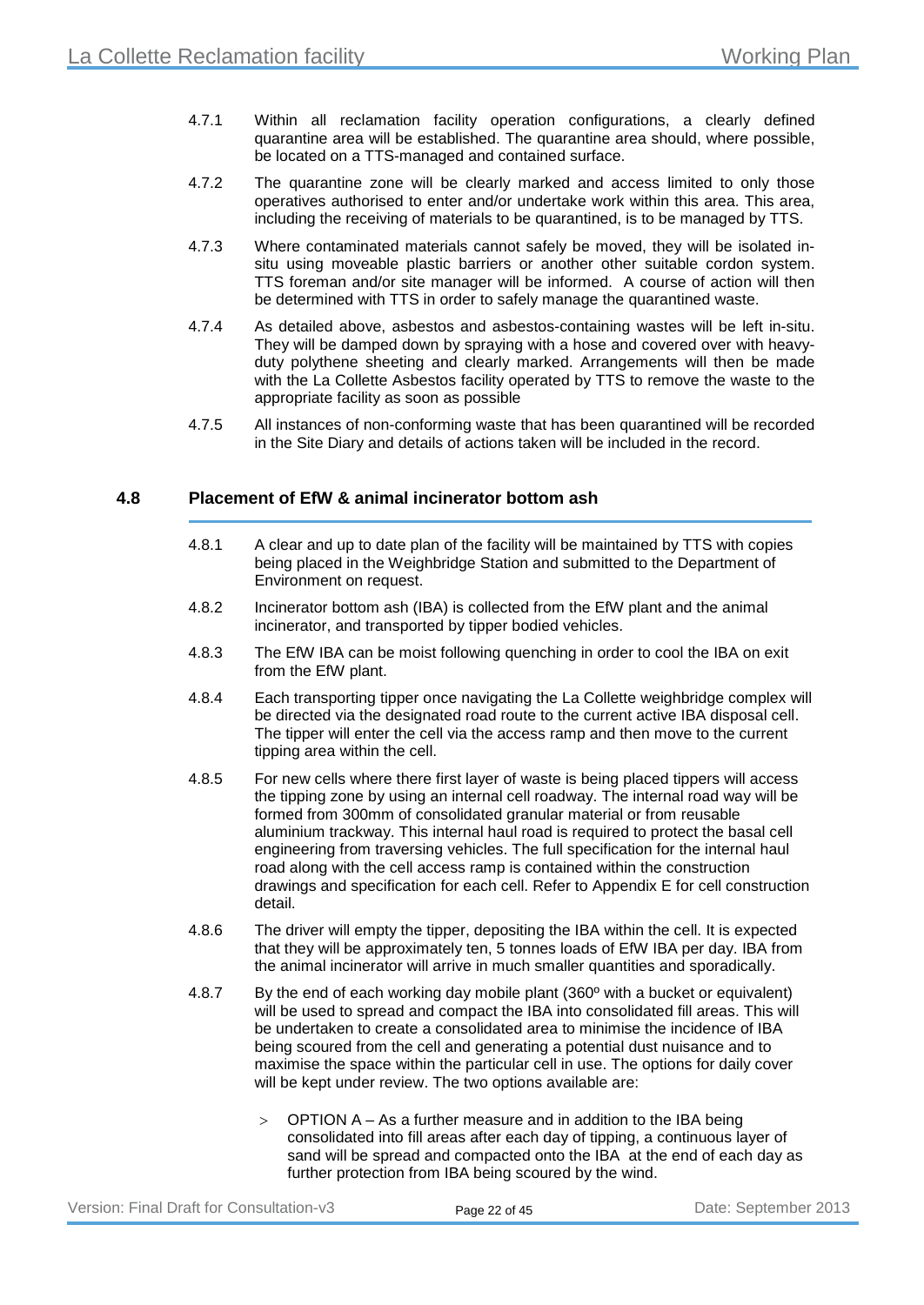$>$  OPTION B – As an alternative measure and in addition to the IBA being consolidated into fill areas after each day of tipping, an acrylic polymer modified water spray will be applied to each consolidated IBA area at the end of each day as further protection from the IBA be scoured by the wind.

#### **4.9 Placement of EfW air pollution control residue (inc clinical incinerator APC and IBA)**

- 4.9.1 APC is discharged from the EfW into flexible intermediate bulk containers (dumpy bags) of a capacity of approximately 2m<sup>3</sup>. The bags have sift resistant seams and additionally have a lace closure lid. After filling the bag at the EfW the lid is laced closed.
- 4.9.2 Each bag has integral lifting straps. This enables the bags to be lifted by a range of plant from farm style loadalls to LGV equipped with a hydraulic lifting arm.
- 4.9.3 Filled bags are brought to the Reclamation facility by LGV. After leaving the weighbridge complex it will be directed to the current active APC disposal cell. As with the IBA cell a protective haul road will be used during initial filling of the cell in order to protect the basal lining of the cell from vehicles traversing and also from any lifting operations.
- 4.9.4 Once the delivering vehicle is at the correct deposit point within the cell, the bags will be lifted one by one into their final resting place. The operator will ensure that each bag is placed as close as possible to other placed bags in order to minimise loss of disposal space. An item of mobile plant may additionally be used to push bags into the correct arrangement.
- 4.9.5 A placement plan that shows the general planned arrangement of the bags within the cell is included within [Appendix E.](#page-40-0)
- 4.9.6 If a bag is dropped in location of final placement and is damaged (split etc) it should tapped over but left as is. Other intact dumpy bags should be placed tightly around the damaged bag to contain the APC.
- 4.9.7 If a bag is dropped and becomes damaged but is not in its final resting place the procedure for bags dropped outside of the APC cell contained in section [0.4](#page-4-0) should be followed.
- 4.9.8 APC bags are used as a means to contain the APC during transit and to omit double handling at the EfW or the reclamation site. Consideration will be given to the use of baffled APC bags if these can increase the packing density.
- 4.9.9 The system above for the EfW APC residue will also be followed both the IBA and APC generated by the operations of the Bellozanne Clinical Waste incinerator bother of which are bagged at source)

#### <span id="page-23-0"></span>**4.10 Disposal of street sweepings (Bannelais and Gully Waste)**

- 4.10.1 Due to the unknown nature of the solid organic residue (bannelais) from street sweeping, the dry fraction of this waste is disposed of directly into the EFW bunker for incineration.
- 4.10.2 The material that is removed from the street gullies is tipped in to a de-watering facility at La Collette Reclamation site and left to dry out before being reloaded and taken to the EFW for incineration. The leachate from the material is filtered of the larger particulates and discharged to the foul sewers at an agreed discharge rate of 0.5 litres per second.
- 4.10.3 In order to prevent odours from this facility the area must be regularly drained and the de-watered material removed to the EFW frequently. The material delivered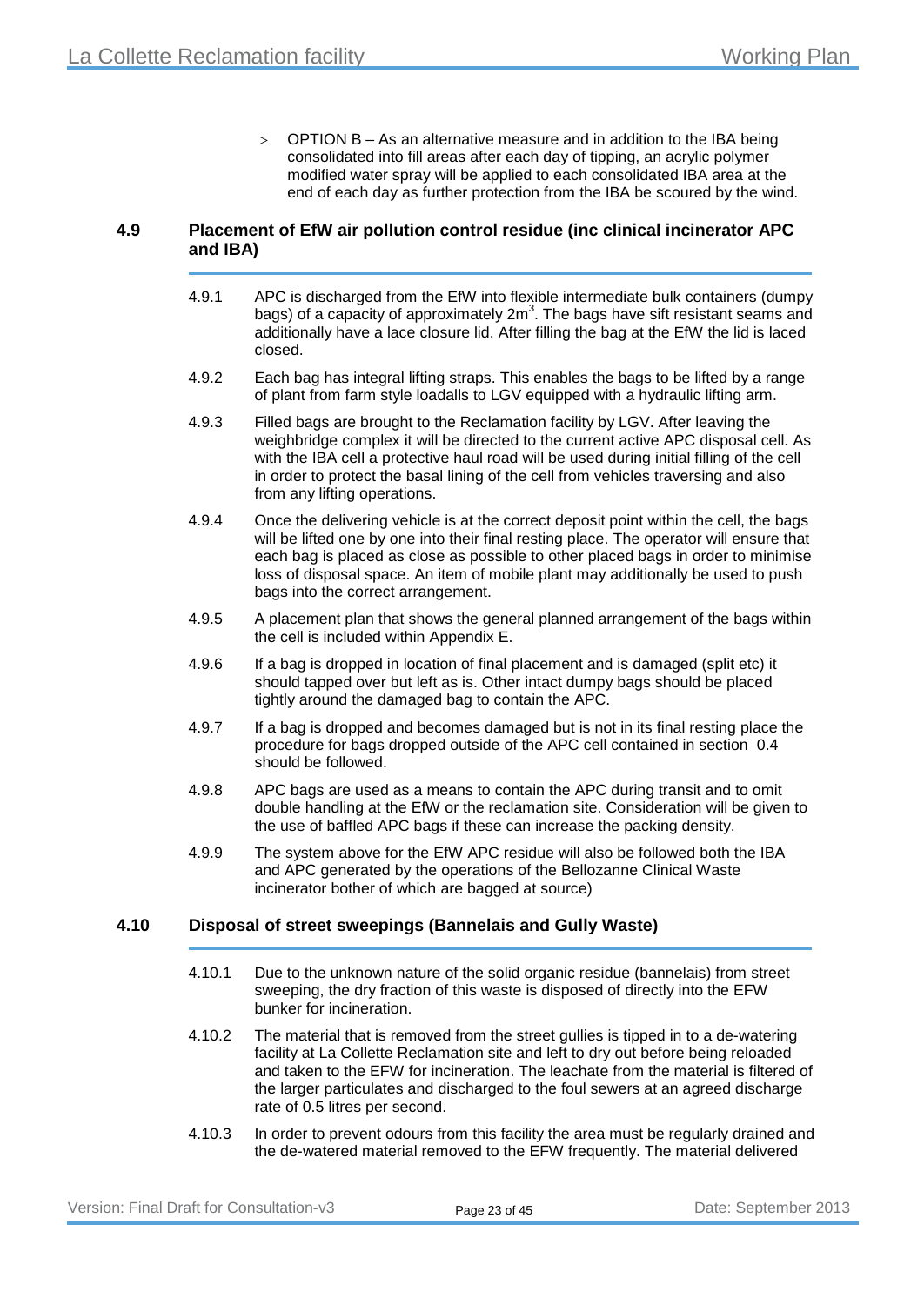to this area may be anaerobic when it is delivered and if left will begin to release offensive odours.

- 4.10.4 These inputs may include wastes such as grit/water cleared from road drains, ponds or gullies. Care must be taken to ensure that they do not contain oils.
- 4.10.5 Wastes cleared from road drains and gullies that have oils present must be notified to the department before any discharging of the load can commence, as alternative routes or treatment measures will be required to be put in to place to deal with oily wastes.

#### **4.11 Storage of shredded bulky wastes**

- 4.11.1 Shredded bulky waste is produced by the shredder located at the La Collette EfW plant. On occasions the volume of shredded waste arises in excess to that which can be stored and fed into the EfW plant. In these circumstances the excess shredded waste will be transported the short distance to the Reclamation site for temporary storage until such time as it can be combusted at the EfW.
- 4.11.2 Normally shredded waste will be placed into an existing engineered otherwise unused EfW ash residue cell.
- 4.11.3 Shredded bulky waste will be stored loose within an existing but otherwise unused engineered EfW residue cell. The waste will not be stored higher than one metre below the upper rim of the cell unless suitable debris netting is erected around the cell. After the waste is tipped it will be tracked over using mobile plant to consolidate it.

#### **4.12 Storage of shredded bulky wastes (including a putrescible fraction)**

- 4.12.1 On occasions excess waste from the EfW is required to be stored at location other than the EfW. This waste is mixed with shredded bulky waste and transported the short distance to the Reclamation facility.
- 4.12.2 The waste could contain putrescible waste and to eases its handling and storage it is mixed with shredded bulky waste. To further aid the handling and storage of this waste before it can be returned to the EfW it is baled and then wrapped in plastic film to contain it. The baler is located on an existing completed but uncapped ash/IBA cell. Baled and wrapped waste will be stored within similar lined cells or on an approved storage area.

#### **4.13 Leachate management - operations**

- 4.13.1 Each engineered cell within the reclamation facility has an integral leachate well system from which levels can be monitored but also used to remove excess leachate. The trigger point to commence a draw down operation will be determined on a cell by cell basis.
- 4.13.2 Leachate is removed from the cell using a tanker coupled to the cell leachate system. Leachate extracted is taken to the Bellozanne WWTW for treatment.

#### <span id="page-24-0"></span>**4.14 Placement of licensed asbestos waste**

4.14.1 The current WML permits the disposal of licensed asbestos wastes within the Reclamation facility. The control of the disposal of these wastes is detailed in a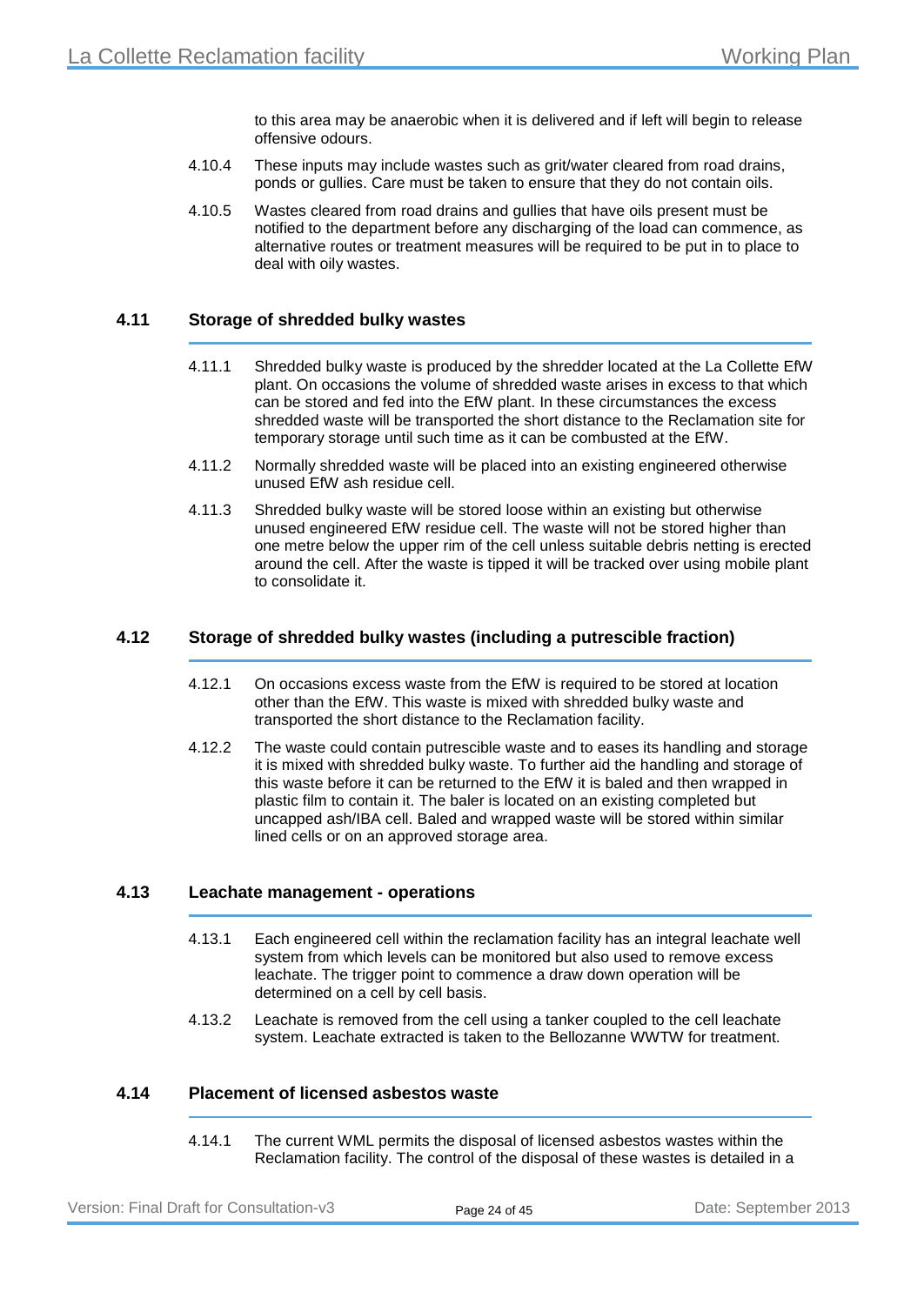separate Working Plan entitled "States of Jersey – Transport and Technical Services La Collette – Asbestos Disposal – Working Plan"

#### <span id="page-25-0"></span>**4.15 Placement of unlicensed asbestos waste**

4.15.1 The current WML permits the disposal of unlicensed asbestos wastes within the Reclamation facility. The control of the disposal of these wastes is detailed in a separate Working Plan entitled "States of Jersey – Transport and Technical Services La Collette – Asbestos Disposal – Working Plan"

#### **4.16 Placement of scrap metal from EfW**

4.16.1 Scrap metal collected from the EfW grate is transported to the Reclamation facility by tipper for bulking up. Scrap metal is placed onto a lined cell until such time as there is sufficient metal to warrant an off island shipment for recycling.

#### **4.17 Placement of one-off wastes**

- 4.17.1 The reclamation facility is occasionally required to accept for disposal one-off wastes generated on Jersey such as site clearance wastes following a house fire.
- 4.17.2 Generally these wastes will be accommodated in the currently active IBA disposal cells. Such wastes will not be placed directly on the engineered surface of the cell and must be surrounded on the base and sides by IBA with a thickness of at least 300mm. This is to prevent debris within one-off wastes from puncturing or otherwise damaging the cell engineering.
- 4.17.3 Each one-off waste that is permitted to be accepted by the Licence will be assessed prior to receipt at the facility to establish the final disposal location.
- 4.17.4 In addition to weighbridge records all placements of one-off wastes will be recorded in the Site Diary. Additionally the current plan for the facility will be marked up to record the final disposal location and details of the waste.

#### **4.18 General**

- 4.18.1 The site will be inspected once a day by a designated representative.
- 4.18.2 Weekly checks will be made to ensure that there is a continuous water supply and the condition of the fire fighting equipment, site security, electrical outlets and isolators.
- 4.18.3 Spill kits containing absorbent granules, socks and matting will be located within site including permanent kits in the plant maintenance area.
- 4.18.4 Any failures or deficiencies will be reported to the site representative for action.
- 4.18.5 Please refer to Appendix C for the Site Safety Rules.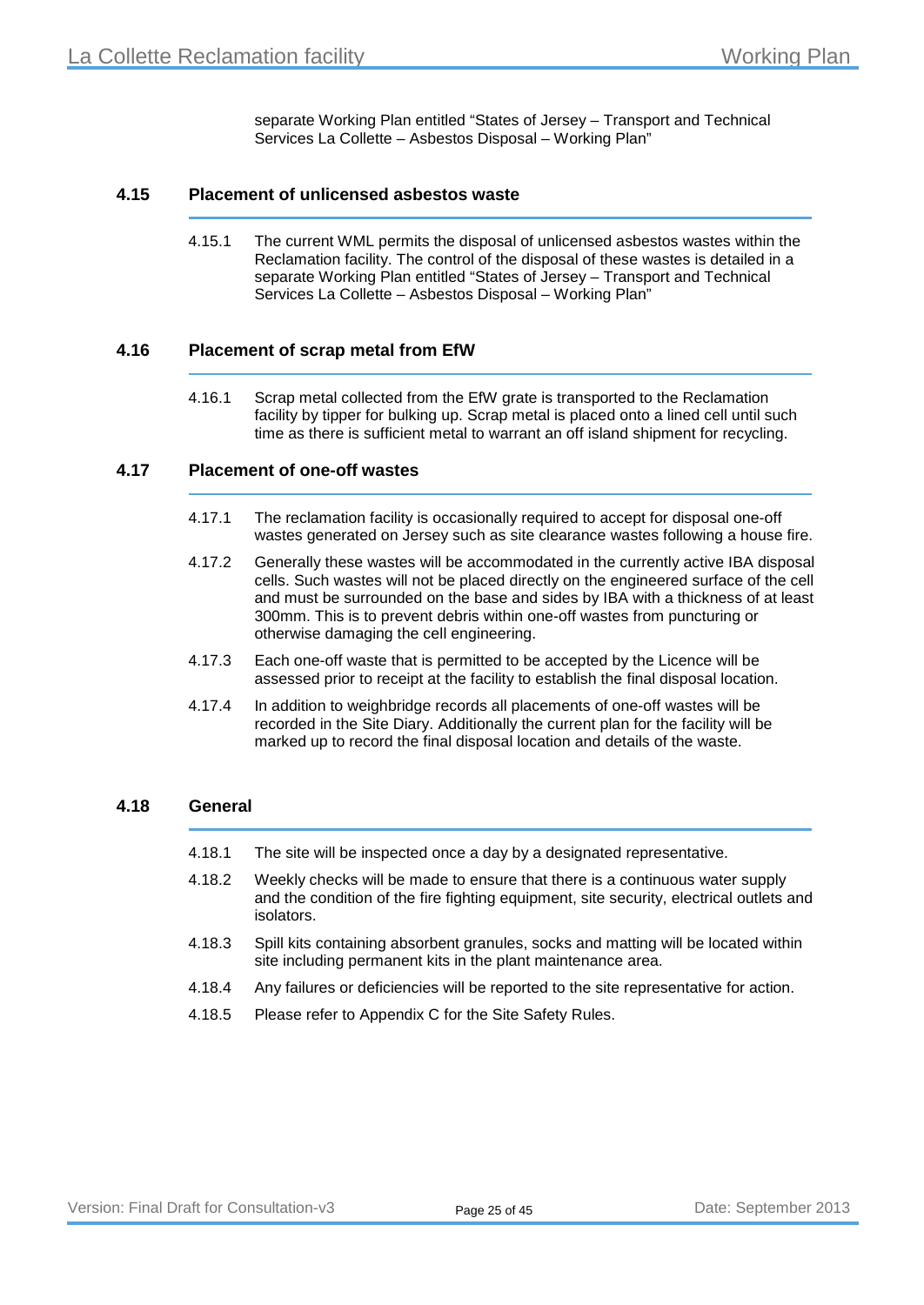# WP 5 Environmental management

#### **5.1 General**

- 5.1.1 Operational environmental controls which will be in place on site are described in the subsections below.
- 5.1.2 Please refer to Appendix C for the Site Safety Rules.
- 5.1.3 All waste handling, processing and disposal will take place within the licensed area.
- 5.1.4 All vehicles used to deliver or remove waste or engineering materials from the site will be caged, sheeted or covered when appropriate to avoid a litter/dust nuisance.
- 5.1.5 The site will be inspected once a day. This is to monitor the site compliance with WML conditions and health and safety issues.
- 5.1.6 Daily checks will be made of the condition water supply, fire fighting equipment, site security, electrical outlets and isolators.
- 5.1.7 The site will be litter picked regularly (once a week), as required as part of general housekeeping.
- 5.1.8 An environmental risk assessment is included in [Appendix A](#page-31-0) and the Site Safety Rules are detailed in Appendix C

#### **5.2 Drainage system**

- 5.2.1 Please refer to Section [3.3](#page-14-0) above.
- 5.2.2 The drainage system comprising of drainage channels and soakways and lagoons for the uncontaminated water will be monitored and maintained regularly and cleaned when necessary.

#### **5.3 Breakdowns and spillages**

- 5.3.1 In the event of site-loading shovel/excavator other mobile plant breaking down, the company has an arrangement to call in a fitter to carry out repairs. If repairs cannot be made on site, a hired replacement will be obtained until repairs to the original unit have been completed and it can go back into service.
- 5.3.2 Any liquid spillages will be cleared as soon as practicable by depositing absorbents on the affected area. Spill kits will be provided and clearly signed. Used absorbents will then be suitably contained prior to being taken to an appropriately licensed site for disposal. See Section [0.4](#page-4-0) for more details.

#### **5.4 Site inspection and maintenance**

5.4.1 A site inspection form (see [Appendix B\)](#page-36-0) will be completed by a person who is familiar with the requirements of the site management system and Licence for the site. The frequency of inspection will be commensurate with the level of activity. All details of any defects, problems and remedial actions taken will be recorded within the site diary as soon as practical following the occurrence.

#### **5.5 Leachate monitoring**

5.5.1 Leachate wells are monitored quarterly for levels as a minimum, but also after periods of heavy rain. Level monitoring is undertaken in parallel with the wider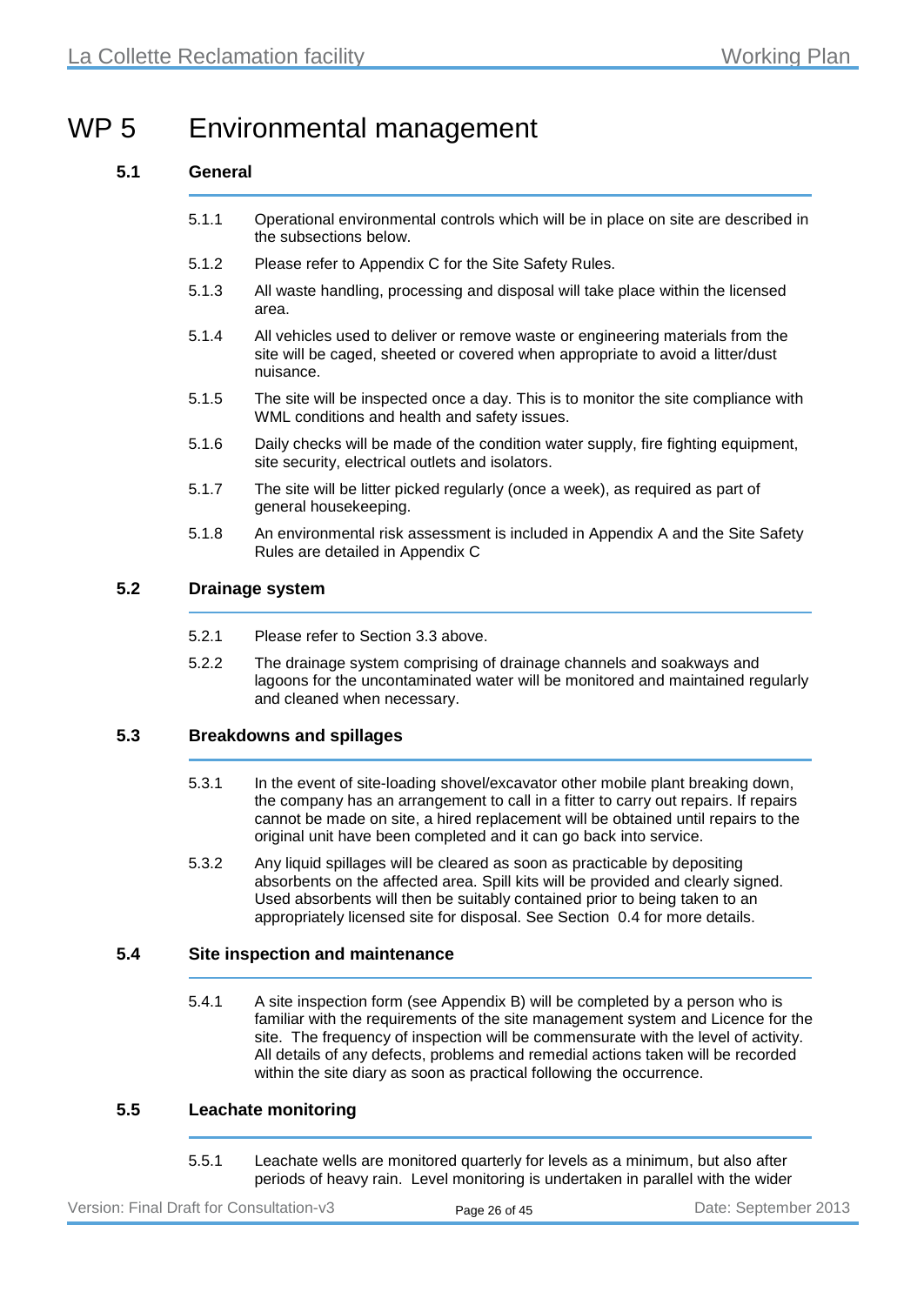water quality monitoring for La Collette. Full details of the wider monitoring are described in the following document:

- > Operational Water Quality Monitoring Plan November 2011
- 5.5.2 Leachate levels are recorded on spreadsheets and where maximum set heights are exceeded arrangement are made to pump down cells using a tanker.

#### **5.6 Groundwater monitoring**

5.6.1 Sampling and testing of inert fill run off, surrounding sea water and site borehole water quality are monitored quarterly by a dedicated team. The results of this testing are recorded in tables and presented annually to the Environment Department. [Appendix E](#page-40-0) contains details of the operational water quality monitoring plan.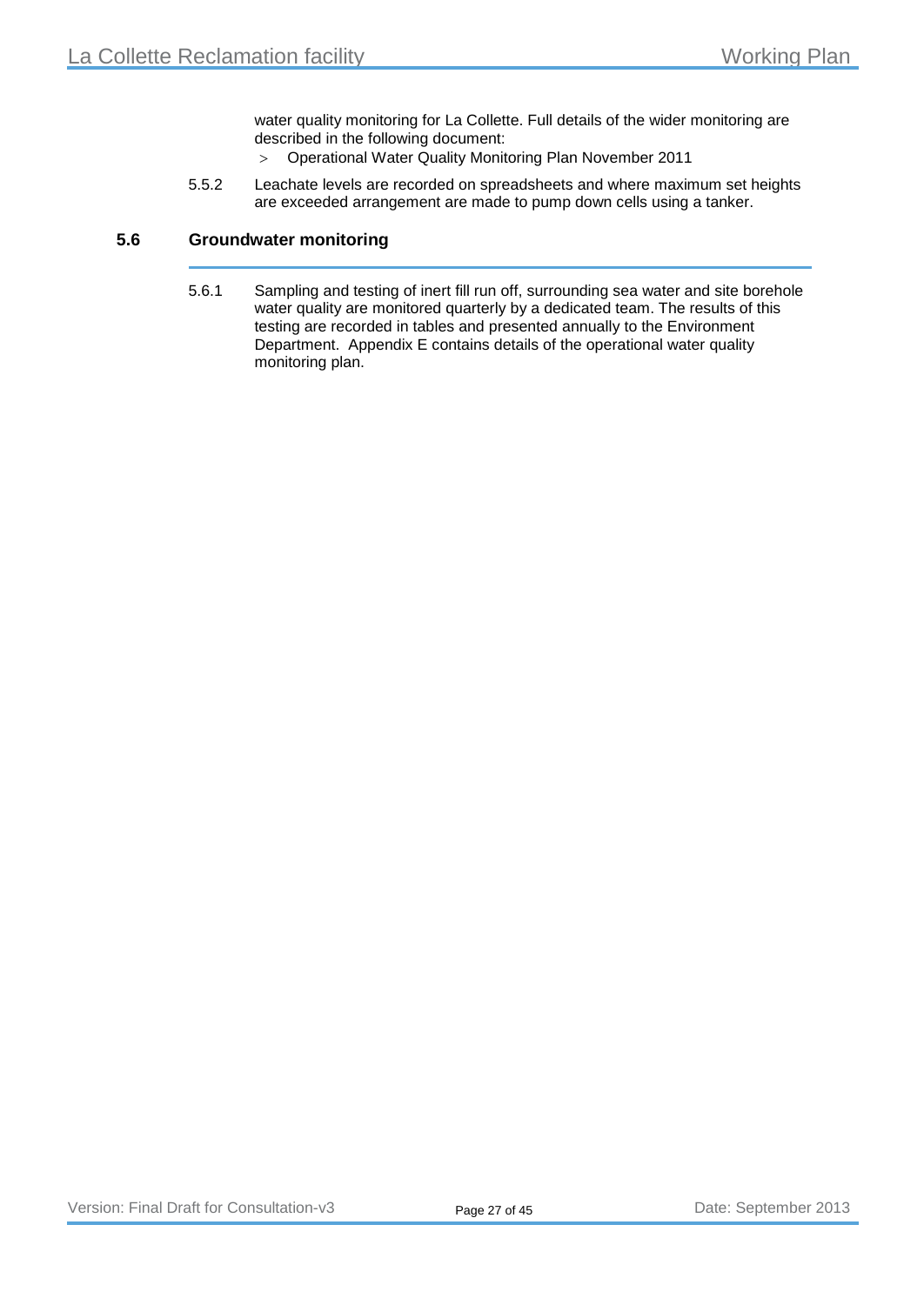### WP 6 Amenity management and monitoring

#### **6.1 Control of mud and debris**

- 6.1.1 Beyond the weighbridge complex the majority of the facility is unsurfaced and comprises haul roads leading to engineered landfill cells. All the waste handling operations will take place within the licensed area. All waste deposit for disposal will take place within completed and approved engineered cells. Due to the unsurfaced nature of the haul roads the weighbridge complex benefits from a wheel washing facility. All vehicles leaving the La Collette Reclamation facility are required to pass over the wheel wash prior to passing over the Weighbridge Station Out weighbridge. Should a build-up of mud occur beyond the weighbridge facility on the public road, then the TTS have the roadway cleaned using a road sweeper within one day of the build up being noted.
- 6.1.2 Debris may be an issue where materials have escaped from vehicles accessing the facility. Staff will be vigilant for debris on the access route to the site. Should debris be identified arrangements shall be made to safely remove the debris as soon as practicable.

#### **6.2 Control and monitoring of dust**

- 6.2.1 The main potential sources of fugitive dust will be from the passage of vehicles over the unsealed road surfaces within the facility and from wind scouring the waste deposited in cells.
- 6.2.2 Vehicles moving around the site will be speed restricted. This effectively avoids excessive air turbulence and raising of dust.
- 6.2.3 During periods of dry weather the haul road will be damped down using a water bowser.
- 6.2.4 The unloading of waste material will be within engineered cells which will give a level of containment of dusts. When dust becomes a problem on the headland, tankard water will be spread to control dust.
- 6.2.5 All site operations will be carried out to reduce the creation of dust (restriction of tipping heights during any transfer of wastes etc).
- 6.2.6 The site will be subject to general house-keeping operations including sweeping and washing for sealed surfaces to minimise ground debris that could be raised by the action of the wind and/or the movement of plant and vehicles over the surface. Unsealed surfaces should be improved either by placement of granular materials and/or the use of agents to bind the in-situ materials.
- 6.2.7 Any events of dust emission and remedial actions will be recorded in the site diary as soon as practicable after the event.

#### **6.3 Litter control**

- 6.3.1 The site will be informally inspected for litter on a daily basis as part of normal operations but staff on site. The site will be formally inspected once weekly as a minimum. If litter is identified on the site that is or has the immediate potential to escape beyond the site boundary, then litter pick will be used to control any windblown litter.
- 6.3.2 Particular attention will be paid to times when the facility is receiving, storing or dispatching shredded bulky waste as this will have a higher potential to generate litter than other waste handled at the facility. In particular the following control measures will be used: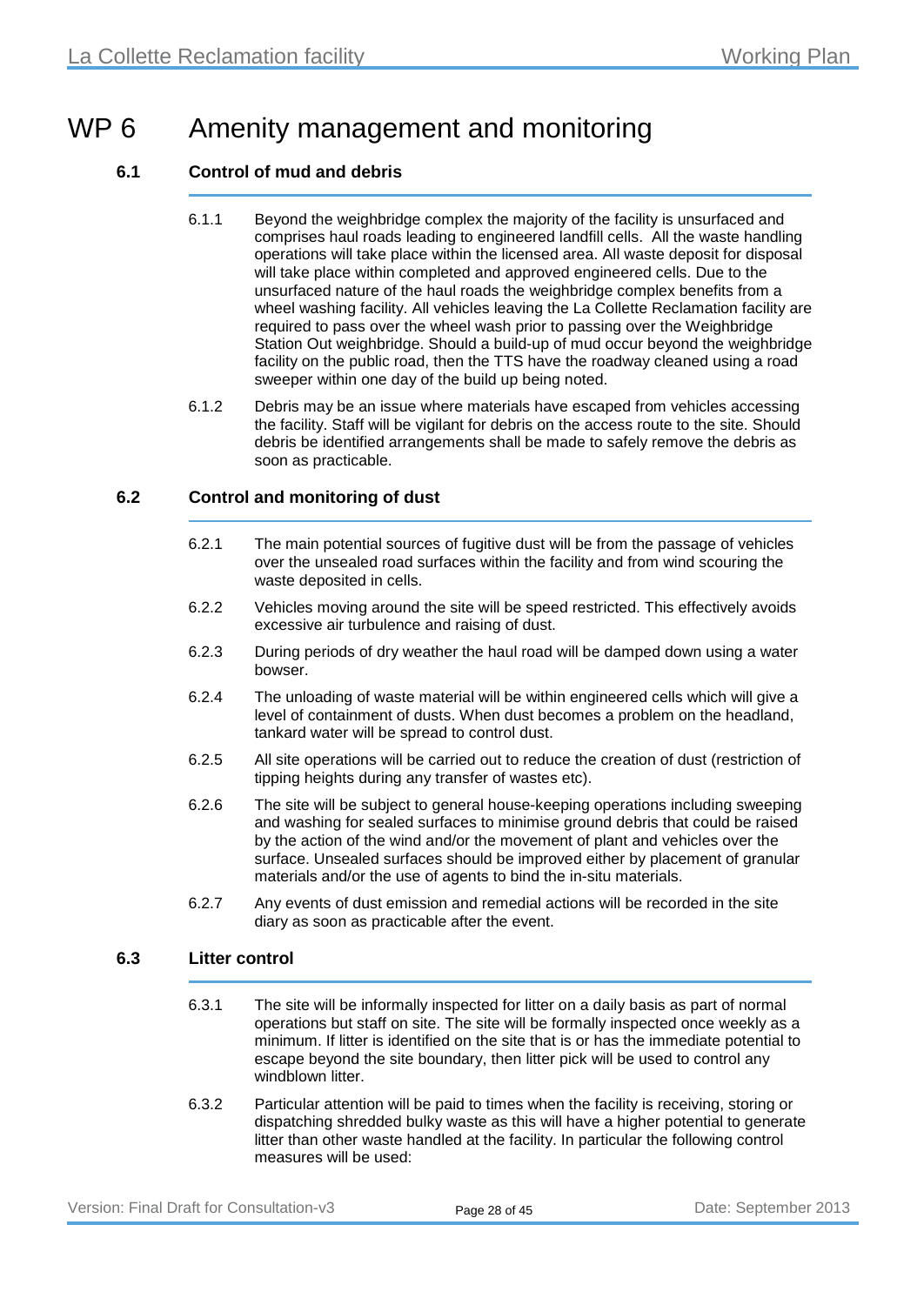- > Tipping will not occur during periods of high wind, unless suitable dust control can be put in place to prevent dust from leaving the site.
- > Shredded waste will not be dug up and loaded into tippers for dispatch to the EfW during periods of high wind, unless suitable measures for containment are in place to prevent debris from exiting the site.
- $>$  Shredded waste will be consolidated after tipping by tracking over with mobile plant;
- > Tipping and loading drop heights will be minimised;
- $>$  Loose shredded waste is not to be placed higher than 1 metre below the rim of cell being used unless suitable debris netting has been erected around the cell;
- > Shredded waste that contains a putrescible fraction will be baled and wrapped in plastic within 24hours but normally on receipt;
- > Cells used to store shredded waste will *either* have the surface of the shredded waste covered or litter screens will be placed on the edge of cell downwind of the prevailing winds;
- > Litter screens should be placed around the baler when in use.

#### **6.4 Control of pests, birds and other scavengers (PBS)**

- 6.4.1 The site will be inspected for the presence of vermin and the findings of the inspection noted in the site diary.
- 6.4.2 Generally it is considered unlikely that PBS will present a problem because of the nature of the majority waste types handled at the site. However shredded waste being stored temporally could attract PBS where it contains a fraction of putrescible waste. Where shredded waste contains a fraction of putrescible waste it will not be stored loose in a cell unless covered with suitable material and preferably be baled and wrapped with plastic film. This will contain the waste making it less available to PBS.
- 6.4.3 Should a PBS be highlighted it will be managed through use of an appropriate pest control contractor.

#### **6.5 Control and monitoring of noise and vibration**

- 6.5.1 The following mitigation measures will be put in place to minimize noise:
	- > Best Practicable Means will be applied in the selection of plant and equipment to ensure the quietest equipment for any given operation is always used and any new equipment acquired would be the quietest available;
	- > No speed humps will be provided on access roads;
	- > The surfaced and un-surfaced roadways will be maintained to a good standard to avoid excessive rattle noise;
	- > Exposure of operatives to noise will be monitored and any necessary remedial work will be carried out. Operatives will be required to wear suitable noise-reducing ear defenders, if necessary;
	- > Drop heights will be reduced to minimise vibration.

#### **6.6 Odour control**

- 6.6.1 Incoming waste will be subject to the acceptance procedures detailed in Section [4.10](#page-23-0)
- 6.6.2 Olfactory assessments (sniffing) will be made by the Site Manager or Site Chargehand at regular intervals throughout working hours. The presence of a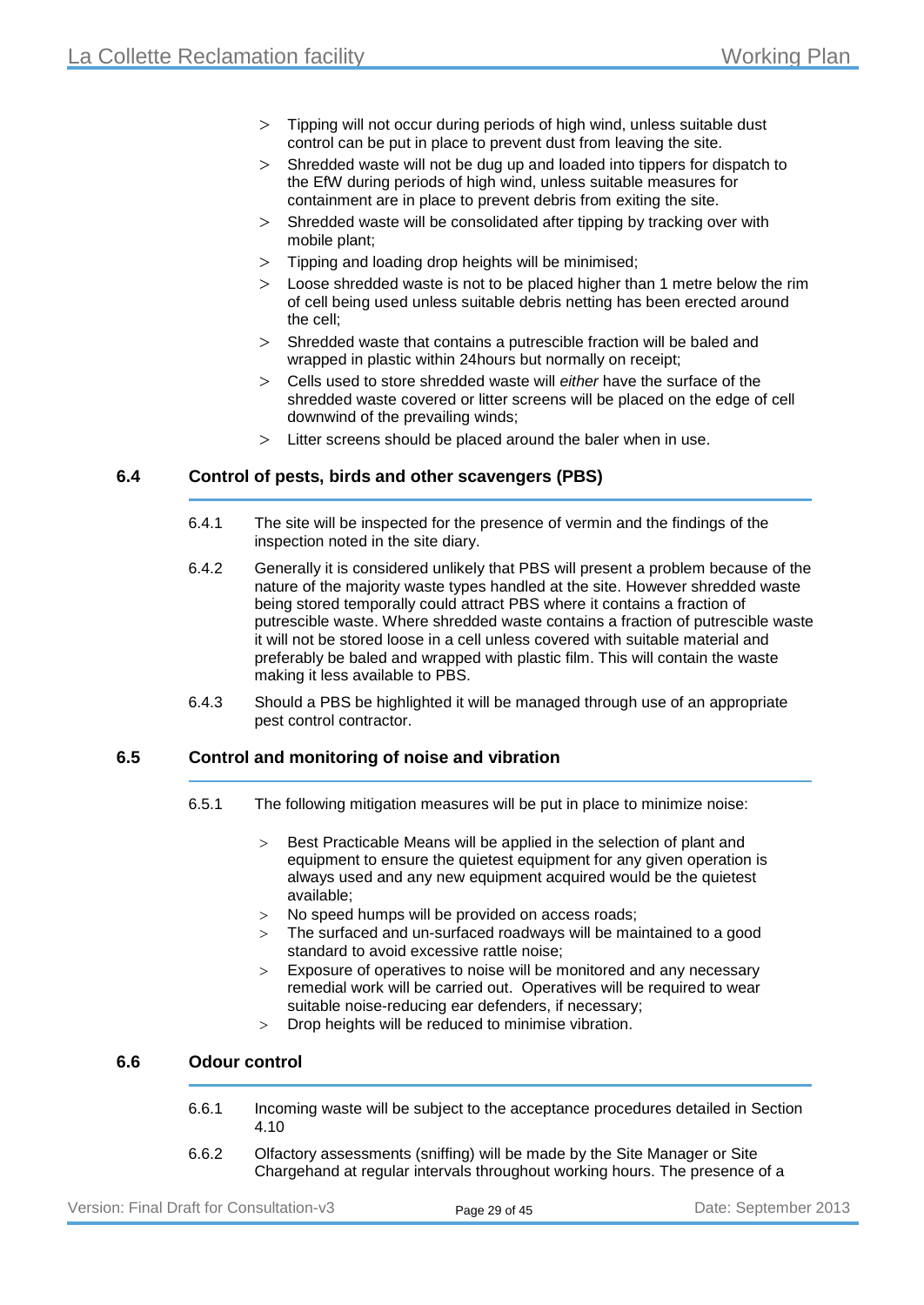detectable odour will be recorded in the diary including any remedial measures taken as soon as practicable after the event.

- 6.6.3 Where a detectable malodour is detected but is clearly associated with other La Collette operations (Composting etc) this will also be noted.
- 6.6.4 Olfactory assessments should be made when site personnel have just arrived at the site and not after being on site for some time, to reduce the desensitising effect where people become used to an odour. A sniff test guide is contained in Appendix C.

#### <span id="page-30-0"></span>**6.7 Control of fire**

- 6.7.1 Smoking is not allowed on site, other than in designated areas.
- 6.7.2 No waste material will be burned on site.
- 6.7.3 Fires extinguishers will be located in appropriate locations throughout the site. These will be used to control fires on site and will be checked on a daily basis as part of regular site inspections.
- 6.7.4 A record will be kept, in the site diary, of fire drills carried out on site.
- 6.7.5 In the event of fire, the Fire Brigade will be called.
- 6.7.6 All outbreaks of fire will be notified to the Department of Environment.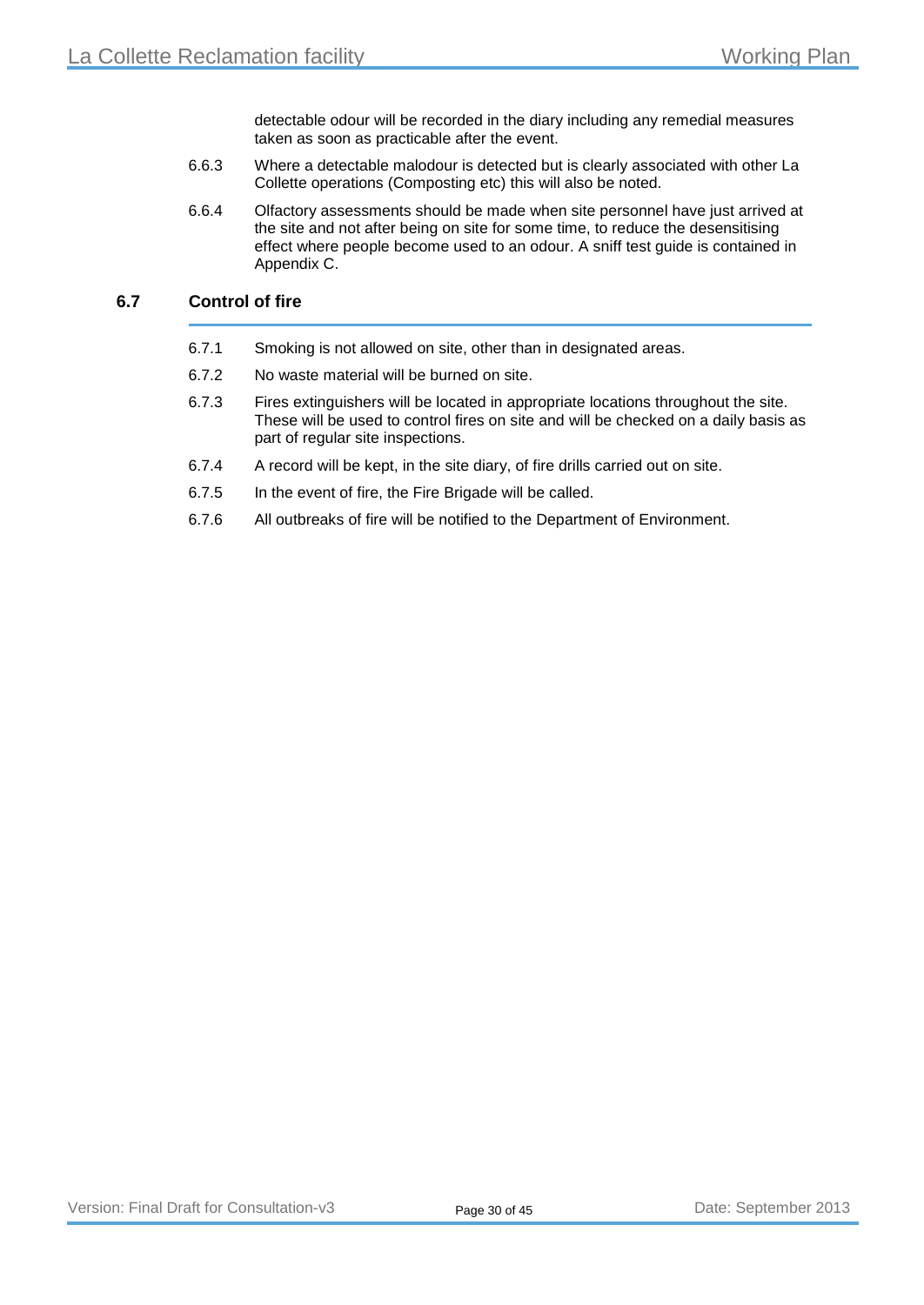# Appendix A Risk assessment

<span id="page-31-0"></span>

| <b>Data and information</b> |                                                   |                                                                                                       |                                                                  | <b>Judgement</b>                                                   |                                |                                                           | <b>Action (by permitting)</b>                    |                                                                                                                                                                                                                                                                                                                                                                                                                                                                                                                                                                                                      |                                                                                                                                                                                                  |                                                                                                                                               |
|-----------------------------|---------------------------------------------------|-------------------------------------------------------------------------------------------------------|------------------------------------------------------------------|--------------------------------------------------------------------|--------------------------------|-----------------------------------------------------------|--------------------------------------------------|------------------------------------------------------------------------------------------------------------------------------------------------------------------------------------------------------------------------------------------------------------------------------------------------------------------------------------------------------------------------------------------------------------------------------------------------------------------------------------------------------------------------------------------------------------------------------------------------------|--------------------------------------------------------------------------------------------------------------------------------------------------------------------------------------------------|-----------------------------------------------------------------------------------------------------------------------------------------------|
|                             | Receptor                                          | Source                                                                                                | Harm                                                             | Pathway                                                            | Probability of                 | Consequence                                               | Magnitude of                                     | Justification for                                                                                                                                                                                                                                                                                                                                                                                                                                                                                                                                                                                    | <b>Risk management</b>                                                                                                                                                                           | <b>Residual risk</b>                                                                                                                          |
|                             |                                                   |                                                                                                       |                                                                  |                                                                    | exposure                       |                                                           | risk                                             | magnitude                                                                                                                                                                                                                                                                                                                                                                                                                                                                                                                                                                                            |                                                                                                                                                                                                  |                                                                                                                                               |
|                             | What is at risk?<br>What do I wish to<br>protect? | What is the agent<br>or process with<br>potential to cause<br>harm?                                   | What are the<br>harmful<br>consequences if<br>things go wrong?   | How might the<br>receptor come into<br>contact with the<br>source? | How likely is this<br>contact? | How severe will<br>the consequences<br>be if this occurs? | What is the<br>overall magnitude<br>of the risk? | On what did I<br>base my<br>judgement?                                                                                                                                                                                                                                                                                                                                                                                                                                                                                                                                                               | How can I best manage<br>the risk to reduce the<br>magnitude?                                                                                                                                    | What is the<br>magnitude of<br>the risk after<br>management?<br>(This residual<br>risk will be<br>controlled by<br>Compliance<br>Assessment). |
|                             | Local human<br>population                         | Releases of<br>particulate matter<br>(dusts) and micro-<br>organisms<br>(bioaerosols -<br>Bannelais). | Harm to human<br>health - respiratory<br>irritation and illness. | Air transport then<br>inhalation.                                  | Low                            | Medium                                                    | Medium                                           | Permitted waste<br>types does include<br>for dusts/powders<br>(APC) but these<br>are bagged for<br>containment<br>during transport<br>and placement.<br>Haul roads will be<br>damped down to<br>limit dust.<br>The facility is at<br>some distance<br>from the local<br>population and<br>within a larger<br>waste<br>management<br>facility so a Low<br>magnitude risk is<br>estimated.<br><b>Bannelais</b><br>quantities are low.<br>Shredded waste<br>destined for the<br>EfW will be stored<br>on a temporary<br>basis. Those with<br>a putrescible<br>fraction will be<br>baled and<br>wrapped. | Restriction on waste<br>types and additionally<br>mitigation at production<br>source though use of<br>targeted dust<br>suppression and<br>containment of dusty<br>wastes through use of<br>bags. | Low                                                                                                                                           |
|                             | Local human<br>population                         | As above                                                                                              | Nuisance - dust on<br>cars, clothing etc.                        | Air transport then<br>deposition                                   | Low                            | Low                                                       | Low                                              | Limited local<br>sensitive human<br>receptor s due to<br>the location of the<br>facility.                                                                                                                                                                                                                                                                                                                                                                                                                                                                                                            | Dust control measures<br>detailed in WP.                                                                                                                                                         | Low                                                                                                                                           |

Version: Final Draft for Consultation-v3 **Page 31 of 45** Page 31 of 45 Date: September 2013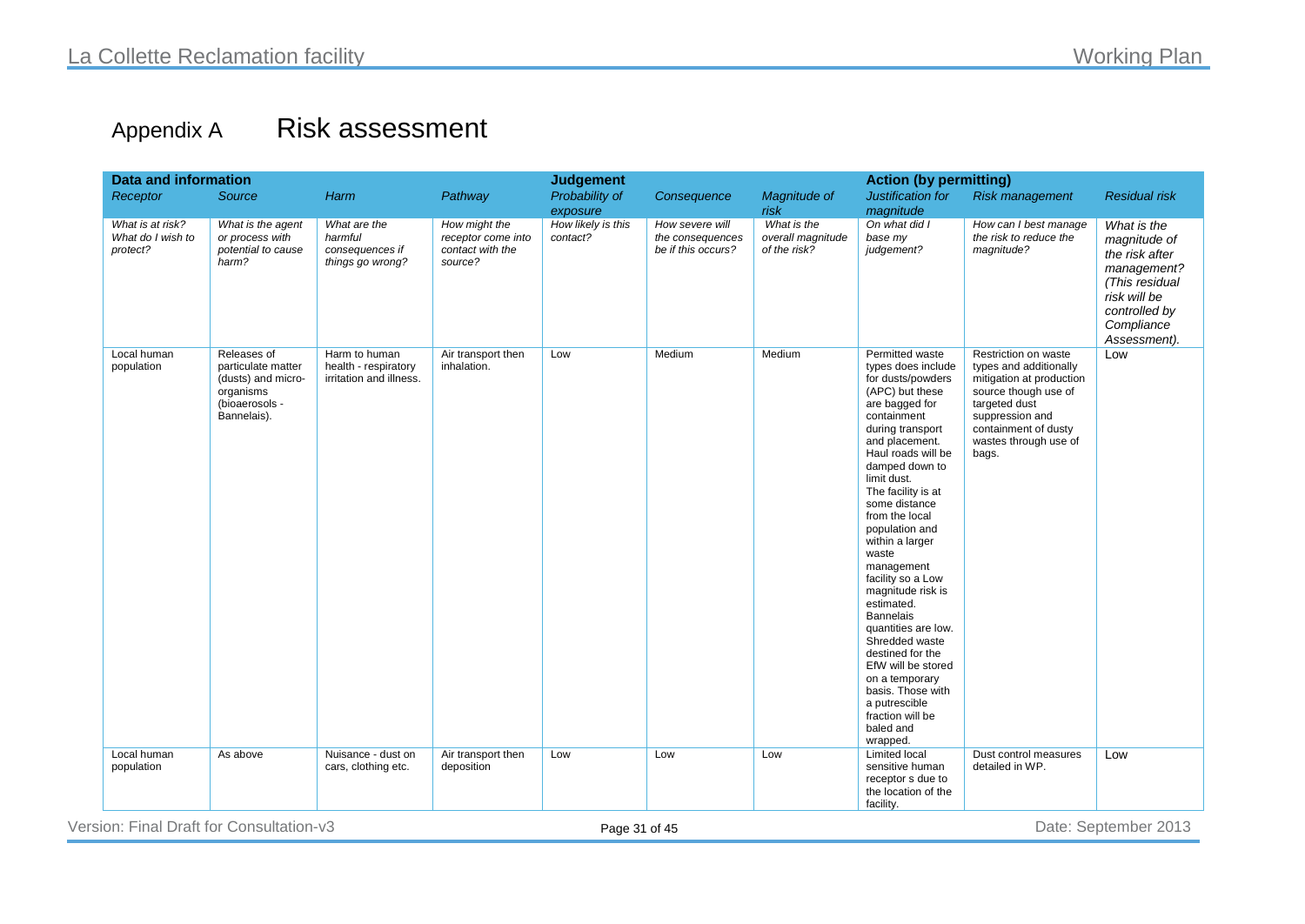### La Collette Reclamation facility **Working Plan**

| <b>Data and information</b>                              |                                                                     |                                                                |                                                                    | <b>Judgement</b>               |                                                           |                                                  | <b>Action (by permitting)</b>                                                                                                                                                                                  |                                                                                                                                                                                                                                                                                                     |                                                                                                                                               |
|----------------------------------------------------------|---------------------------------------------------------------------|----------------------------------------------------------------|--------------------------------------------------------------------|--------------------------------|-----------------------------------------------------------|--------------------------------------------------|----------------------------------------------------------------------------------------------------------------------------------------------------------------------------------------------------------------|-----------------------------------------------------------------------------------------------------------------------------------------------------------------------------------------------------------------------------------------------------------------------------------------------------|-----------------------------------------------------------------------------------------------------------------------------------------------|
| Receptor                                                 | Source                                                              | Harm                                                           | Pathway                                                            | Probability of<br>exposure     | Consequence                                               | Magnitude of<br>risk                             | Justification for<br>magnitude                                                                                                                                                                                 | <b>Risk management</b>                                                                                                                                                                                                                                                                              | <b>Residual risk</b>                                                                                                                          |
| What is at risk?<br>What do I wish to<br>protect?        | What is the agent<br>or process with<br>potential to cause<br>harm? | What are the<br>harmful<br>consequences if<br>things go wrong? | How might the<br>receptor come into<br>contact with the<br>source? | How likely is this<br>contact? | How severe will<br>the consequences<br>be if this occurs? | What is the<br>overall magnitude<br>of the risk? | On what did I<br>base my<br>judgement?                                                                                                                                                                         | How can I best manage<br>the risk to reduce the<br>magnitude?                                                                                                                                                                                                                                       | What is the<br>magnitude of<br>the risk after<br>management?<br>(This residual<br>risk will be<br>controlled by<br>Compliance<br>Assessment). |
| Local human<br>population,<br>livestock and<br>wildlife. | Litter                                                              | Nuisance, loss of<br>amenity and harm to<br>animal health      | Air transport then<br>deposition                                   | Medium                         | Medium                                                    | Medium                                           | Limited human<br>receptors, but<br>wildlife receptors<br>are present.                                                                                                                                          | Genneral Iwaste types<br>do not generate litter.<br>For those waste that<br>could generate litter<br>containment (screens)<br>and designated areas<br>of place plus<br>operational controls in<br>place.                                                                                            | Low                                                                                                                                           |
| Local human<br>population                                | Waste, litter and<br>mud on local<br>roads                          | Nuisance, loss of<br>amenity, road traffic<br>accidents.       | Vehicles entering<br>and leaving site.                             | Medium                         | Low                                                       | Low                                              | Site has a private<br>dedicated long<br>and well surfaced<br>access road.                                                                                                                                      | Site has a dedicated<br>wheel wash which all<br>leaving vehicles but<br>pass through. the<br>access road which is<br>private is swept as<br>required by TTS.<br>General measures<br>outlined for<br>containment of wastes<br>and engineering<br>materials whilst being<br>transported.              | Low                                                                                                                                           |
| Local human<br>population                                | Odour                                                               | Nuisance, loss of<br>amenity                                   | Air transport then<br>inhalation.                                  | Low                            | Low                                                       | Low                                              | Local residents<br>often sensitive to<br>odour, however<br>the site is at some<br>distance from<br>such receptors<br>and waste types<br>are restricted to<br>those that do not<br>normally cause<br>malodours. | Control of acceptable<br>waste types to those<br>not known to cause<br>malodours with the<br>exception of bannelais<br>and shredded waste<br>including small<br>fractions of putrescible<br>waste which is taken in<br>small quantities and for<br>the latter baled and<br>wrapped in plastic film. | Low                                                                                                                                           |
| Local human<br>population                                | Noise and<br>vibration                                              | Nuisance, loss of<br>amenity, loss of<br>sleep.                | Noise through the<br>air and vibration<br>through the<br>ground.   | Low                            | Low                                                       | Low                                              | Local residents<br>often sensitive to<br>noise and<br>vibration, however<br>the site is at some<br>distance from<br>such receptors.                                                                            | Control through<br>operational measures.                                                                                                                                                                                                                                                            | Low                                                                                                                                           |

Version: Final Draft for Consultation-v3 **Page 32 of 45** Page 32 of 45 Date: September 2013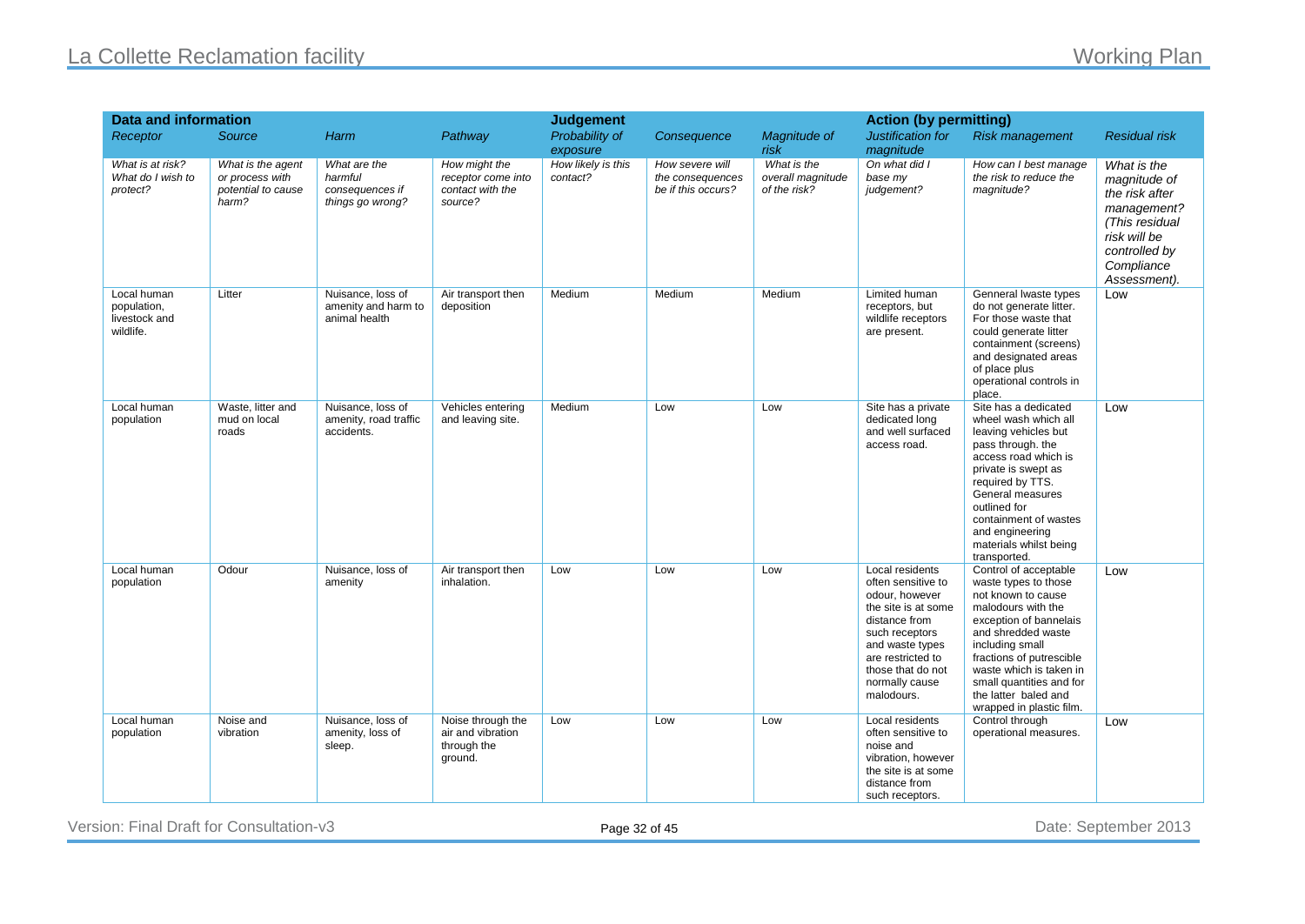### La Collette Reclamation facility Morking Plan

| Data and information                                                                                                 |                                                                                                                               |                                                                                                                                                                        | <b>Judgement</b>                                                                                      |                                |                                                           | <b>Action (by permitting)</b>                    |                                                                                                                                                                                                                                   |                                                                                                                                                                                                     |                                                                                                                                               |
|----------------------------------------------------------------------------------------------------------------------|-------------------------------------------------------------------------------------------------------------------------------|------------------------------------------------------------------------------------------------------------------------------------------------------------------------|-------------------------------------------------------------------------------------------------------|--------------------------------|-----------------------------------------------------------|--------------------------------------------------|-----------------------------------------------------------------------------------------------------------------------------------------------------------------------------------------------------------------------------------|-----------------------------------------------------------------------------------------------------------------------------------------------------------------------------------------------------|-----------------------------------------------------------------------------------------------------------------------------------------------|
| Receptor                                                                                                             | Source                                                                                                                        | Harm                                                                                                                                                                   | Pathway                                                                                               | Probability of<br>exposure     | Consequence                                               | Magnitude of<br>risk                             | Justification for<br>magnitude                                                                                                                                                                                                    | <b>Risk management</b>                                                                                                                                                                              | <b>Residual risk</b>                                                                                                                          |
| What is at risk?<br>What do I wish to<br>protect?                                                                    | What is the agent<br>or process with<br>potential to cause<br>harm?                                                           | What are the<br>harmful<br>consequences if<br>things go wrong?                                                                                                         | How might the<br>receptor come into<br>contact with the<br>source?                                    | How likely is this<br>contact? | How severe will<br>the consequences<br>be if this occurs? | What is the<br>overall magnitude<br>of the risk? | On what did I<br>base my<br>judgement?                                                                                                                                                                                            | How can I best manage<br>the risk to reduce the<br>magnitude?                                                                                                                                       | What is the<br>magnitude of<br>the risk after<br>management?<br>(This residual<br>risk will be<br>controlled by<br>Compliance<br>Assessment). |
|                                                                                                                      |                                                                                                                               |                                                                                                                                                                        |                                                                                                       |                                |                                                           |                                                  |                                                                                                                                                                                                                                   |                                                                                                                                                                                                     |                                                                                                                                               |
| Local human<br>population                                                                                            | Scavenging<br>animals and<br>scavenging birds                                                                                 | Harm to human<br>health - from waste<br>carried off site and<br>faeces. Nuisance<br>and loss of<br>amenity.                                                            | Air transport and<br>over land                                                                        | Low                            | Low                                                       | Low                                              | Permitted wastes<br>are unlikely to<br>attract scavenging<br>animals and<br>birds                                                                                                                                                 | Limit on the types of<br>wastes that are<br>accepted.<br>Small volume of waste<br>that could be attractive<br>to scavengers will be<br>baled and wrapped in<br>plastic film to contain.             | Very low                                                                                                                                      |
| Local human<br>population                                                                                            | Pests (e.g. flies)                                                                                                            | Harm to human<br>health, nuisance,<br>loss of amenity                                                                                                                  | Air transport and<br>over land                                                                        | Medium                         | Medium                                                    | Medium                                           | Insect pests can<br>multiply on<br>permitted wastes,<br>particularly in<br>summer months                                                                                                                                          | As above                                                                                                                                                                                            | Low                                                                                                                                           |
| Local human<br>population and /<br>or livestock after<br>gaining<br>unauthorised<br>access to the<br>waste operation | All on-site<br>hazards: wastes;<br>machinery and<br>vehicles.                                                                 | Bodily injury                                                                                                                                                          | Direct physical<br>contact                                                                            | Low                            | Medium                                                    | Low                                              | Permitted waste<br>types are non-<br>hazardous or<br>inert so only a<br>medium<br>magnitude risk is<br>estimated.                                                                                                                 | Activities shall be<br>managed and operated<br>in accordance with the<br>WP which includes site<br>security measures to<br>prevent unauthorised<br>access.                                          | Low                                                                                                                                           |
| Local human<br>population and<br>local environment.                                                                  | Arson and / or<br>vandalism causing<br>the release of<br>polluting materials<br>to air (smoke or<br>fumes), water or<br>land. | Respiratory<br>irritation, illness and<br>nuisance to local<br>population. Injury to<br>staff, firefighters or<br>arsonists/vandals.<br>Pollution of water or<br>land. | Air transport of<br>smoke. Spillages<br>and contaminated<br>firewater by direct<br>run-off from site. | Low                            | Medium                                                    | Low                                              | Whilst permitted<br>waste types<br>include sludge's or<br>liquids, the inputs<br>are small<br>compared to the<br>main reception of<br>APC and IBA.<br>The materials<br>accepted are<br>generally non<br>combustible in<br>nature. | WP contains control<br>measures for the small<br>volumes of liquid /<br>sludge wastes.<br>WP contains measures<br>to control fire and<br>spillages. Control over<br>the types of waste<br>accepted. | Low                                                                                                                                           |
| Local human<br>population and<br>local environment                                                                   | Accidental fire<br>causing the<br>release of<br>polluting materials<br>to air (smoke or                                       | Respiratory<br>irritation, illness and<br>nuisance to local<br>population. Injury to<br>staff or firefighters.                                                         | As above.                                                                                             | Medium                         | Medium                                                    | Low                                              | Risk of accidental<br>combustion of<br>waste is<br>moderate.                                                                                                                                                                      | As above (excluding<br>comments on access to<br>waste). Licensed<br>activities do not include<br>the burning of waste.                                                                              | Low                                                                                                                                           |

Version: Final Draft for Consultation-v3 **Page 33 of 45** Page 33 of 45 Date: September 2013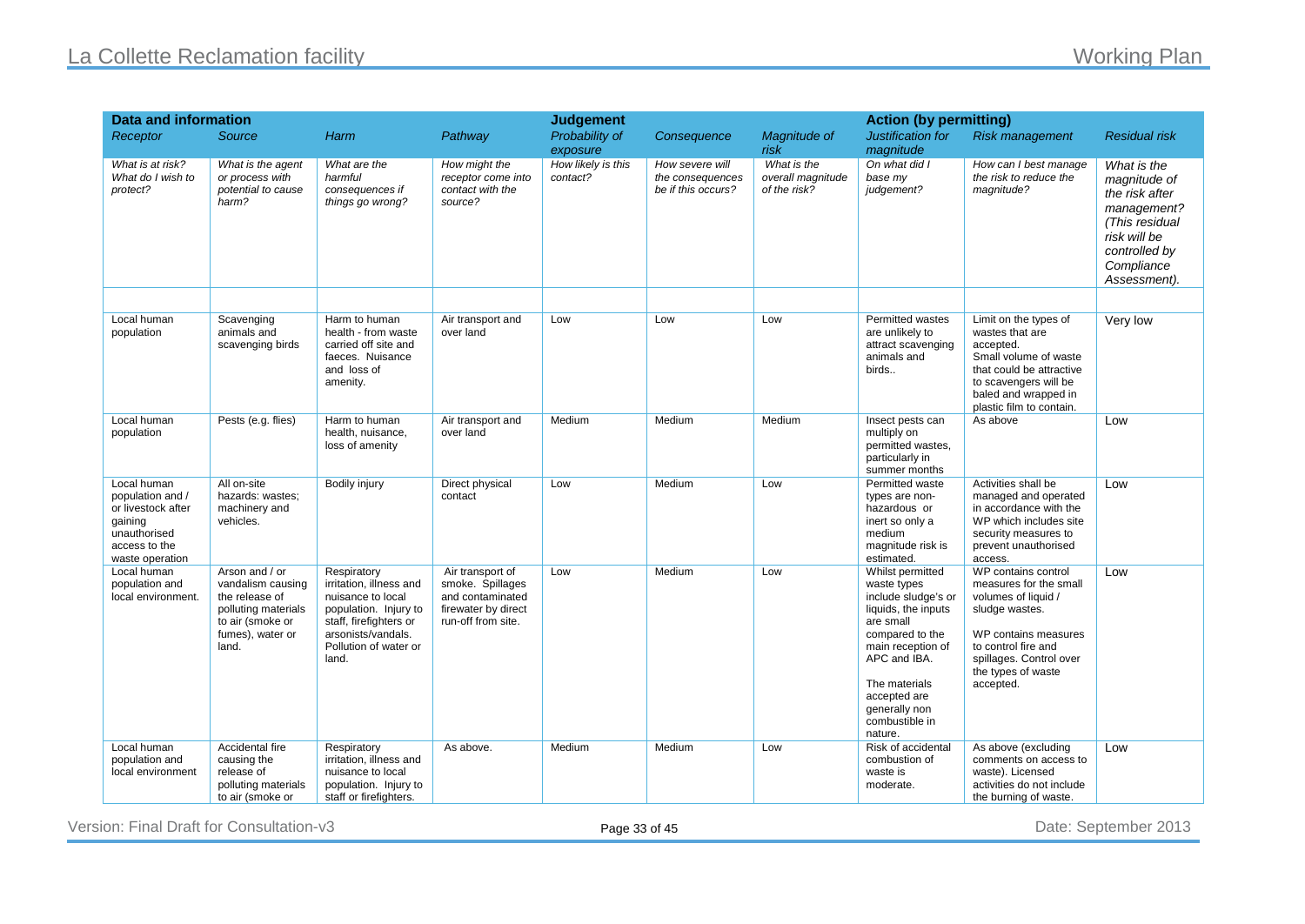### La Collette Reclamation facility **Working Plan**

| <b>Data and information</b>                       |                                                                                                                                            |                                                                                                                    |                                                                                                    | <b>Judgement</b>               |                                                           |                                                  | <b>Action (by permitting)</b>                                                                                                                                                          |                                                                                                                                                                                                                                                                                     |                                                                                                                                               |
|---------------------------------------------------|--------------------------------------------------------------------------------------------------------------------------------------------|--------------------------------------------------------------------------------------------------------------------|----------------------------------------------------------------------------------------------------|--------------------------------|-----------------------------------------------------------|--------------------------------------------------|----------------------------------------------------------------------------------------------------------------------------------------------------------------------------------------|-------------------------------------------------------------------------------------------------------------------------------------------------------------------------------------------------------------------------------------------------------------------------------------|-----------------------------------------------------------------------------------------------------------------------------------------------|
| Receptor                                          | <b>Source</b>                                                                                                                              | Harm                                                                                                               | Pathway                                                                                            | Probability of<br>exposure     | Consequence                                               | Magnitude of<br>risk                             | Justification for<br>magnitude                                                                                                                                                         | <b>Risk management</b>                                                                                                                                                                                                                                                              | <b>Residual risk</b>                                                                                                                          |
| What is at risk?<br>What do I wish to<br>protect? | What is the agent<br>or process with<br>potential to cause<br>harm?                                                                        | What are the<br>harmful<br>consequences if<br>things go wrong?                                                     | How might the<br>receptor come into<br>contact with the<br>source?                                 | How likely is this<br>contact? | How severe will<br>the consequences<br>be if this occurs? | What is the<br>overall magnitude<br>of the risk? | On what did I<br>base my<br>judgement?                                                                                                                                                 | How can I best manage<br>the risk to reduce the<br>magnitude?                                                                                                                                                                                                                       | What is the<br>magnitude of<br>the risk after<br>management?<br>(This residual<br>risk will be<br>controlled by<br>Compliance<br>Assessment). |
|                                                   | fumes), water or<br>land.                                                                                                                  | Pollution of water or<br>land.                                                                                     |                                                                                                    |                                |                                                           |                                                  |                                                                                                                                                                                        |                                                                                                                                                                                                                                                                                     |                                                                                                                                               |
| Water<br>environment                              | Spillage of liquids,<br>leachate from<br>waste,<br>contaminated<br>rainwater run-off<br>from waste e.g.<br>containing<br>suspended solids. | Acute effects:<br>oxygen depletion,<br>fish kill and algal<br>blooms                                               | Direct run-off from<br>site across ground<br>surface, via<br>surface water<br>drains, ditches etc. | Low                            | Medium                                                    | Low                                              | Whilst permitted<br>waste types<br>include sludge's or<br>liquids, the inputs<br>are small<br>compared to the<br>main reception of<br>APC and IBA.<br>A medium risk is<br>highlighted. | All liquids shall be<br>provided with<br>secondary containment<br>for polluting non-wastes<br>such as fuels.<br>Wastes are only stored<br>on, or disposed of in<br>engineered<br>impermeably lined<br>cells.<br>Cell engineering is<br>approved by<br>Department of<br>Environment. | Low                                                                                                                                           |
| Water<br>environment                              | As above                                                                                                                                   | Chronic effects:<br>deterioration of<br>water quality                                                              | As above. Indirect<br>run-off via the soil<br>layer                                                | Low                            | Medium                                                    | Low                                              | Site is being<br>engineered so that<br>runoff does not<br>unnecessarily run<br>through waste.<br>Run-off that does<br>will be contained<br>within the<br>engineered cells              | As above                                                                                                                                                                                                                                                                            | Low                                                                                                                                           |
| Groundwater                                       | As above                                                                                                                                   | Chronic effects:<br>contamination of<br>groundwater,<br>requiring treatment<br>of water or closure<br>of borehole. | Transport through<br>soil/groundwater<br>then extraction at<br>borehole.                           | Medium                         | Medium                                                    | Medium                                           | There is a<br>potential for<br>contaminated<br>rainwater run-off<br>or leachate from<br>permitted waste<br>types.                                                                      | As above                                                                                                                                                                                                                                                                            | Low                                                                                                                                           |
| Protected sites -<br>Ramsar                       | Any                                                                                                                                        | Harm to protected<br>site through toxic<br>contamination,<br>nutrient enrichment,<br>smothering,                   | Any                                                                                                | Low                            | Medium                                                    | Medium                                           | Waste operations<br>may cause harm<br>to and<br>deterioration of<br>nature                                                                                                             | Control over the types<br>of waste permitted to<br>be accepted is<br>restricted.<br>Incident procedures in                                                                                                                                                                          | Low                                                                                                                                           |

Version: Final Draft for Consultation-v3 **Page 34 of 45** Page 34 of 45 Date: September 2013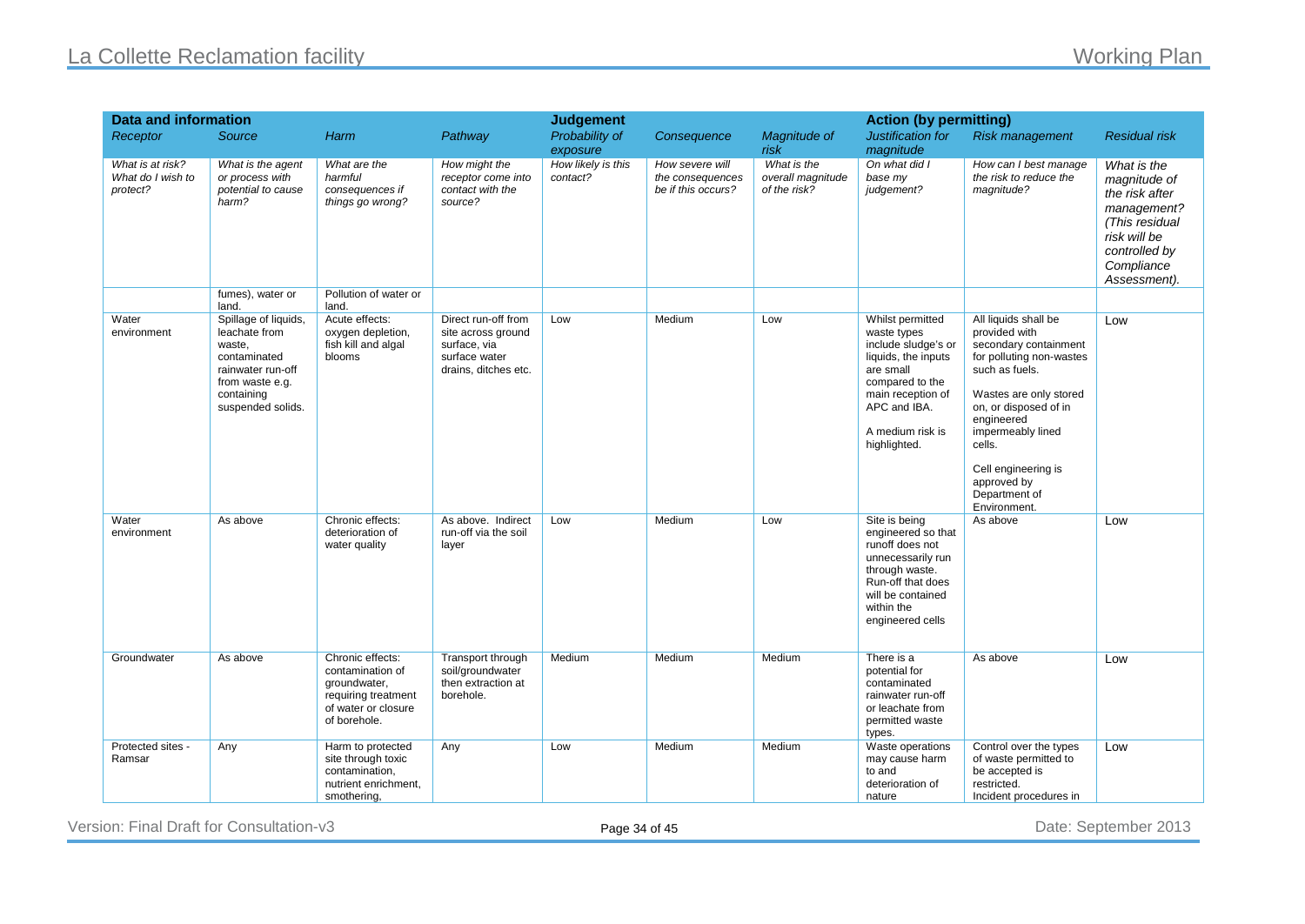### La Collette Reclamation facility **Now the Collective Collective Collective Collective Collective Collective Collective Collective Collective Collective Collective Collective Collective Collective Collective Collective Coll**

| Data and information                              |                                                                     |                                                                | <b>Judgement</b>                                                   |                                |                                                           | <b>Action (by permitting)</b>                    |                                                                                                   |                                                                                                                                                                                    |                                                                                                                                               |
|---------------------------------------------------|---------------------------------------------------------------------|----------------------------------------------------------------|--------------------------------------------------------------------|--------------------------------|-----------------------------------------------------------|--------------------------------------------------|---------------------------------------------------------------------------------------------------|------------------------------------------------------------------------------------------------------------------------------------------------------------------------------------|-----------------------------------------------------------------------------------------------------------------------------------------------|
| <b>Receptor</b>                                   | Source                                                              | Harm                                                           | Pathway                                                            | Probability of<br>exposure     | Consequence                                               | Magnitude of<br>risk                             | Justification for<br>magnitude                                                                    | <b>Risk management</b>                                                                                                                                                             | <b>Residual risk</b>                                                                                                                          |
| What is at risk?<br>What do I wish to<br>protect? | What is the agent<br>or process with<br>potential to cause<br>harm? | What are the<br>harmful<br>consequences if<br>things go wrong? | How might the<br>receptor come into<br>contact with the<br>source? | How likely is this<br>contact? | How severe will<br>the consequences<br>be if this occurs? | What is the<br>overall magnitude<br>of the risk? | On what did I<br>base my<br>judgement?                                                            | How can I best manage<br>the risk to reduce the<br>magnitude?                                                                                                                      | What is the<br>magnitude of<br>the risk after<br>management?<br>(This residual<br>risk will be<br>controlled by<br>Compliance<br>Assessment). |
|                                                   |                                                                     | disturbance,<br>predation etc.                                 |                                                                    |                                |                                                           |                                                  | conservation sites.<br>Predation unlikely<br>as waste types will<br>no attract<br>scavengers etc. | place.<br>Wastes are only stored<br>on it disposed of in<br>engineered<br>impermeably lined lined<br>cells.<br>Cell engineering is<br>approved by<br>Department of<br>Environment. |                                                                                                                                               |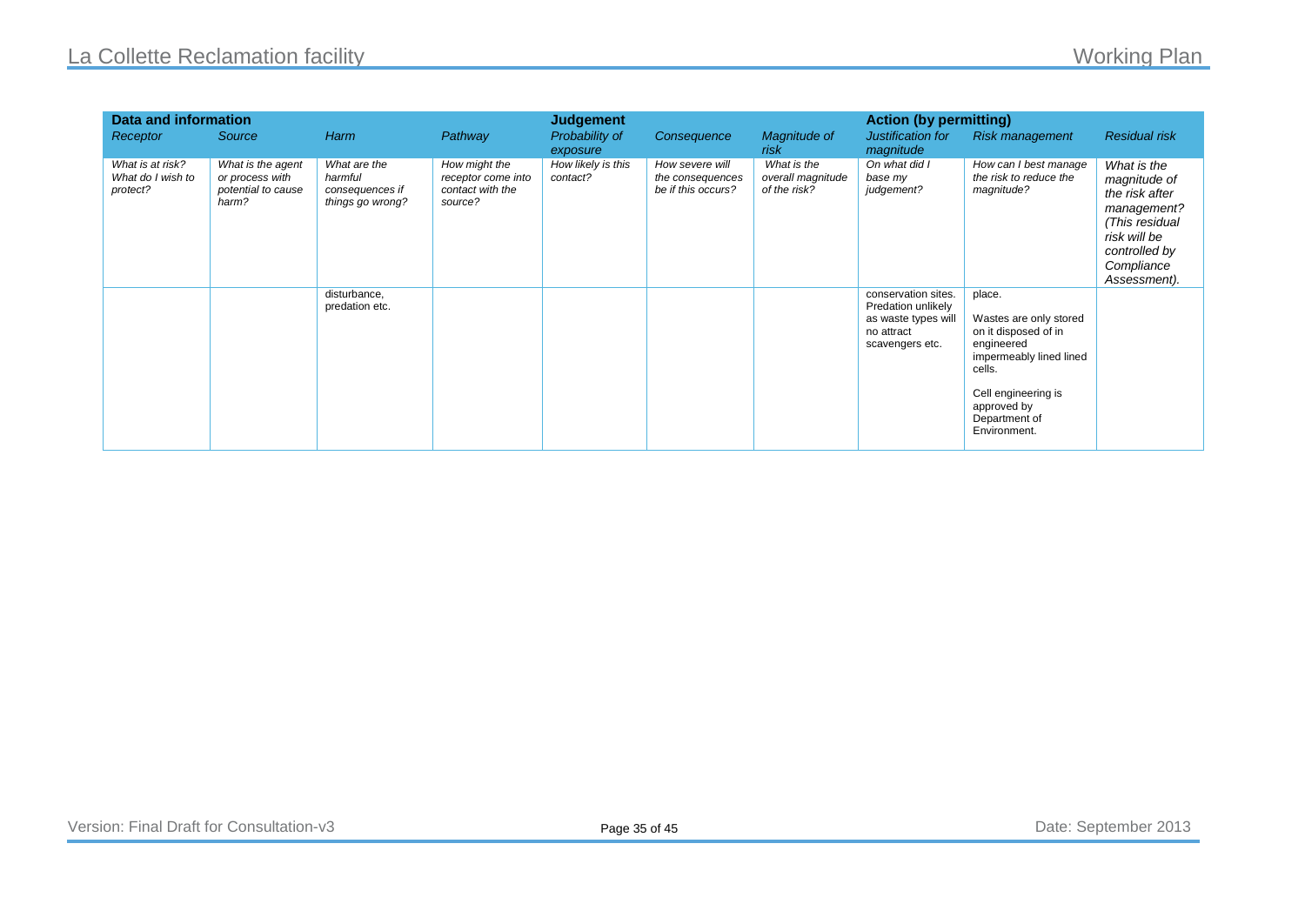<span id="page-36-0"></span>

| Site inspection form Checks to Undertake           | <b>Checked?</b> | <b>Description</b>                                                                           | <b>Comments or Actions taken</b> |
|----------------------------------------------------|-----------------|----------------------------------------------------------------------------------------------|----------------------------------|
| <b>Checked Site Engineering?</b>                   | $\Box$ (tick)   | Check condition of site surfacing, drainage,<br>water supply, fire equipment etc (Visual)    |                                  |
| <b>Checked Site Identification Board</b>           | $\Box$ (tick)   | Check condition of Site Identification Sign<br>(Visual)                                      |                                  |
| <b>Checked Site Security?</b>                      | $\Box$ (tick)   | Check condition of site fence, gates, hedges                                                 |                                  |
| <b>Checked for Odour?</b>                          | $\Box$ (tick)   | Check for odour at or beyond site boundary                                                   |                                  |
| <b>Checked for Pests?</b>                          | $\Box$ (tick)   | Check for evidence of pests                                                                  |                                  |
| <b>Scavengers?</b>                                 | $\Box$ (tick)   | Check for evidence of scavengers                                                             |                                  |
| Litter?                                            | $\Box$ (tick)   | Complete daily litter check                                                                  |                                  |
| <b>Dust/Noise?</b>                                 | $\Box$ (tick)   | Undertake check for dust or noise during<br>operations(i.e. when tipping, sorting etc)       |                                  |
| <b>Drainage Tank / Drainage</b><br><b>Checked?</b> | $\Box$ (tick)   | Check Drainage Tank oil/silt level                                                           |                                  |
| <b>General Issues</b>                              | <b>Circle</b>   | <b>Description</b>                                                                           | <b>Comments of Actions taken</b> |
| <b>General Maintenance Undertaken?</b>             | Yes/No          | Has any general site maintenance been<br>undertaken? See Maintenance Schedule                |                                  |
| <b>Breakdowns/Spillages?</b>                       | Yes/No          | Has any site machinery/plant broken down? Have<br>spillages resulted? (Follow spillage plan) |                                  |
| <b>Emergencies/Incidents?</b>                      | Yes/No          | Have any Emergencies/incidents occurred?<br>(complete incident plan)                         |                                  |
| <b>Problems with Waste Received?</b>               | Yes/No          | Have there been problems with wastes,<br>difficult, non-permitted?                           |                                  |
| <b>Any Complaints?</b>                             | Yes/No          | Nature of Complaint and action taken                                                         |                                  |
| Any Other Issues?                                  | Yes/No          | Anything else of interest?<br>e.g. Environment Department Inspection?                        |                                  |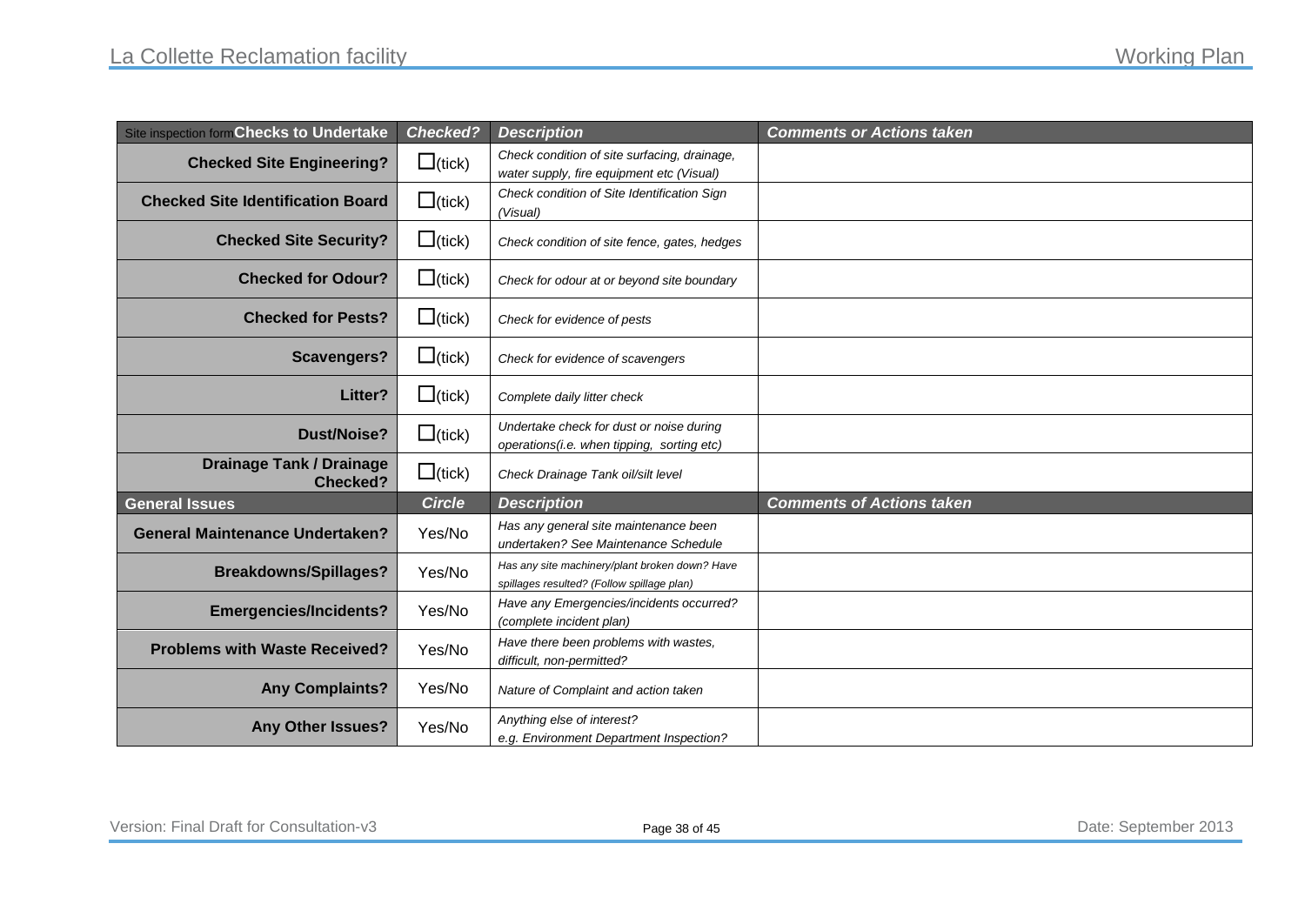# Appendix B Sniff test form

| Odour report form                       |  |  | Date |  |  |
|-----------------------------------------|--|--|------|--|--|
| Time of test                            |  |  |      |  |  |
| Location of test                        |  |  |      |  |  |
| e.g. street name etc                    |  |  |      |  |  |
|                                         |  |  |      |  |  |
| Weather conditions (dry, rain, fog,     |  |  |      |  |  |
| snow etc):                              |  |  |      |  |  |
| Temperature (very warm, warm,           |  |  |      |  |  |
| mild, cold, or degrees if known)        |  |  |      |  |  |
| Wind strength (none, light, steady,     |  |  |      |  |  |
| strong, gusting) Use Beaufort scale if  |  |  |      |  |  |
| known                                   |  |  |      |  |  |
| Wind direction (e.g. from NE)           |  |  |      |  |  |
| Intensity (see below)                   |  |  |      |  |  |
| Duration (of test)                      |  |  |      |  |  |
| Constant or intermittent in this period |  |  |      |  |  |
| or persistence                          |  |  |      |  |  |
|                                         |  |  |      |  |  |
| What does it smell like?                |  |  |      |  |  |
|                                         |  |  |      |  |  |
| Receptor sensitivity (see below)        |  |  |      |  |  |
| Is the source evident?                  |  |  |      |  |  |
| Any other comments or observations      |  |  |      |  |  |
|                                         |  |  |      |  |  |
|                                         |  |  |      |  |  |
|                                         |  |  |      |  |  |
|                                         |  |  |      |  |  |
|                                         |  |  |      |  |  |
|                                         |  |  |      |  |  |
|                                         |  |  |      |  |  |

#### **Sketch a plan of where the tests were taken, the potential source(s).**

| Intensity                              | Receptor sensitivity where odour detected         |  |  |
|----------------------------------------|---------------------------------------------------|--|--|
| 0 No odour                             | Low (e.g footpath, road)                          |  |  |
| Very faint odour                       | Medium (e.g. industrial or commercial workplaces) |  |  |
| Faint odour                            | High (e.g. housing, pub/hotel etc)                |  |  |
| Distinct odour                         |                                                   |  |  |
| Strong odour<br>4                      |                                                   |  |  |
| Very strong odour<br>5                 |                                                   |  |  |
| Extremely strong odour<br>6            |                                                   |  |  |
| Ref: German Standard VDI 3882, Part 14 |                                                   |  |  |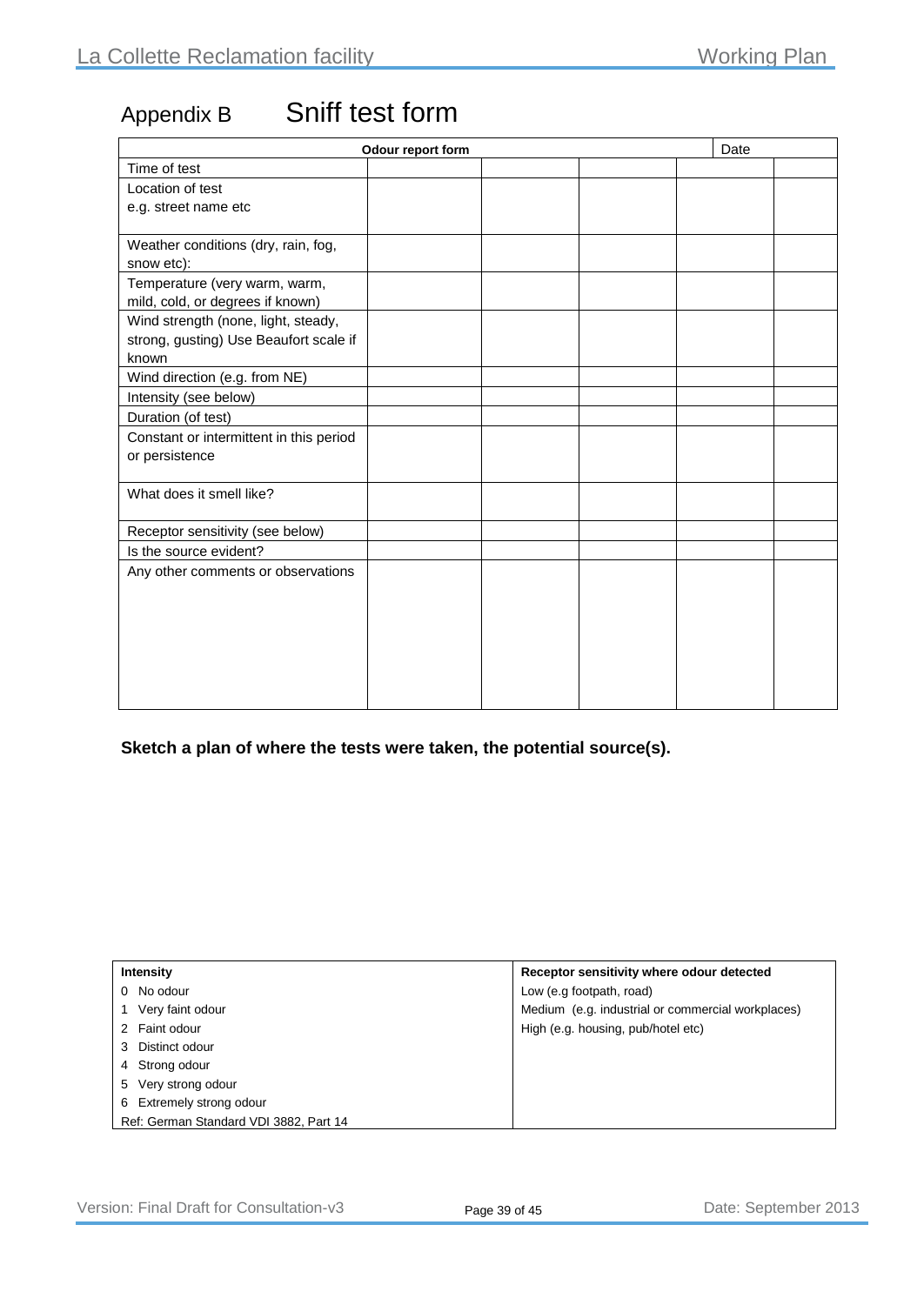You may need to carry out an assessment either to work out whether you are complying with your Waste Management Licence, or as a part of an investigation into a complaint.

You can use routine assessments to build up a picture of the impact the odour has on the surrounding environment over time. You can develop 'worst case' scenarios by doing assessments during adverse weather conditions or during particularly odorous cycles of an operation. Ideally, you should use the same methodology to follow up complaints.

Please note:

- Staff normally exposed to the odours may not be able to detect or reasonably judge the intensity of odours off-site. You might be better off using office staff or people who have not recently been working on the site to do this.
- Anyone who has a cold, sinusitis or a sore throat, is likely to underestimate the odours.
- To improve (or to check) data quality, you can get two people to do the test independently at the same time.
- Those doing the assessment should avoid strong food or drinks, including coffee, for at least half an hour beforehand. They should also avoid strongly scented toiletries and deodorisers in the vehicle used during the assessment.

Where you test will depend on:

- whether you are responding to a complaint;
- whether you are checking your state of compliance at sensitive receptors;
- whether you are trying to establish the source of an odour;
- wind direction.

The assessment may involve someone walking along a route that you have selected either because of these factors, or in response to the conditions they found when they got there. Another option is to choose fixed points so that you can evaluate the changing situation over several weeks or months. Or the test points may vary from test to test according to local conditions, which would help you identify worst case conditions.

You should also keep a note of any external activities (such as agricultural practices) that could be either be the source of the odour, contribute to the odour, or be a confounding factor. Remember that an odour will become diluted and may change character as this happens.

You should also take the factors given in Environment Agency Horizontal guidance H4 Section 5.2 Monitoring – Ambient Air into account.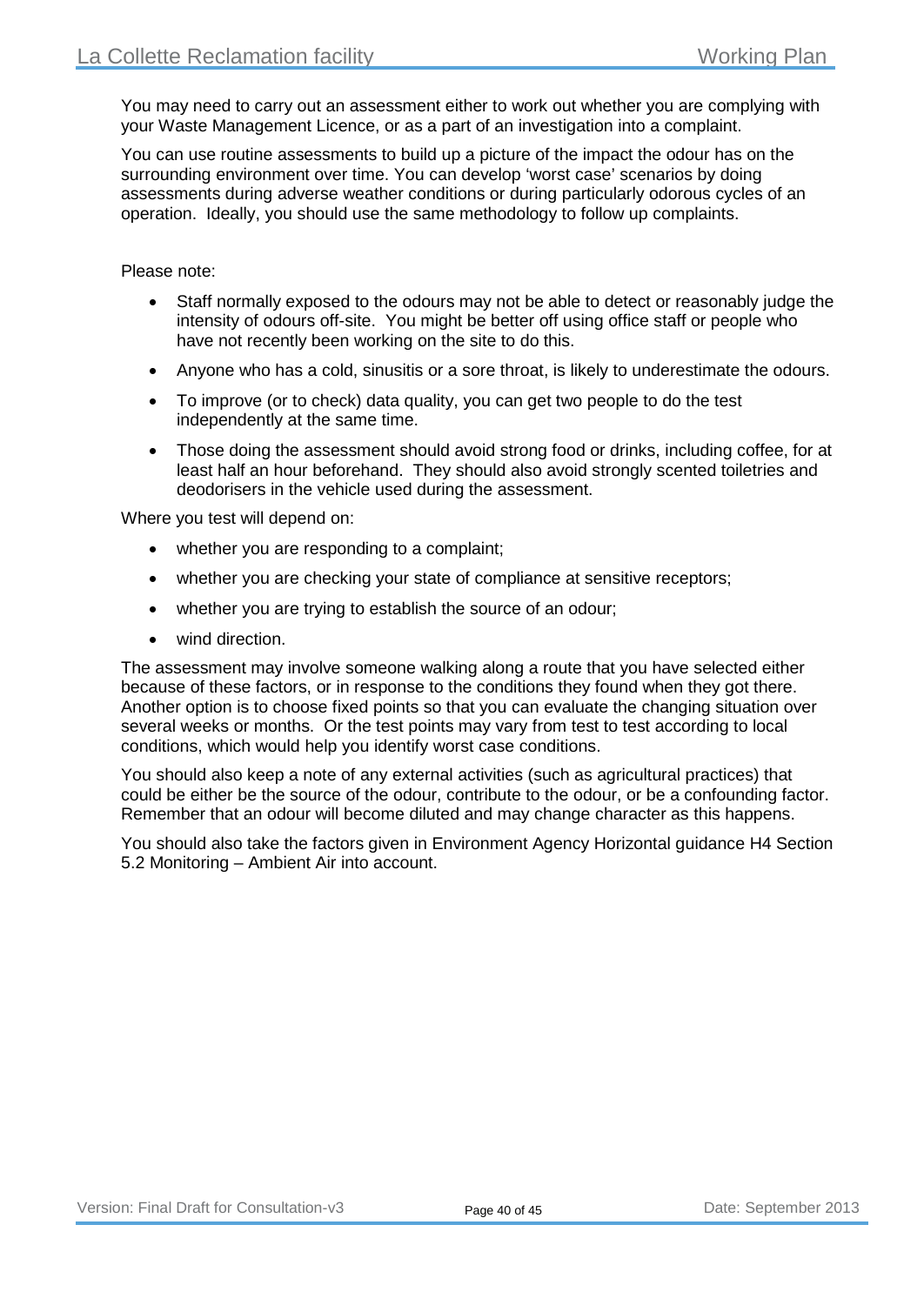### Appendix C Site safety rules

#### **La Collette.**

La Collette is the site for the reception and recycling of green waste and solid inert waste. Customers for each facility enter the site through different entrances, following the signs. All Contractors or visitors to the site must sign in.

If visiting the solid waste area of the site, visitors must sign in at the Portacabin by the entrance. This is the first thing visitors must do when they arrive. When visitors sign in, they will be made aware of any specific site hazards on that day.

If visiting the green waste area, visitors must sign in here.

All visitors must wear high visibility clothing and if working on the site they must also wear protective safety boots and overalls.

The speed limit on the site is 15 miles per hour. Visitors must remember there are constant vehicle movements and remain aware of the special risk that this represents – especially if they are moving around the site on foot.

Visitors should also remember that due to the movement of recycled waste, the shape of the site is constantly changing.

Toilet facilities and first aid equipment are available and visitors can ask TTS site staff to help them locate these facilities when necessary. There will also be a trained first aider on site.

In accordance with TTS policy, smoking is not allowed within any building and eating/drinking must only be undertaken in the areas specifically set aside for breaks and lunches.

Finally all rules relating to personal hygiene must be followed and hands must be washed thoroughly using disinfectant soap before eating, drinking or smoking. Hands must all be washed when leaving the site.

Visitors must always sign out when leaving the site.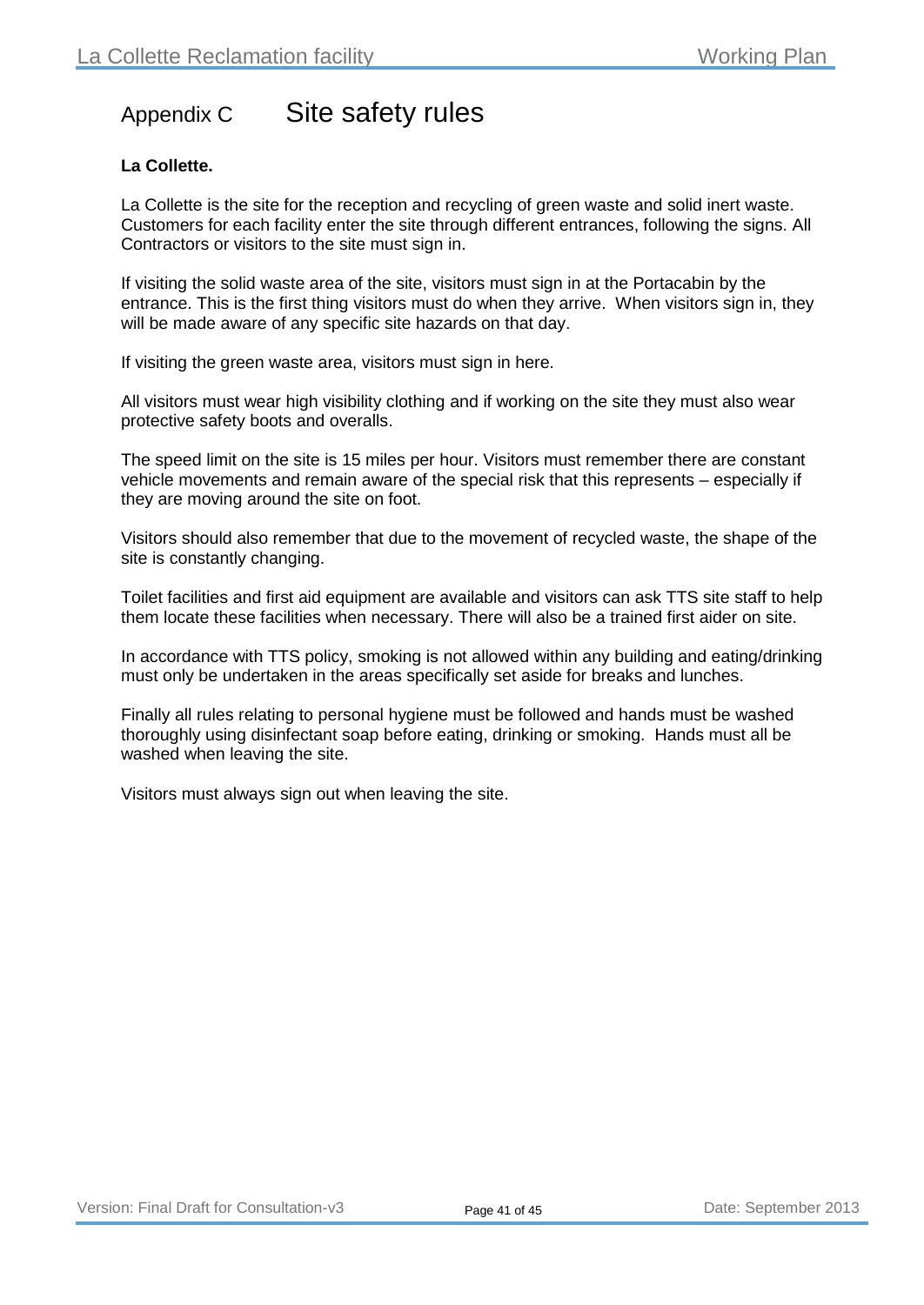# <span id="page-40-0"></span>Appendix D Operational Water Quality Monitoring Plan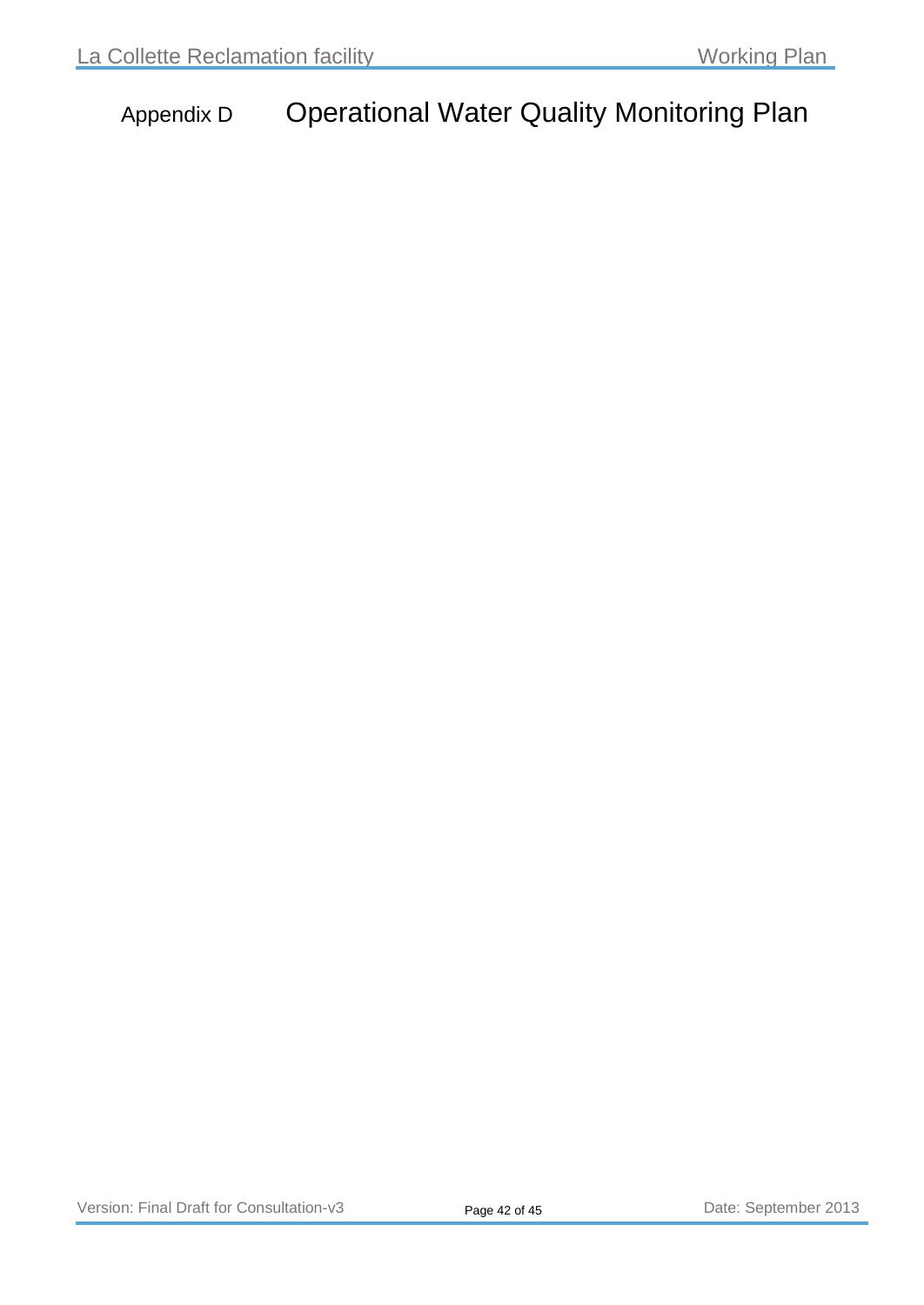# <span id="page-41-0"></span>Appendix E Site Plans

- Overall arrangement Plan 003
- Drainage system plan
- Typical cell cross section
- Leachate monitoring/well locations (Part of Water Quality Monitoring Plan)
- Groundwater monitoring/well locations (Part of Water Quality Monitoring Plan)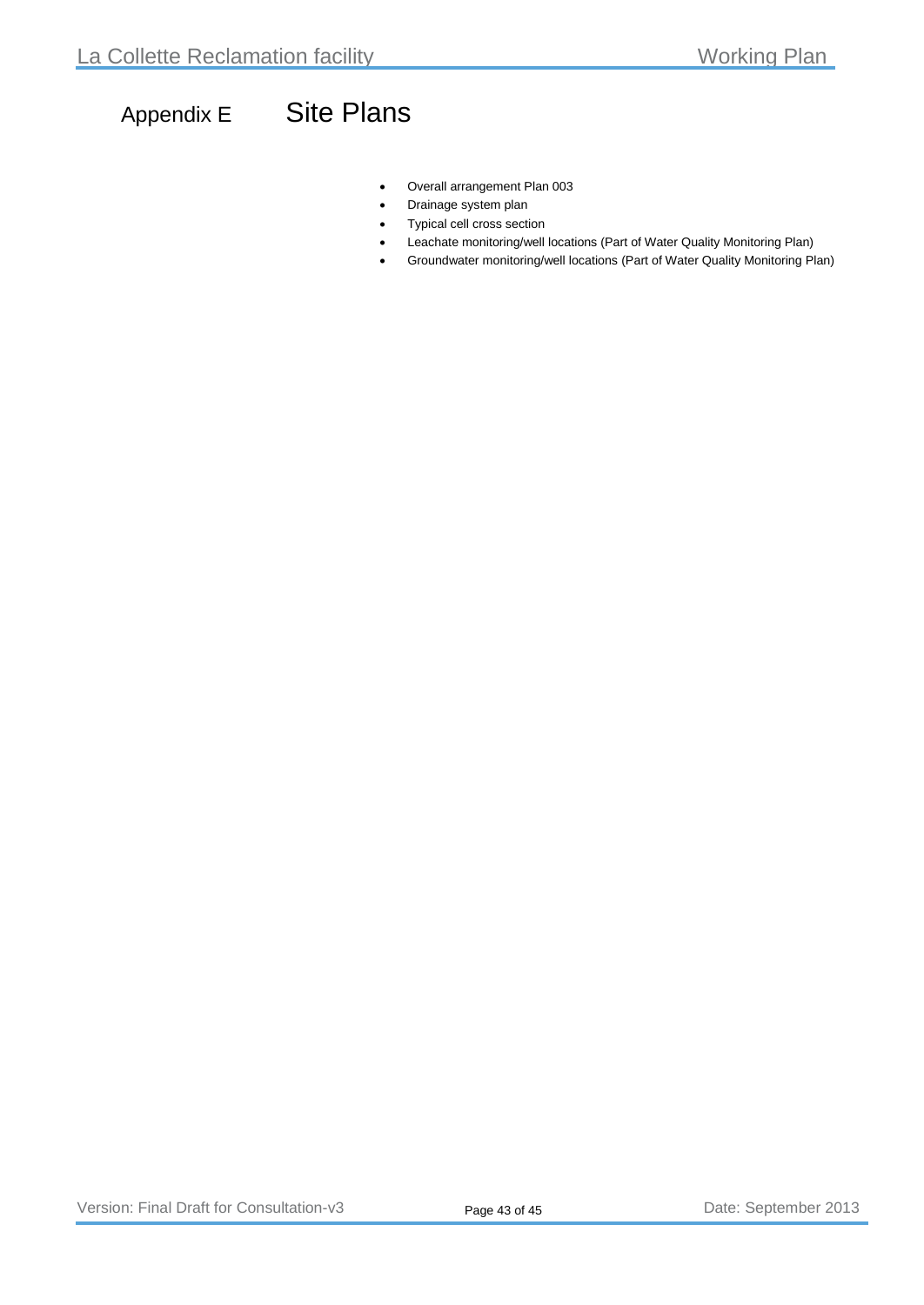# <span id="page-42-0"></span>Appendix F Waste Types

|           | <b>Table S2.1 - List of Permitted Wastes</b>                                                                 |                         |                         |  |  |
|-----------|--------------------------------------------------------------------------------------------------------------|-------------------------|-------------------------|--|--|
| Code      | Description                                                                                                  | Waste<br>Classification | Physical<br>Description |  |  |
| 16        | WASTES NOT OTHERWISE SPECIFIED IN THE LIST                                                                   |                         |                         |  |  |
| 16 02 12* | Discarded equipment containing free asbestos                                                                 | Hazardous               | Solid                   |  |  |
| 17        | CONSTRUCTION AND DEMOLITION WASTES (INCLUDING EXCAVATED SOIL FROM CONTAMINATED<br>SITES)                     |                         |                         |  |  |
| 1701      | Concrete, bricks, tiles and ceramics                                                                         |                         |                         |  |  |
| 17 01 06* | Mixtures of, or separate fractions of concrete, bricks, tile and ceramics<br>containing dangerous substances | Hazardous               | Solid                   |  |  |
| 17 01 07  | Mixtures of concrete, bricks, tiles and ceramics other than those mentioned<br>in 17 01 06                   | Inert                   | Solid                   |  |  |
| 1702      | Wood, glass and plastic                                                                                      |                         |                         |  |  |
| 17 02 02  | Glass                                                                                                        | Inert                   | Solid                   |  |  |
| 17 02 04* | Glass, plastic and wood containing or contaminated with dangerous<br>substances                              | Hazardous               | Solid                   |  |  |
| 1703      | Bituminous mixtures, coal tar and tarred products                                                            |                         |                         |  |  |
| 17 03 01* | Bituminous mixtures containing coal tar                                                                      | Hazardous               | Solid/Sludge            |  |  |
| 17 03 03* | Coal tar and tarred products                                                                                 | Hazardous               | Solid/Sludge            |  |  |
| 1704      | Metals (including their alloys)                                                                              |                         |                         |  |  |
| 17 04 09* | Metal waste contaminated with dangerous substances                                                           | Hazardous               | Solid                   |  |  |
| 17 04 10* | Cables containing oil, coal tar and other dangerous substances                                               | Hazardous               | Solid                   |  |  |
| 1705      | Soil (including excavated soil from contaminated sites), stones and dredging spoil                           |                         |                         |  |  |
| 17 05 03* | Soil and stones containing dangerous substances                                                              | Hazardous               | Solid                   |  |  |
| 17 05 04  | Soil and stones including naturally occurring sand and clay                                                  | Inert                   | Solid                   |  |  |
| 17 05 05* | Dredging spoil containing dangerous substances                                                               | Hazardous               | Solid/Sludge            |  |  |
| 17 05 07* | Track ballast containing dangerous substances                                                                | Hazardous               | Solid                   |  |  |
| 1706      | Insulation materials and asbestos-containing construction material                                           |                         |                         |  |  |
| 17 06 01* | Insulation materials containing asbestos                                                                     | Hazardous               | Solid                   |  |  |
| 17 06 05* | construction materials containing asbestos                                                                   | Hazardous               | Solid                   |  |  |
| 1708      | Gypsum-based construction material                                                                           |                         |                         |  |  |
| 17 08 01* | Gypsum-based construction material contaminated with dangerous<br>substances                                 | Hazardous               | Solid                   |  |  |
| 17 08 02  | Gypsum-based construction materials other than those mentioned in 17 08<br>01                                | Inert                   | Solid                   |  |  |
| 1709      | Other construction and demolition wastes                                                                     |                         |                         |  |  |
| 17 09 03* | Other construction and demolition wastes (including mixed wastes)<br>containing dangerous substances         | Hazardous               | Solid                   |  |  |
| 17 09 04  | Mixed construction and demolition wastes other than those mentioned in 17<br>09 01, 17 09 02 and 17 09 03    | Inert                   | Solid/Sludge            |  |  |